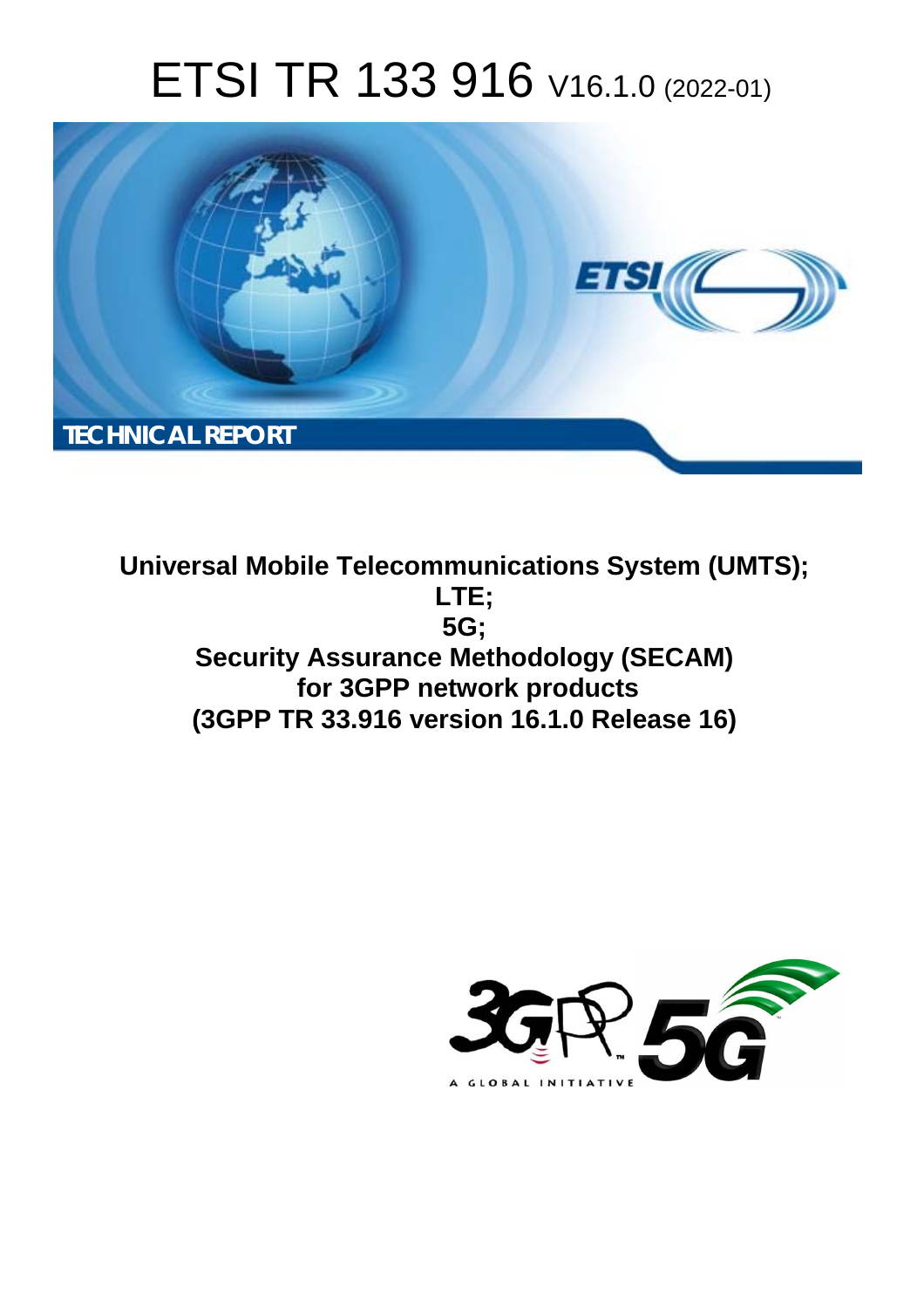Reference RTR/TSGS-0333916vg10

Keywords

5G,LTE,SECURITY,UMTS

*ETSI* 

650 Route des Lucioles F-06921 Sophia Antipolis Cedex - FRANCE

Tel.: +33 4 92 94 42 00 Fax: +33 4 93 65 47 16

Siret N° 348 623 562 00017 - APE 7112B Association à but non lucratif enregistrée à la Sous-Préfecture de Grasse (06) N° w061004871

#### *Important notice*

The present document can be downloaded from: <http://www.etsi.org/standards-search>

The present document may be made available in electronic versions and/or in print. The content of any electronic and/or print versions of the present document shall not be modified without the prior written authorization of ETSI. In case of any existing or perceived difference in contents between such versions and/or in print, the prevailing version of an ETSI deliverable is the one made publicly available in PDF format at [www.etsi.org/deliver](http://www.etsi.org/deliver).

Users of the present document should be aware that the document may be subject to revision or change of status. Information on the current status of this and other ETSI documents is available at <https://portal.etsi.org/TB/ETSIDeliverableStatus.aspx>

If you find errors in the present document, please send your comment to one of the following services: <https://portal.etsi.org/People/CommiteeSupportStaff.aspx>

#### *Notice of disclaimer & limitation of liability*

The information provided in the present deliverable is directed solely to professionals who have the appropriate degree of experience to understand and interpret its content in accordance with generally accepted engineering or other professional standard and applicable regulations.

No recommendation as to products and services or vendors is made or should be implied.

No representation or warranty is made that this deliverable is technically accurate or sufficient or conforms to any law and/or governmental rule and/or regulation and further, no representation or warranty is made of merchantability or fitness for any particular purpose or against infringement of intellectual property rights.

In no event shall ETSI be held liable for loss of profits or any other incidental or consequential damages.

Any software contained in this deliverable is provided "AS IS" with no warranties, express or implied, including but not limited to, the warranties of merchantability, fitness for a particular purpose and non-infringement of intellectual property rights and ETSI shall not be held liable in any event for any damages whatsoever (including, without limitation, damages for loss of profits, business interruption, loss of information, or any other pecuniary loss) arising out of or related to the use of or inability to use the software.

#### *Copyright Notification*

No part may be reproduced or utilized in any form or by any means, electronic or mechanical, including photocopying and microfilm except as authorized by written permission of ETSI. The content of the PDF version shall not be modified without the written authorization of ETSI.

The copyright and the foregoing restriction extend to reproduction in all media.

© ETSI 2022. All rights reserved.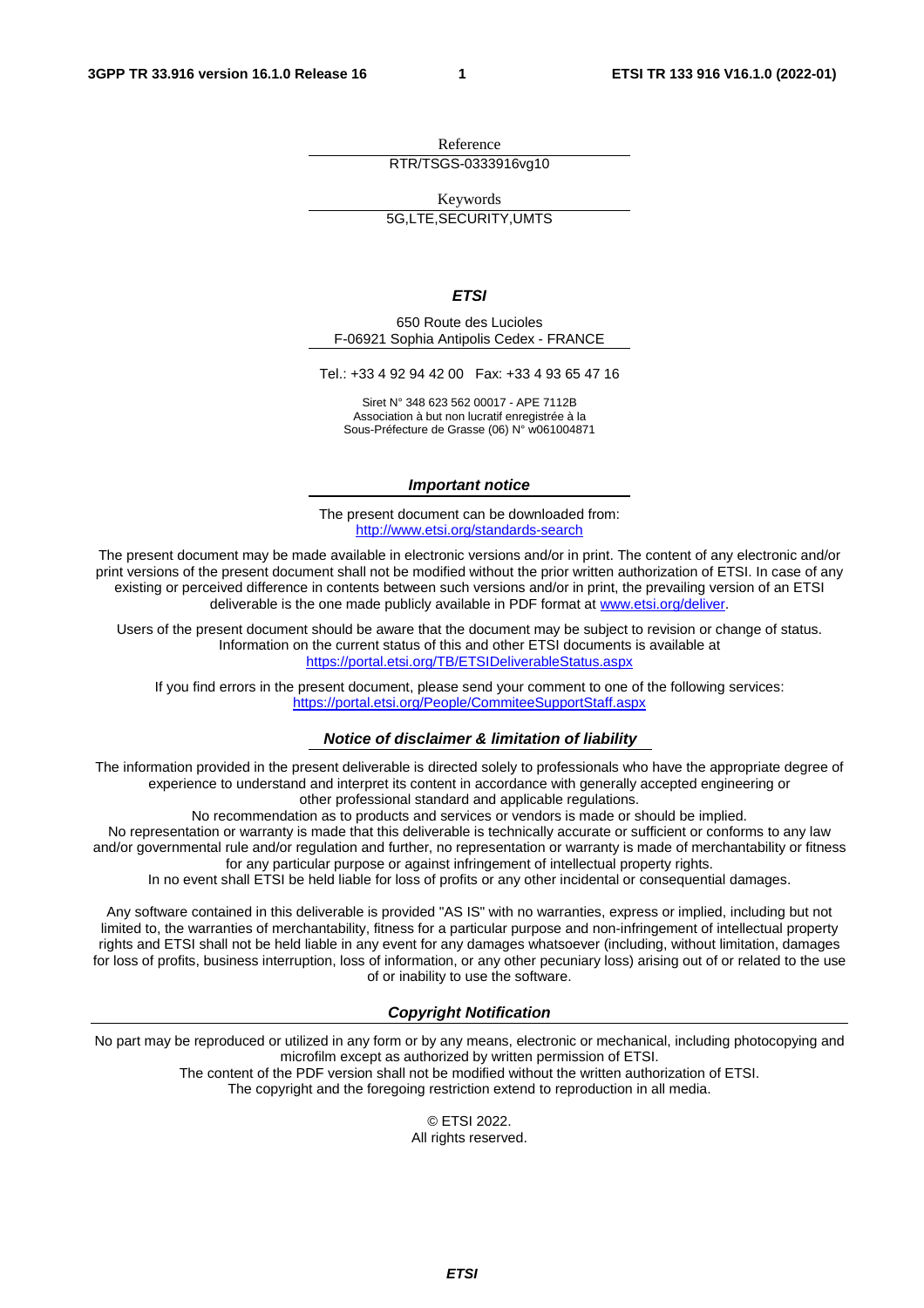# Intellectual Property Rights

#### Essential patents

IPRs essential or potentially essential to normative deliverables may have been declared to ETSI. The declarations pertaining to these essential IPRs, if any, are publicly available for **ETSI members and non-members**, and can be found in ETSI SR 000 314: *"Intellectual Property Rights (IPRs); Essential, or potentially Essential, IPRs notified to ETSI in respect of ETSI standards"*, which is available from the ETSI Secretariat. Latest updates are available on the ETSI Web server ([https://ipr.etsi.org/\)](https://ipr.etsi.org/).

Pursuant to the ETSI Directives including the ETSI IPR Policy, no investigation regarding the essentiality of IPRs, including IPR searches, has been carried out by ETSI. No guarantee can be given as to the existence of other IPRs not referenced in ETSI SR 000 314 (or the updates on the ETSI Web server) which are, or may be, or may become, essential to the present document.

#### **Trademarks**

The present document may include trademarks and/or tradenames which are asserted and/or registered by their owners. ETSI claims no ownership of these except for any which are indicated as being the property of ETSI, and conveys no right to use or reproduce any trademark and/or tradename. Mention of those trademarks in the present document does not constitute an endorsement by ETSI of products, services or organizations associated with those trademarks.

**DECT™**, **PLUGTESTS™**, **UMTS™** and the ETSI logo are trademarks of ETSI registered for the benefit of its Members. **3GPP™** and **LTE™** are trademarks of ETSI registered for the benefit of its Members and of the 3GPP Organizational Partners. **oneM2M™** logo is a trademark of ETSI registered for the benefit of its Members and of the oneM2M Partners. **GSM**® and the GSM logo are trademarks registered and owned by the GSM Association.

### Legal Notice

This Technical Report (TR) has been produced by ETSI 3rd Generation Partnership Project (3GPP).

The present document may refer to technical specifications or reports using their 3GPP identities. These shall be interpreted as being references to the corresponding ETSI deliverables.

The cross reference between 3GPP and ETSI identities can be found under<http://webapp.etsi.org/key/queryform.asp>.

### Modal verbs terminology

In the present document "**should**", "**should not**", "**may**", "**need not**", "**will**", "**will not**", "**can**" and "**cannot**" are to be interpreted as described in clause 3.2 of the [ETSI Drafting Rules](https://portal.etsi.org/Services/editHelp!/Howtostart/ETSIDraftingRules.aspx) (Verbal forms for the expression of provisions).

"**must**" and "**must not**" are **NOT** allowed in ETSI deliverables except when used in direct citation.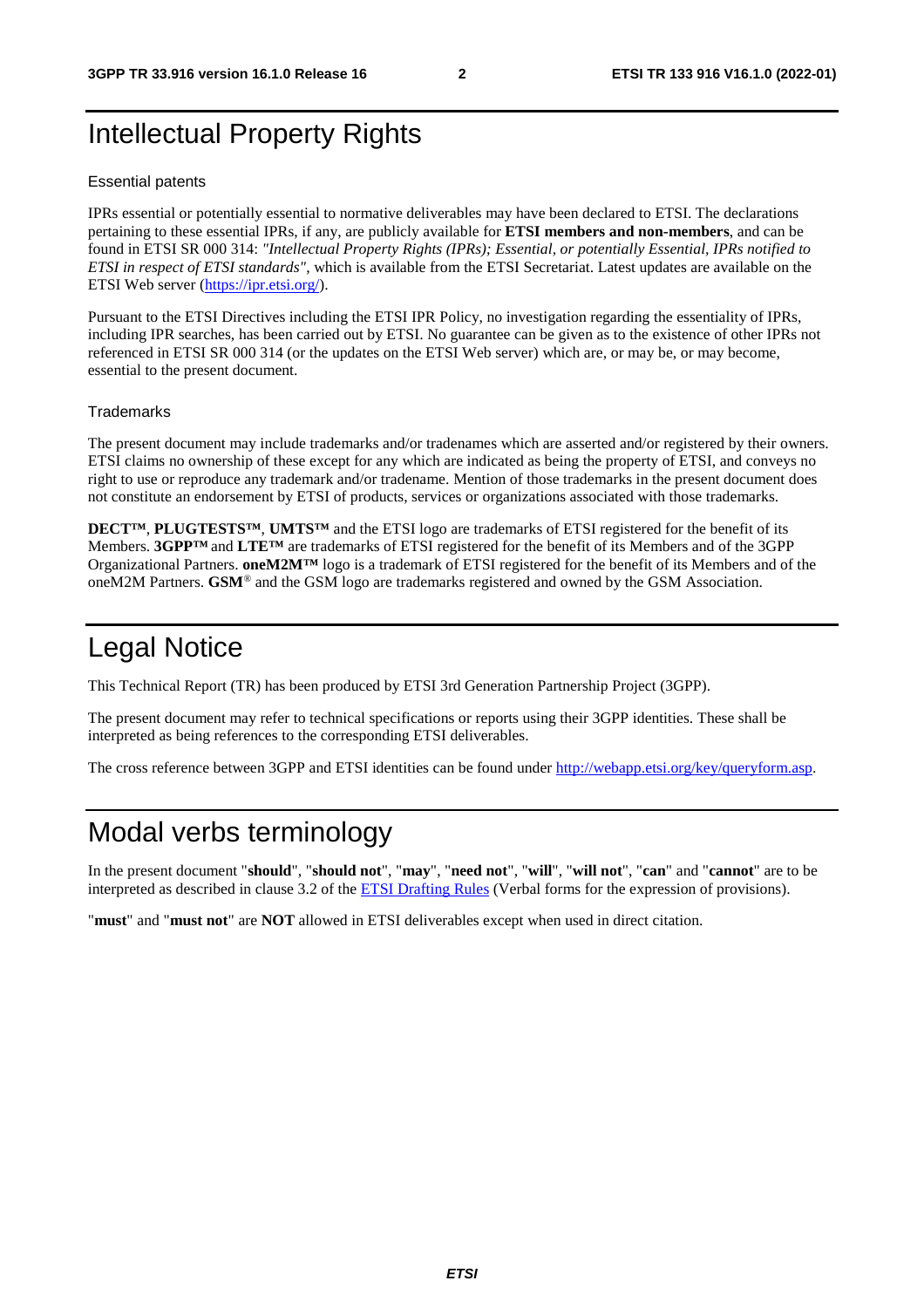$\mathbf{3}$ 

# Contents

| 1              |                                                                                             |  |  |  |  |
|----------------|---------------------------------------------------------------------------------------------|--|--|--|--|
| 2              |                                                                                             |  |  |  |  |
| 3              |                                                                                             |  |  |  |  |
| 3.1<br>3.2     |                                                                                             |  |  |  |  |
| $\overline{4}$ |                                                                                             |  |  |  |  |
| 4.0            |                                                                                             |  |  |  |  |
| 4.1            |                                                                                             |  |  |  |  |
| 4.2            |                                                                                             |  |  |  |  |
| 4.3            |                                                                                             |  |  |  |  |
| 4.4            |                                                                                             |  |  |  |  |
| 4.5            |                                                                                             |  |  |  |  |
| 4.6            |                                                                                             |  |  |  |  |
| 4.6.1          |                                                                                             |  |  |  |  |
| 4.6.2          |                                                                                             |  |  |  |  |
| 4.6.2.1        |                                                                                             |  |  |  |  |
| 4.6.2.2        |                                                                                             |  |  |  |  |
| 4.7            |                                                                                             |  |  |  |  |
|                |                                                                                             |  |  |  |  |
| 4.8            |                                                                                             |  |  |  |  |
| 4.9            |                                                                                             |  |  |  |  |
| 5              |                                                                                             |  |  |  |  |
| 5.1            |                                                                                             |  |  |  |  |
| 5.2            |                                                                                             |  |  |  |  |
| 5.2.1          |                                                                                             |  |  |  |  |
| 5.2.2          |                                                                                             |  |  |  |  |
| 5.2.2.1        |                                                                                             |  |  |  |  |
| 5.2.2.2        |                                                                                             |  |  |  |  |
|                |                                                                                             |  |  |  |  |
| 5.2.2.3        |                                                                                             |  |  |  |  |
| 5.2.3          |                                                                                             |  |  |  |  |
| 5.2.3.1        |                                                                                             |  |  |  |  |
| 5.2.3.1.1      |                                                                                             |  |  |  |  |
| 5.2.3.2        | Incorporation of security requirements from existing 3GPP TSs in current releases21         |  |  |  |  |
| 5.2.3.3        |                                                                                             |  |  |  |  |
| 5.2.3.4        |                                                                                             |  |  |  |  |
| 5.2.3.4.1      |                                                                                             |  |  |  |  |
| 5.2.3.4.2      |                                                                                             |  |  |  |  |
| 5.2.3.4.3      |                                                                                             |  |  |  |  |
| 5.2.3.4.4      |                                                                                             |  |  |  |  |
| 5.3            |                                                                                             |  |  |  |  |
|                |                                                                                             |  |  |  |  |
| 6              | Vendor development and product lifecycle processes and test laboratory accreditation 25     |  |  |  |  |
| 6.1            |                                                                                             |  |  |  |  |
| 6.2            | Audit and accreditation of Vendor network product development and network product lifecycle |  |  |  |  |
|                |                                                                                             |  |  |  |  |
| 6.3            |                                                                                             |  |  |  |  |
| 6.4            |                                                                                             |  |  |  |  |
| 6.5            |                                                                                             |  |  |  |  |
|                |                                                                                             |  |  |  |  |
| 7              |                                                                                             |  |  |  |  |
| 7.1            |                                                                                             |  |  |  |  |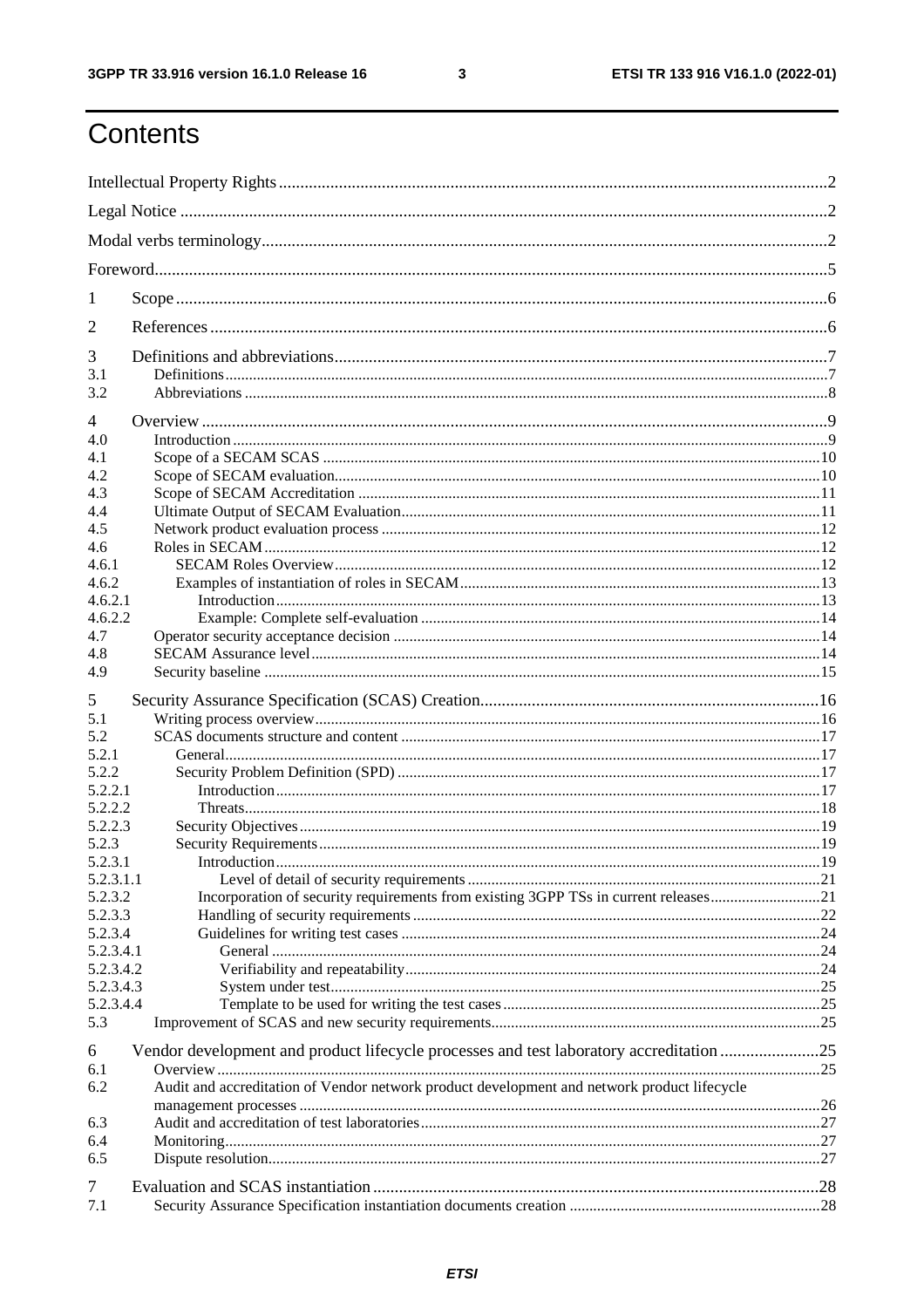$\overline{\mathbf{4}}$ 

| 7.2             |                                                                                          |  |  |  |  |  |
|-----------------|------------------------------------------------------------------------------------------|--|--|--|--|--|
| 7.2.1           | Network product development process and network product lifecycle management 28          |  |  |  |  |  |
| 7.2.2           |                                                                                          |  |  |  |  |  |
| 7.2.2.1         |                                                                                          |  |  |  |  |  |
| 7.2.2.2         |                                                                                          |  |  |  |  |  |
| 7.2.2.2.1       |                                                                                          |  |  |  |  |  |
| 7.2.2.2.2       | Mapping of SCAS security requirements to the network product and assets in the network   |  |  |  |  |  |
|                 |                                                                                          |  |  |  |  |  |
| 7.2.2.2.3       | Operational guidance documents and configuration of the network product for evaluation31 |  |  |  |  |  |
| 7.2.2.2.4       | Information needed to execute the required tests for SCT and BVT activities31            |  |  |  |  |  |
| 7.2.2.3         |                                                                                          |  |  |  |  |  |
| 7.2.3           |                                                                                          |  |  |  |  |  |
| 7.2.3.1         |                                                                                          |  |  |  |  |  |
| 7.2.3.2         |                                                                                          |  |  |  |  |  |
| 7.2.3.3         |                                                                                          |  |  |  |  |  |
| 7.2.4           |                                                                                          |  |  |  |  |  |
| 7.3             |                                                                                          |  |  |  |  |  |
| 7.4             | Partial compliance and use of SECAM requirements in network product development cycle 34 |  |  |  |  |  |
| 7.5             |                                                                                          |  |  |  |  |  |
| 7.6             |                                                                                          |  |  |  |  |  |
| Annex A:        |                                                                                          |  |  |  |  |  |
| <b>Annex B:</b> |                                                                                          |  |  |  |  |  |
| Annex C:        |                                                                                          |  |  |  |  |  |
|                 |                                                                                          |  |  |  |  |  |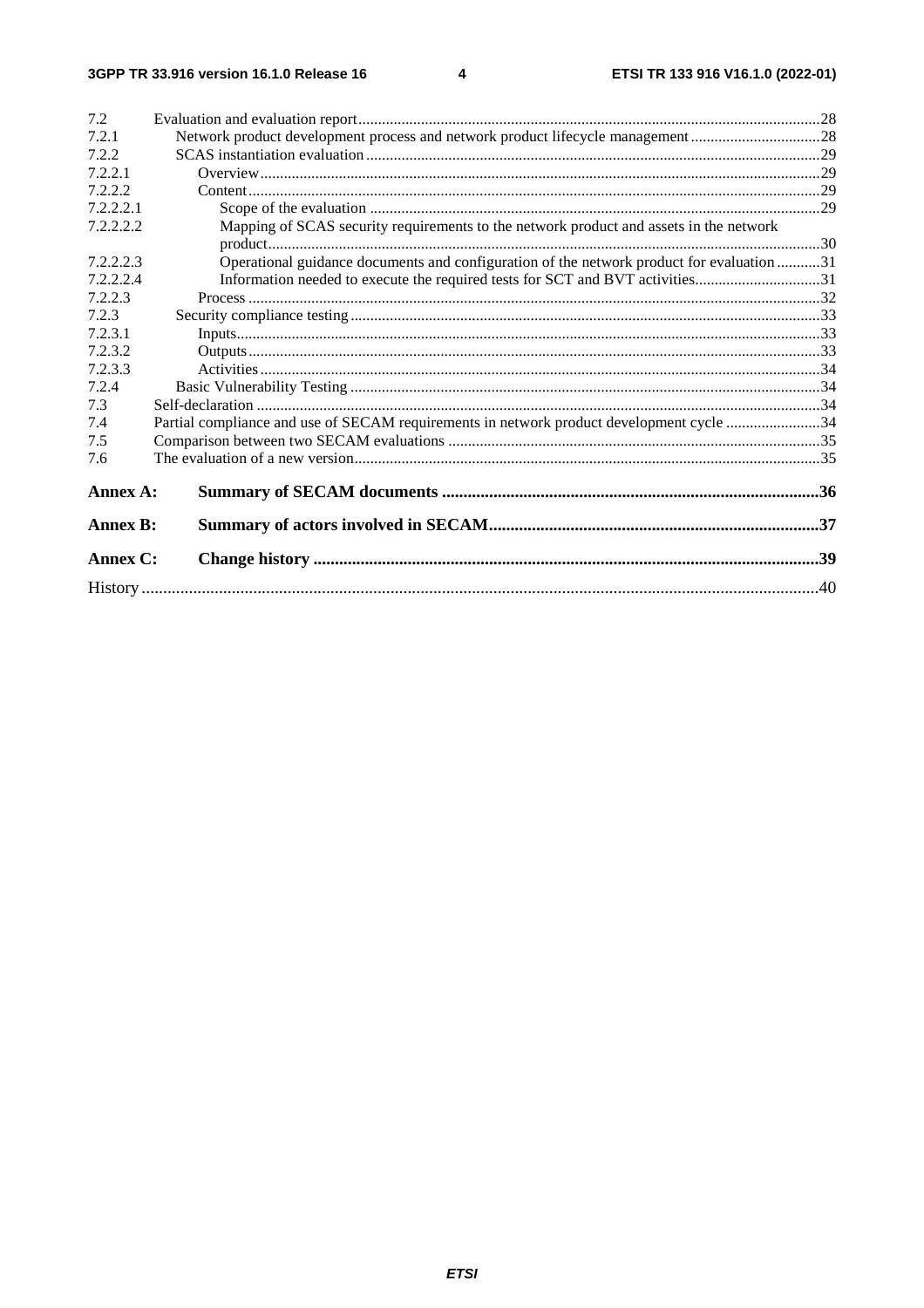# Foreword

This Technical Report has been produced by the 3<sup>rd</sup> Generation Partnership Project (3GPP).

The contents of the present document are subject to continuing work within the TSG and may change following formal TSG approval. Should the TSG modify the contents of the present document, it will be re-released by the TSG with an identifying change of release date and an increase in version number as follows:

Version x.y.z

where:

- x the first digit:
	- 1 presented to TSG for information;
	- 2 presented to TSG for approval;
	- 3 or greater indicates TSG approved document under change control.
- Y the second digit is incremented for all changes of substance, i.e. technical enhancements, corrections, updates, etc.
- z the third digit is incremented when editorial only changes have been incorporated in the document.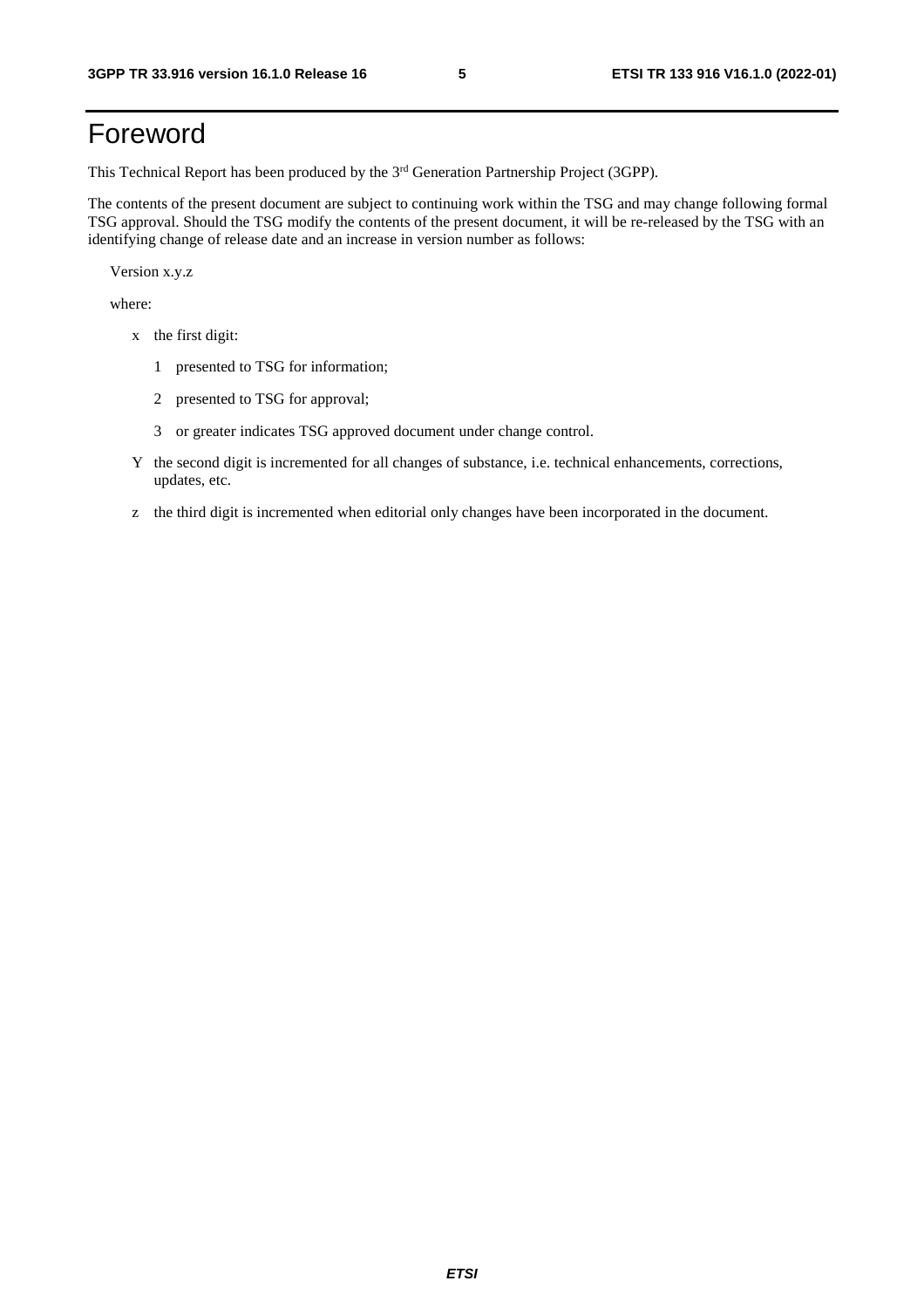### 1 Scope

The present document defines the complete Security Assurance Methodology (SECAM) evaluation process (evaluation, relation to SECAM Accreditation Body, roles, etc.) as well as the components of SECAM that are intended to provide the expected security assurance. It will thus describe the general scheme providing an overview of the entire scheme and explaining how to create and apply the Security Assurance Specifications (SCASs). It will detail the different evaluation tasks (vendor network product development and network product lifecycle management process assessment, Security Compliance Testing, Basic Vulnerability Testing and Enhanced Vulnerability Analysis) and the different actors involved. Enhanced Vulnerability Analysis is outside the scope of the present release of SECAM. The present document will help all involved parties to have a clear understanding of the overall process and the covered threats.

The concrete security requirements will be part of the Security Assurance Specifications (SCASs) for each network product class and not part of this overall process document. Some of the tasks described in the SECAM scheme are meant to be performed by 3GPP, while other tasks are meant to be performed by the SECAM Accreditation Body. This accreditation body has been agreed to be the GSMA. 3GPP maintains the overall responsibility for the SECAM scheme and creates the SCASs. The SECAM Accreditation Body is tasked to develop requirements on vendor network product development, the network product lifecycle management process, and SECAM-accreditation for vendors and test laboratories, and describe these requirements in separate documents that will complement the present document. The SECAM Accreditation Body defines its own scheme that covers all these tasks.

### 2 References

The following documents contain provisions which, through reference in this text, constitute provisions of the present document.

- References are either specific (identified by date of publication, edition number, version number, etc.) or non-specific.
- For a specific reference, subsequent revisions do not apply.
- For a non-specific reference, the latest version applies. In the case of a reference to a 3GPP document (including a GSM document), a non-specific reference implicitly refers to the latest version of that document *in the same Release as the present document*.
- [1] 3GPP TR 21.905: "Vocabulary for 3GPP Specifications".
- [2] 3GPP TS 33.401: "3GPP System Architecture Evolution (SAE); Security architecture".
- [3] void
- [4] 3GPP TR 33.821: "Rationale and track of security decisions in Long Term Evolution (LTE) RAN / 3GPP System Architecture Evolution (SAE)".
- [5] 3GPP TS 33.102: "3G security; Security architecture".
- [6] 3GPP TR 33.926: "Security Assurance Specification (SCAS) threats and critical assets in 3GPP network product classes".
- [7] GSMA FS.13: "NESAS Overview v.2.0", https://www.gsma.com/security/resources/fs-13-network-equipment-security-assurance-schemeoverview/
- [8] GSMA FS.14: "NESAS Security Test Laboratory Accreditation v.2.0", https://www.gsma.com/security/resources/fs-14-network-equipment-security-assurance-schemesecurity-test-laboratory-accreditation/
- [9] GSMA FS.15: "NESAS Development and Lifecycle Assessment Methodology v.2.0", https://www.gsma.com/security/resources/fs-15-network-equipment-security-assurance-schemevendor-development-and-product-lifecycle-requirements-and-accreditation-process/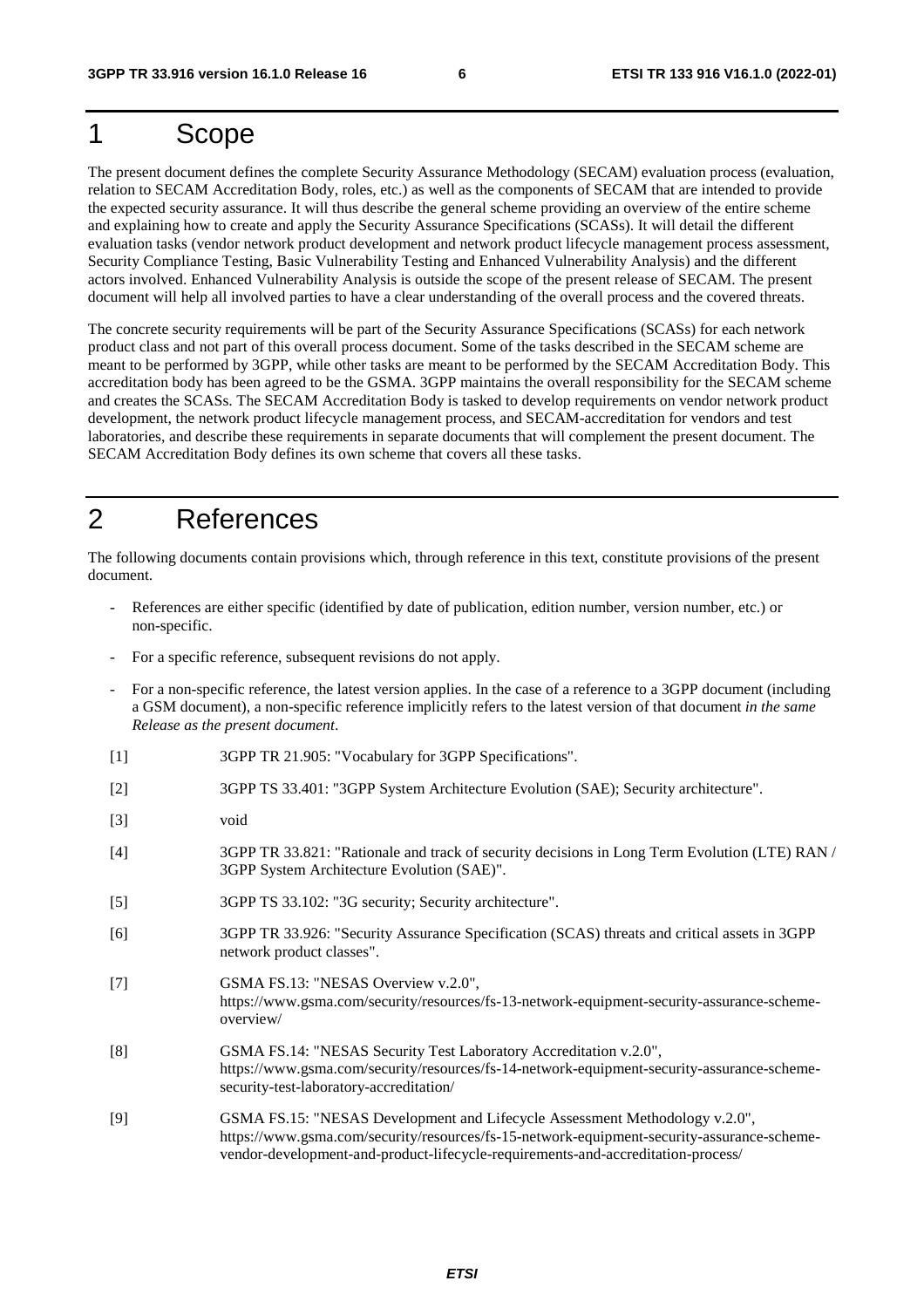[10] GSMA FS.16: "NESAS Development and Lifecycle Security Requirements v.2.0", https://www.gsma.com/security/wp-content/uploads/2021/02/FS.16-NESAS-Development-and-Lifecycle-Security-Requirements-v2.0.pdf .

### 3 Definitions and abbreviations

### 3.1 Definitions

For the purposes of the present document, the terms and definitions given in TR 21.905 [1] and the following apply. A term defined in the present document takes precedence over the definition of the same term, if any, in TR 21.905 [1].

**3GPP Security Assurance Methodology (SECAM):** SECAM is a process used to measure the security features of 3GPP network products studied and described in the present document.

**Accreditation:** Formal recognition by an accreditation body that a test laboratory is impartial and competent to carry out specific tests or types of assessments.

NOTE1: In the context of SECAM, it would be recognition that a test laboratory is competent to assess the 3GPP network product against the requirements from the 3GPP SCAS and to produce an evaluation report.

**SECAM Accreditation Body:** the entity responsible for the accreditation process. This entity is the GSMA.

**Assurance:** confidence that a network product meets its specific security objectives.

NOTE 2: Assurance is usually verified by performing an evaluation.

**Assurance level**: evaluation effort in terms of scope, depth and rigor. For higher assurance level, more information with more details is typically required, and this information will be analysed more rigorously.

NOTE 3: The "3GPP Assurance Levels" have nothing to do with "Evaluated Assurance Levels" used in Common Criteria.

**Basic Vulnerability Testing (BVT):** The process of running security tools against a network product. BVT is defined by the use of Free and Open Source Software (FOSS) and Commercial off-the-shelf (COTS) security testing tools on the external interfaces of the network product.

NOTE 4: Details on these tools can be found in clause 7.2.4.

**Certification:** confirmation by an independent Certification Authority (CA) that the evaluation has been properly carried out.

NOTE 5: Certification of network products is out of scope for SECAM. However, SECAM does not preclude certification activities for network products which would e.g. complement the Self-declaration step.

**Enhanced Vulnerability Testing (EVA):** Evaluation process step described in Clause 7.2.5. This activity takes the output of the earlier Security Compliance Testing (SCT) and Basic Vulnerability Testing (BVT) into account.

NOTE 6: Enhanced Vulnerability Analysis is outside the scope of the present release of SECAM.

**Evaluation report**: the output document delivered by the test laboratory for its evaluation task, in which the test procedures, the test results and other related information may be included. For three specific evaluation tasks defined in SECAM (SCT, BVT, EVA), the according output document is SCT report, BVT report, EVA report respectively.

**Test laboratory:** enityt that evaluates the network product and produces an evaluation report. The vendor, the operator, GSMA, NVIOT, 3GPP, GCF or some other party, could take the test laboratory role.

**Hardening:** contributes to the security baseline of a network product, achieved for example by configurations, settings, and protocol restrictions, to decrease the attack surface for a network product. The difference in hardening is one aspect that influences the security baseline of a network product.

**Network Product:** A network product is the instantiation of one or more network product class(es).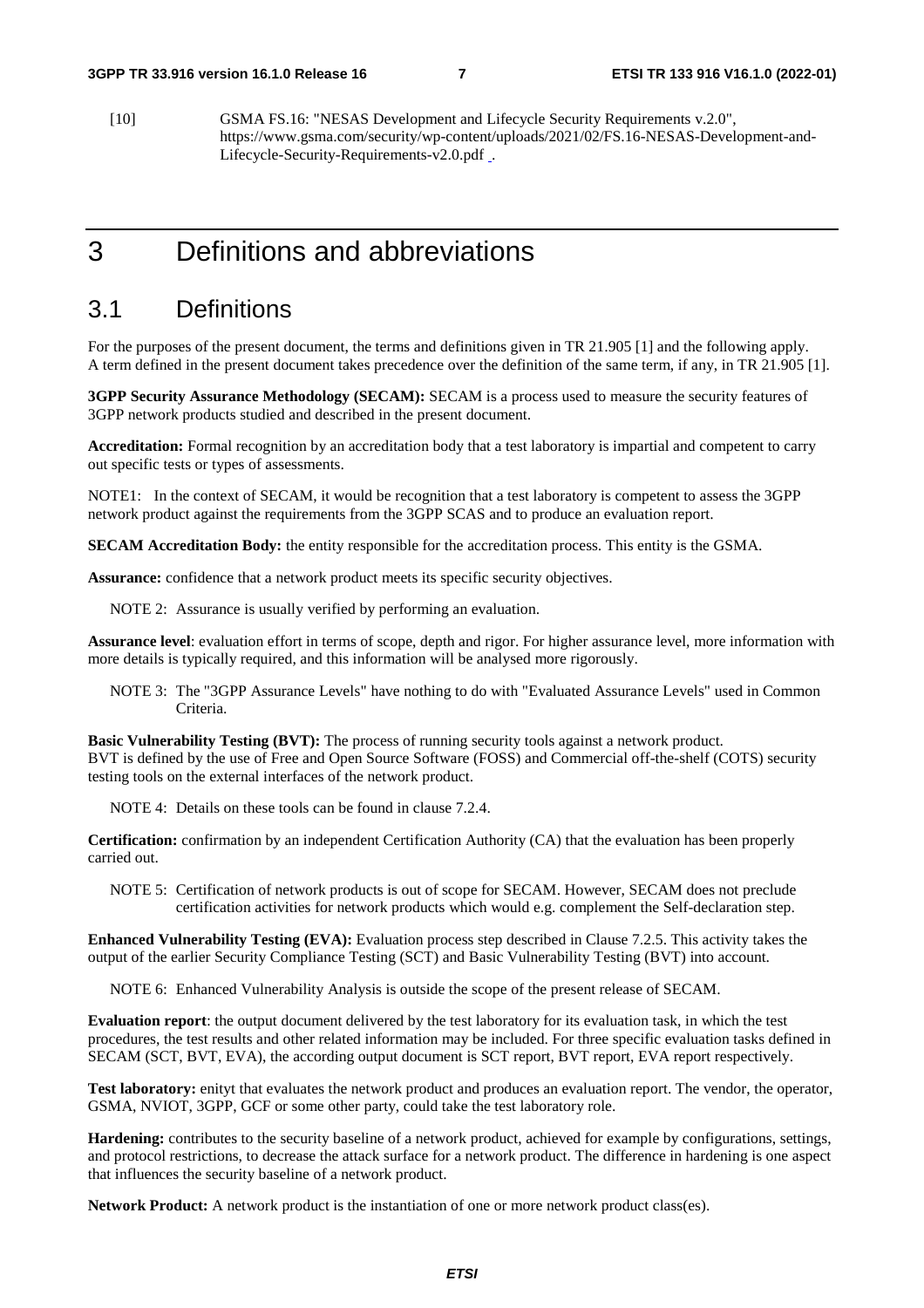**Network Product Class:** A network product class, in the context of SECAM, is the class of products that all implements a common set of 3GPP defined functionalities.

**Network Equipment Security Assurance Scheme (NESAS):** the name given to the scheme that will provide an administrative framework for implementation of SECAM for security evaluation of 3GPP compliant network equipment.

NOTE 7: NESAS is a GSMA term but is not used in this document.

**SECAM evaluation:** A SECAM evaluation comprises of the Vendor Network Product Development process evaluation, the product lifecycle management process evaluation and the Network Product evaluation.

**Security Assurance Specification (SCAS):** The SCAS for a given network product class provides a description of the security requirements (which are including test cases) pertaining to that network product class.

**Security baseline:** The security baseline of an evaluated network product is a set of security requirements and environmental assumptions defining its capacity to resist a given attack potential.

**Security Compliance Testing (SCT):** Evaluation process step used to describe activities for checking the compliance of a network product with applicable Security Assurance Specifications (SCAS).

**Self-declaration:** Self-declaration is a declaration of the claims made on the network product by the vendor. It means that a vendor provides a self-declaration of its network product based on the evaluation report required by SECAM to the operator without any review of a certification authority of these reports before.

**Self-evaluation:** Self-evaluation is an assessment of the network product by the vendor. It means that the vendor has an accredited evaluation lab in its organization that performs the evaluation of the network product. The evaluation lab assesses the network product against defined criteria and produces an evaluation report according to a formalized and standardized procedure.

**Third-party evaluation:** Third-party-evaluation is an assessment of the network product by an independent third-party. It means that a third-party has an accredited evaluation lab that performs the evaluation of the network product. The evaluation lab assesses the network product against defined criteria and produces an evaluation report according to a formalized and standardized procedure. Third-party evaluation is similar to self-evaluation. The only difference is that the party performing the evaluation is different from the vendor.

**Vulnerability:** An exploitable issue in a network product rendering it unable to withstand attacks. Vulnerabilities create the risk of successful attacks.

**Vulnerability Assessment (VA):** The process of assessing the output of SCT or BVT activities to classify the found issues by severity in order to identify those which are relevant vulnerabilities.

### 3.2 Abbreviations

For the purposes of the present document, the abbreviations given in TR 21.905 [1] and the following apply. An abbreviation defined in the present document takes precedence over the definition of the same abbreviation, if any, in TR 21.905 [1].

| <b>AES</b>   | <b>Advanced Encryption Standard</b>            |
|--------------|------------------------------------------------|
| <b>BVT</b>   | <b>Basic Vulnerability Testing</b>             |
| CC.          | Common Criteria                                |
| <b>COTS</b>  | Commercial Off The Shelf                       |
| <b>CPA</b>   | Commercial Product Assurance                   |
| <b>CVE</b>   | Common Vulnerabilities and Exposures           |
| <b>CWE</b>   | Common Weakness Enumeration                    |
| <b>CVSS</b>  | Common Vulnerability Scoring System            |
| <b>EVA</b>   | <b>Enhanced Vulnerability Analysis</b>         |
| <b>FASMO</b> | Frequent and Serious Misoperation              |
| <b>FIPS</b>  | <b>Federal Information Processing Standard</b> |
| <b>FIRST</b> | Forum for Incident Response and Security Team  |
| <b>FOSS</b>  | Free and Open Source Software                  |
| <b>GSF</b>   | Generic Security Functionality                 |
| <b>GSMA</b>  | <b>GSM</b> Association                         |
|              |                                                |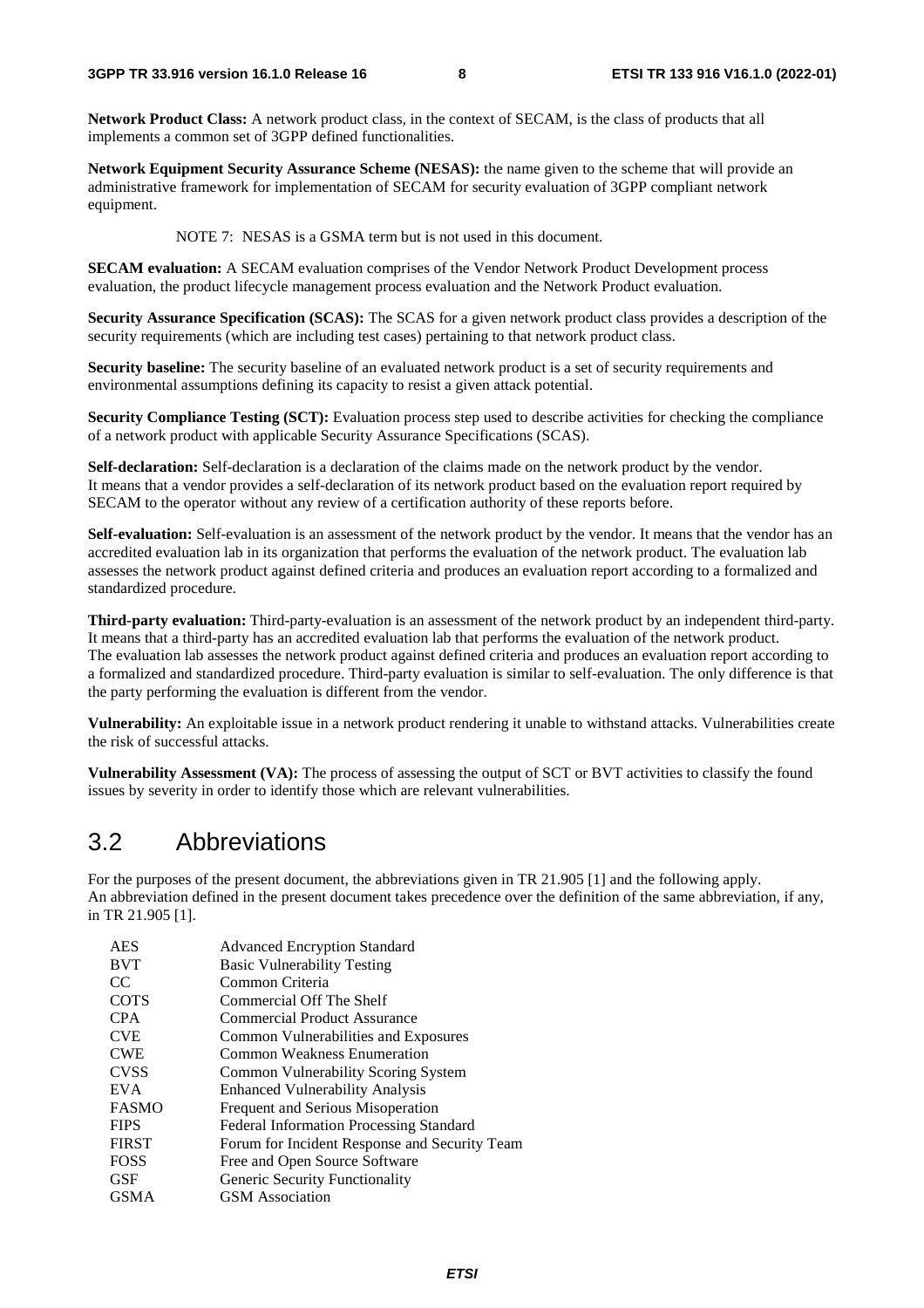| <b>HW</b>      | HardWare                                          |
|----------------|---------------------------------------------------|
| <b>IMEI-SV</b> | <b>IMEI-SoftwareVersion</b>                       |
| <b>IT</b>      | <b>Information Technology</b>                     |
| <b>MME NP</b>  | <b>MME Network Product</b>                        |
| <b>MME NPC</b> | <b>MME Network Product Class</b>                  |
| <b>MME</b>     | <b>Mobility Management Entity</b>                 |
| <b>MNO</b>     | Mobile Network Operator                           |
| NB             | <b>NodeB</b>                                      |
| <b>NDPP</b>    | <b>Network Device Protection Profile</b>          |
| NESAG-         | <b>Network Equipment Security Assurance Group</b> |
| <b>NESAS</b>   | Network Equipment Assurance Scheme                |
| <b>NPC</b>     | <b>Network Product Class</b>                      |
| <b>NPCD</b>    | <b>Network Product Class Description</b>          |
| <b>OAM</b>     | Operations, Administration and Maintenance        |
| <b>OS</b>      | <b>Operating System</b>                           |
| OSPP           | <b>Operating System Protection Profile</b>        |
| PP             | <b>Protection Profile</b>                         |
| <b>RAM</b>     | <b>Random Access Memory</b>                       |
| <b>SCAS</b>    | <b>SeCurity Assurance Specification</b>           |
| <b>SCT</b>     | <b>Security Compliance Testing</b>                |
| <b>SECAM</b>   | <b>Security Assurance Methodology</b>             |
| <b>SFR</b>     | <b>Security Functional Requirement</b>            |
| SO             | Security Objective                                |
| <b>SPD</b>     | <b>Security Problem Definition</b>                |
| <b>SR</b>      | <b>Security Requirement</b>                       |
| SSH            | Secure Shell                                      |
| <b>TCG</b>     | <b>Trusted Computing Group</b>                    |
| <b>USB</b>     | <b>Universal Serial Bus</b>                       |

### 4 Overview

### 4.0 Introduction

Security of Network Products should be measurable, comparable, and follow a common standardised baseline. This allows mobile network operators to determine the achieved level of security of network products. 3GPP addresses this by introducing SECAM. SECAM covers:

- creation of security requirements and test specifications the so-called Security Assurance Specifications  $(SCAS)$  – (see Section 4.1) and
- security evaluation of Network Products and evaluation of vendor network product development and network product lifecycle management processes compliance (see Sections 4.2, 4.4, and 4.5).

#### SECAM is defined in this document.

For trustworthiness of evaluation results and credibility of the entire initiative, security-relevant parts of the vendor network product development and network product lifecycle management processes and the test laboratories should be accredited (see Section 4.2). Accreditation by an external party demonstrates that the actor has the capabilities, skills, and competence to perform their respective tasks.

The SECAM Accreditation Body – currently only the GSM Association (GSMA) – covers accreditation and its governance and maintenance and by that complements this 3GPP activity. The SECAM Accreditation Body defines requirements and processes for:

- vendor network product development and network product lifecycle management processes accreditation [9],
- test laboratory (vendor owned or third party) accreditation [8],
- dispute resolution [7].
- vendor development and lifecycle security requirements [10].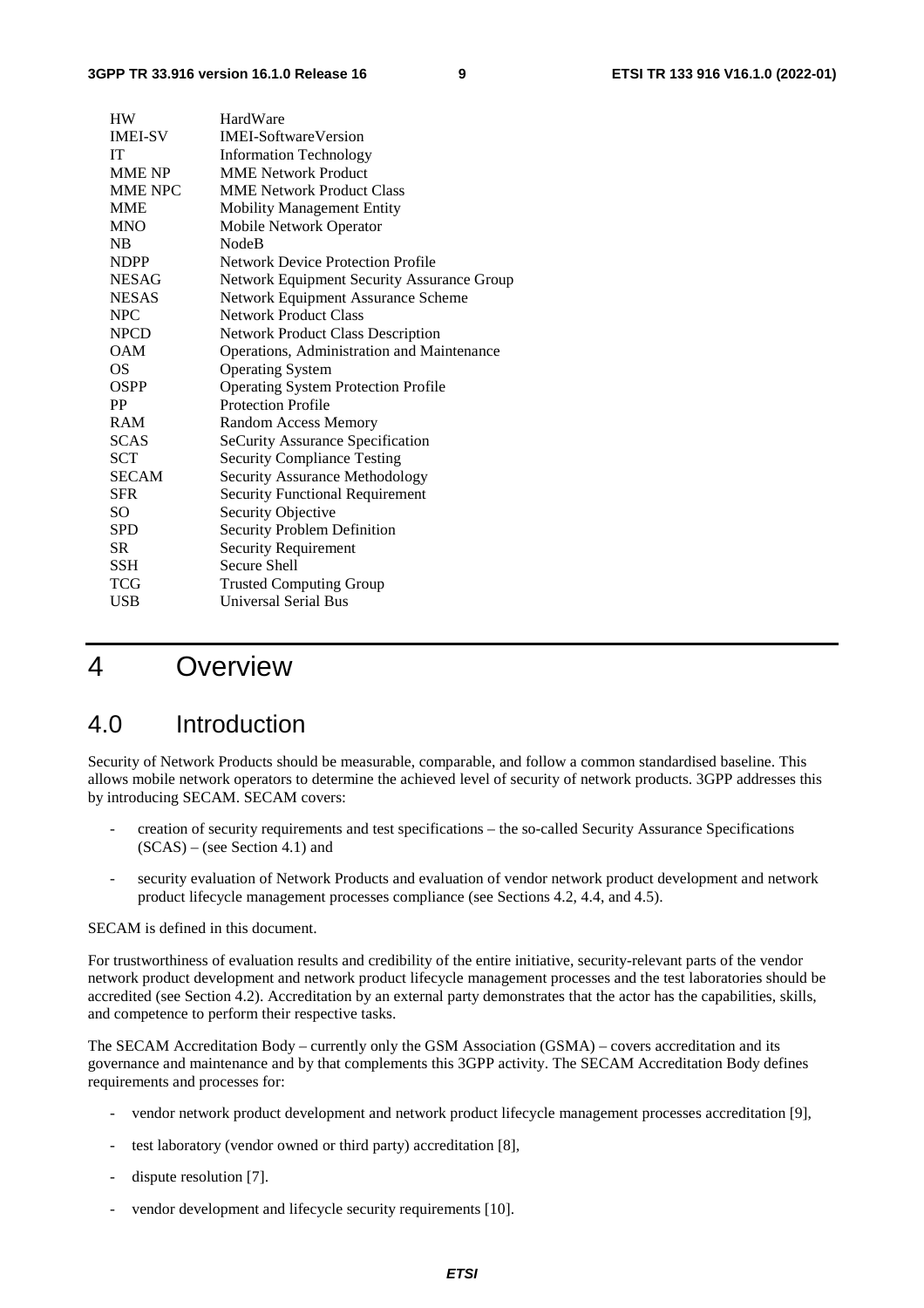The activities of the GSMA are combined in a single scheme, the **Network Equipment Security Assurance Scheme** (**NESAS**). It is currently being specified in various documents. They are publicly available on the Internet. An overview is provided in the NESAS Overview document [7].

### 4.1 Scope of a SECAM SCAS

A 3GPP Network Product can have vulnerabilities which, if exploited, can damage the MNO and/or end-users. In order to understand the potential attack vectors which could be used, the first thing to do is to identify the targets of the analysis. Each 3GPP Network Product, is basically a device composed of hardware (e.g. chip, processors, RAM, network cards), software (e.g. operating system, drivers, applications, services, protocols), and interfaces (e.g. console interfaces and O&M interfaces) that allow the 3GPP network product to be managed and configured locally and/or remotely. All these features can expose the 3GPP network product to several potential security attacks. If the network product is securely implemented, managed and configured then some of these attacks can be prevented. The above mentioned security attacks can exploit different 3GPP network product features/ capabilities.

The Security Assurance Specification (SCAS) for a given network product class provides a description of the security requirements and associated test cases pertaining to that network product class. It is assumed that the latest version of the 3GPP Security Assurance documents available at the beginning of a particular instance of an evaluation will be used for 3GPP Security Assurance whatever the 3GPP Release compliance of the other 3GPP functions of the product is. Evaluations performed in the past remain valid, however, even when a new version of the 3GPP Security Assurance documents is published.

As pre-requisite for writing a SCAS, 3GPP defines a complete list of features/capabilities considered to be part of the Network Product Class.

In order to achieve the security assured by a SCAS, the network operator needs to ensure that deployment fulfils the environmental assumptions given in the SCAS. The overall process therefore contains the following steps:

- 1) 3GPP writes SCAS, which may contain environmental assumptions
- 2) Accredited security test laboratories (vendors or third party) evaluate network product according to SCAS, but only the single product in a vendor-documented configuration for SECAM testing, without any considerations on the system or network or environment in a specific deployment. Here SECAM stops.
- 3) when the evaluated network product is being deployed, the operator goes back to the environmental assumptions from the SCAS and tests whether they are fulfilled. This validation of environmental assumptions can only be performed during deployment and is needed for security, but is not part of SECAM, because SECAM is about product-testing.
- NOTE 1: Some security requirements might be specific to 3GPP features that only exist from a specific 3GPP Release onwards for a given 3GPP Network Product class. The 3GPP SCAS will give clear indication from which Release onwards the test should be applied. The way to give this indication (by grouping Rel-12 specific tests in an annex or by giving indication in the test case as described in clause 5.2.2.1) is outside of the scope of this Technical Report.
- NOTE 2: For features that are standardized in 3GPP specifications, maximum advantage should be taken of existing threat analyses that are available from 3GPP Technical Reports (e.g. TR 33.821 for EPS [4]) or other publications.

### 4.2 Scope of SECAM evaluation

A SECAM evaluation comprises the Vendor Network Product Development process evaluation, the product lifecycle management process evaluation and the Network Product evaluation

The SECAM evaluation will cover the following tasks:

- Vendor network product development and network product lifecycle management process assurance compliance (assessing if the method used to develop the products is compliant with the Vendor network product development and network product lifecycle management process assurance requirements). Details of this activity can be found in Section 7 and the documents defined by the SECAM Accreditation Body.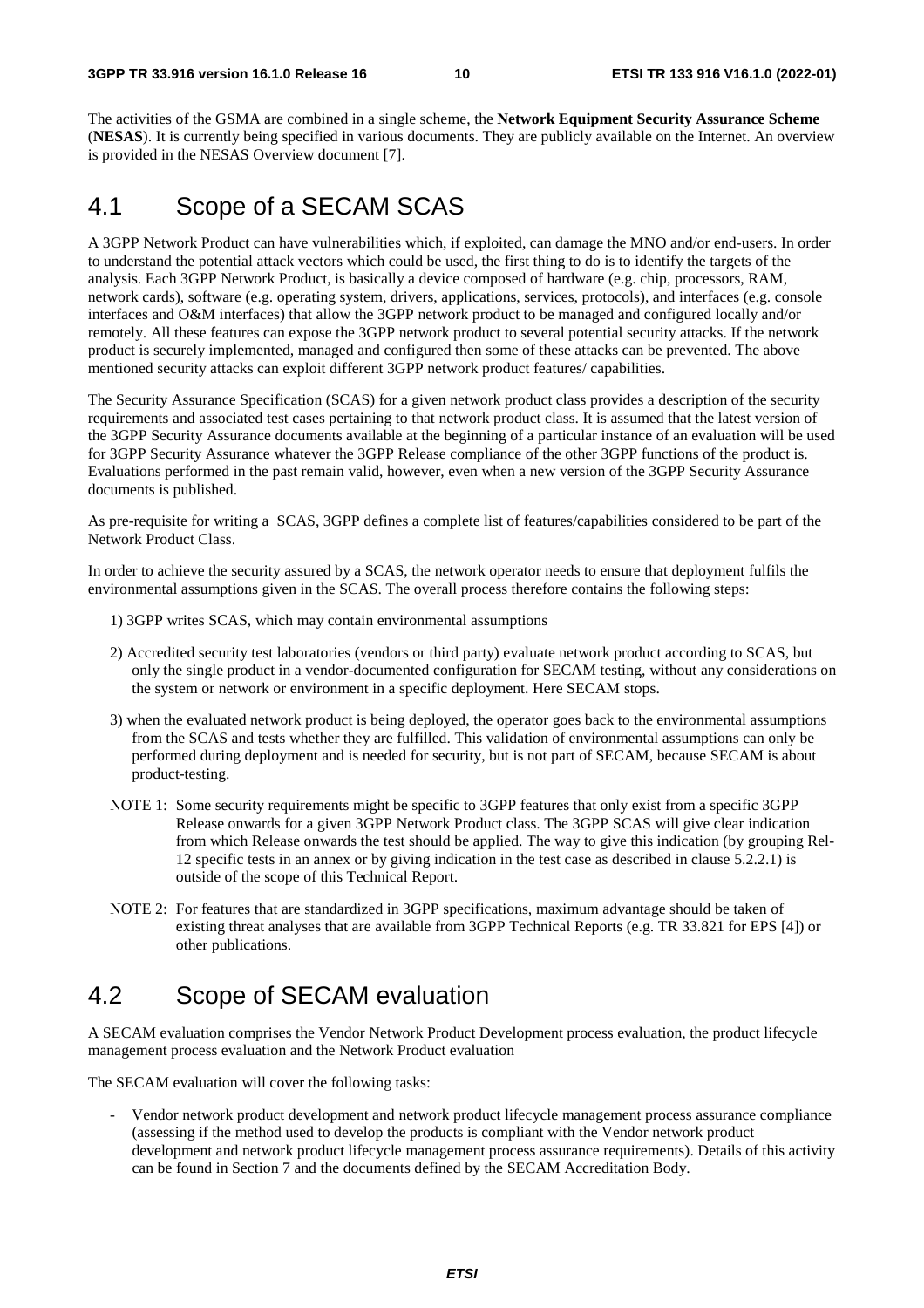Security Compliance Testing (assessing if requested security requirements are correctly implemented in a network product). This includes Basic Vulnerability Testing (running of a set of FOSS/COTS tools on external interfaces of the Network product).

### 4.3 Scope of SECAM Accreditation

The actor performing a task should be accredited by the SECAM Accreditation Body for this specific task.

#### **Table 4.3-1: Mapping between SECAM phases and involved party**

| <b>SECAM tasks</b>                                                    | <b>Accredited actor</b>                |
|-----------------------------------------------------------------------|----------------------------------------|
| Generic vendor development and                                        | Auditor appointed by SECAM             |
| network product lifecycle management                                  | <b>Accreditation Body</b>              |
| process                                                               |                                        |
| Compliance declaration with the accredited generic vendor development | Accredited vendor                      |
| and lifecycle process requirements                                    |                                        |
| Security compliance testing                                           | Accredited vendor or accredited third- |
|                                                                       | party test laboratory                  |
| <b>Basic Vulnerability Testing</b>                                    | Accredited vendor or accredited third- |
|                                                                       | party test laboratory                  |

Consequently, according to table 4.3-1, SECAM can take different forms, depending on who performs security compliance testing and who performs Basic Vulnerability Testing.

SECAM is intended to enable self-evaluation where the vendors evaluate their network products if they have the proper accreditation for that.

The responsibility for writing and managing the accreditation and monitoring rules is taken by a SECAM Accreditation Body. The SECAM Accreditation Body's role also includes the handling of the dispute resolution process. GSMA takes this role and will provide a clear delineation between SECAM work in 3GPP and in GSMA.

Even if it describes the complete process, including evaluation by accredited actors under SECAM Accreditation Body control and Security Assurance Specifications (SCAS) writing, SECAM does not preclude 3GPP SCAS security requirements and tests cases being used directly by mutual consent between vendors and operators without the accreditation process in place if it so desires. This ensures that the 3GPP SECAM work is not held up by delays in deliverables under the responsibility of external bodies, or by conflicting requirements in different countries (e.g. relating to accreditation).

The presence of a SECAM Accreditation Body as defined above is highly desirable in order to ensure a wide recognition of evaluation results and to have a working dispute resolution process available. Having a SECAM Accreditation Body also avoids the need for each operator to set up a one to one trust relationship with every vendor regarding their testing methods and skills.

Validity of accreditation is defined by the SECAM Accreditation Body.

### 4.4 Ultimate Output of SECAM Evaluation

The ultimate output of the SECAM evaluation is:

- an evaluation report demonstrating compliance of the network product with the 3GPP security assurance specifications;
- evidence to demonstrate to the test laboratory that the accredited vendor product and development lifecycle processes have been complied with for the network product;
- evidence that the actors performing the evaluation tasks are accredited by the SECAM Accreditation Body.Such evidence is not required if there is consent between operator and vendor to not use the accreditation process, see clause 4.3.

The operator examines the evaluation reports and the evidence that the actors performing the evaluation tasks are accredited by the SECAM Accreditation Body.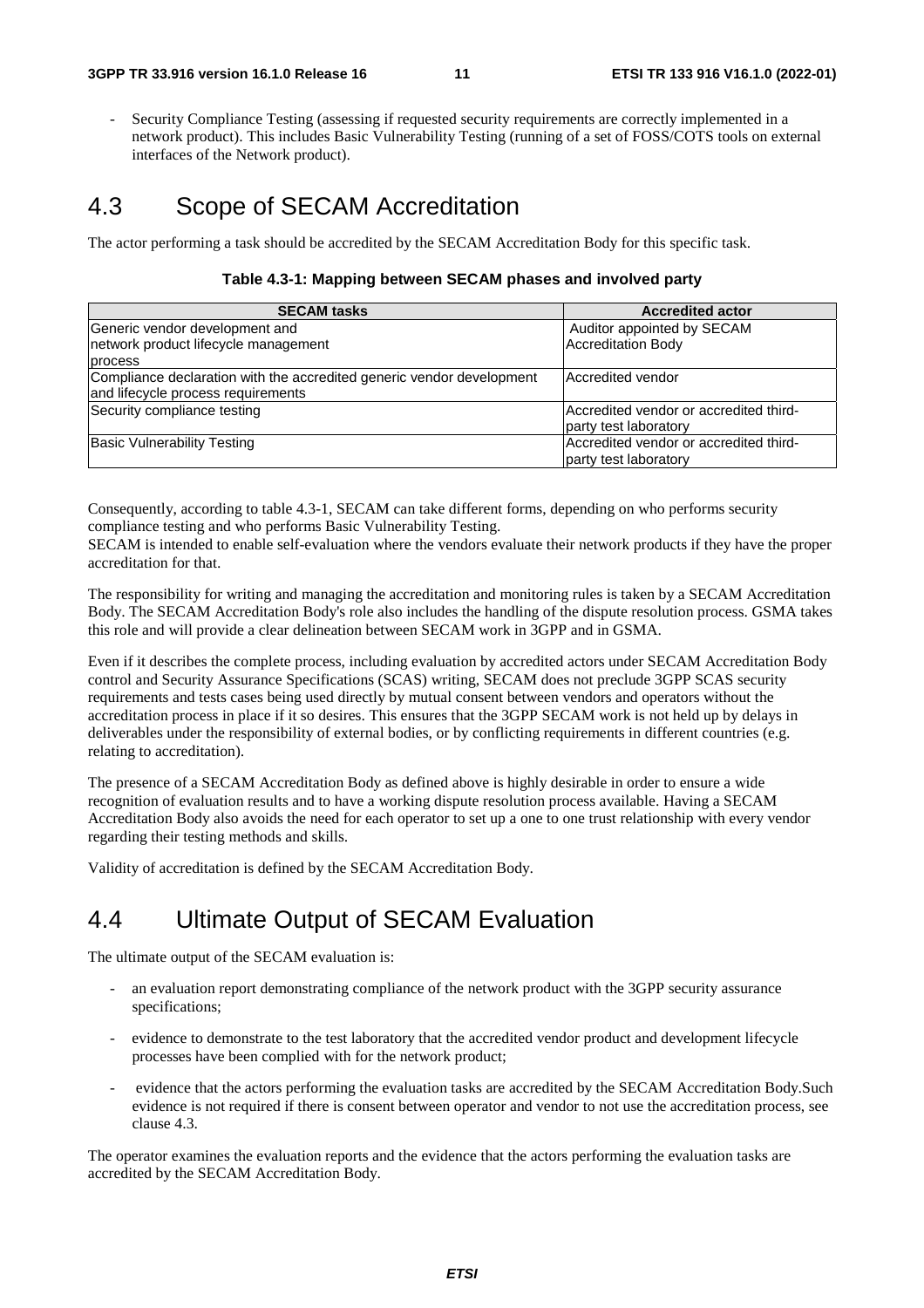### 4.5 Network product evaluation process

The security assurance process describes how the operator gets assurance regarding the security of the network product. The process is depicted in figure 4.5-1. If there are any regulatory requirements on security assurance of the network product, they will for the purpose of this process model be considered being included in the acceptance requirements of the operator.

When a vendor is ready to provide security assurance w.r.t. a given network product, the vendor obtains one or more Security Assurance Specifications (SCASs) that the network product is aiming to fulfil. Choice of which SCASs to select may depend on operator and/or regulatory input. Then the product is evaluated against the Security Assurance Specification(s). The evaluation results in an evaluation report.

Once the operator received the evaluation report, the operator then decides if the results are sufficient according to its internal policies and whether to accept the security assurance level of the network product or not. The operator's acceptance decision may depend on external forces such as regulatory requirements.



**Figure 4.5-1: SECAM defined Security assurance process** 

Certification of network products is out of scope for SECAM. However, SECAM does not preclude certification activities for network products which would e.g. complement the Self-declaration step (cf. clause 7.3).

The SECAM security assurance process is described in depth in clause 7.

# 4.6 Roles in SECAM

### 4.6.1 SECAM Roles Overview

The basic roles are implicit from the existing business environment. These roles are the following:

- **Vendor** produces the network product.
- **Test laboratory** is a **Test Laboratory** (accredited third-party test laboratory or accredited vendor test laboratory) that evaluates the network product, evaluates evidence of compliance to the vendor developmenent and product lifecycle requirements, and produces an evaluation report.
- **Operator** makes the decision regarding accepting assurance of security properties of the product for that vendor.
- **3GPP** is responsible for producing Security Assurance Specifications (SCASs).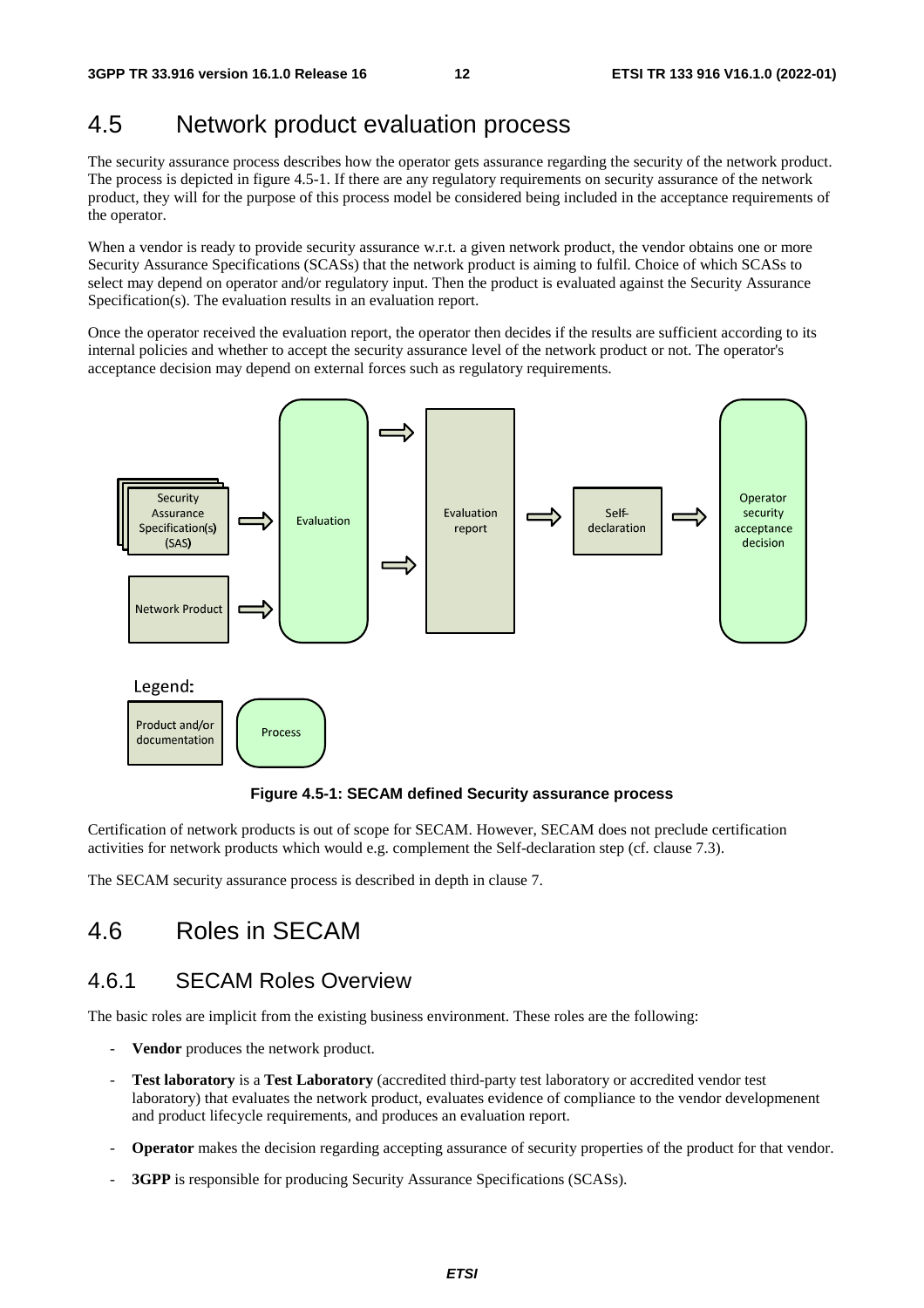- **SECAM Accreditation Body** is responsible for accreditation tasks as applicable. This role is assumed by **GSMA.**

### 4.6.2 Examples of instantiation of roles in SECAM

### 4.6.2.1 Introduction

The following subclause contains an example for instantiation of roles in SECAM.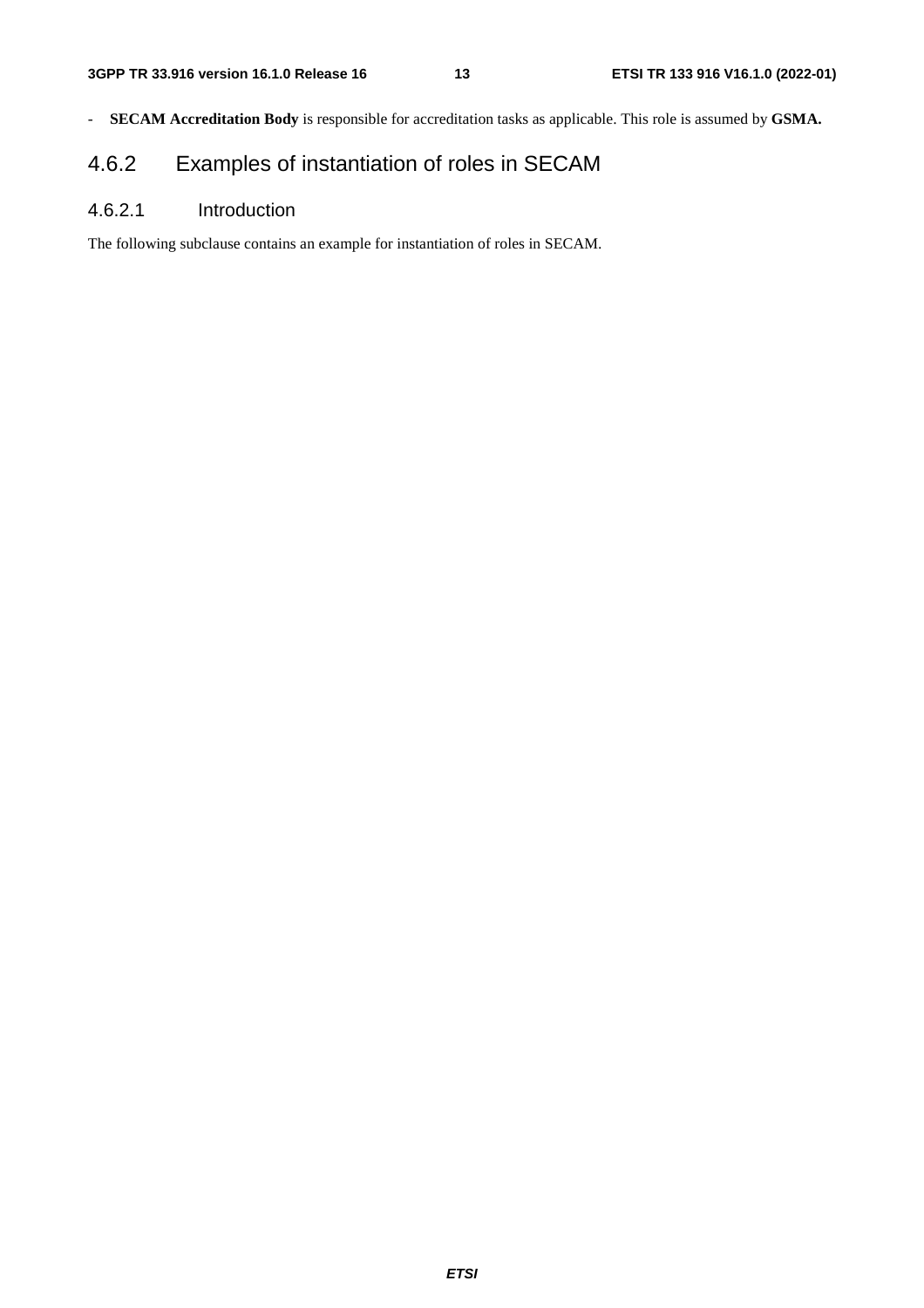### 4.6.2.2 Example: Complete self-evaluation

#### **Complete self-evaluation of a 3GPP network product (e.g. eNodeB B from vendor Y)**

This second example below is similar to the first one except that the vendor conducts all the phases of evaluation.



 **(e.g. eNodeB B from vendor Y)** 

### 4.7 Operator security acceptance decision

The operator examines the network product, the security compliance testing, including the basic vulnerability testing analysis reports, the self-declaration as well as the optional evidence of accreditation from the SECAM Accreditation Body for the actors performing the evaluation task and decides if the results are sufficient according to its internal policies. In particular, the operator can perform a sample of the security compliance testing and basic vulnerability testing, based on the delivered test procedures.

The vendors and third-party laboratories accreditation documents monitored and maintained by the SECAM Accreditation Body attest the trustworthiness of these actors and can help operators in their security acceptance decisions.

The operator does not need to be accredited to perform again the tests made by the test laboratories in order to gain a higher level of assurance that the SECAM evaluation provided trustable results. Definition of the tools and methods for these supplementary evaluations is outside of the scope of SECAM and left as operators' proprietary procedures.

However, in case of disagreement on the test results and if the operator wants to enter a conflict resolution process with the SECAM Accreditation Body and the vendor, some forms of recognition of the validity of the operator's complaint might be useful. This description will be part of the description of the complete dispute resolution process. It is left to the SECAM Accreditation Body and is outside the scope of 3GPP.

## 4.8 SECAM Assurance level

Assurance level is related to evaluation effort in terms of: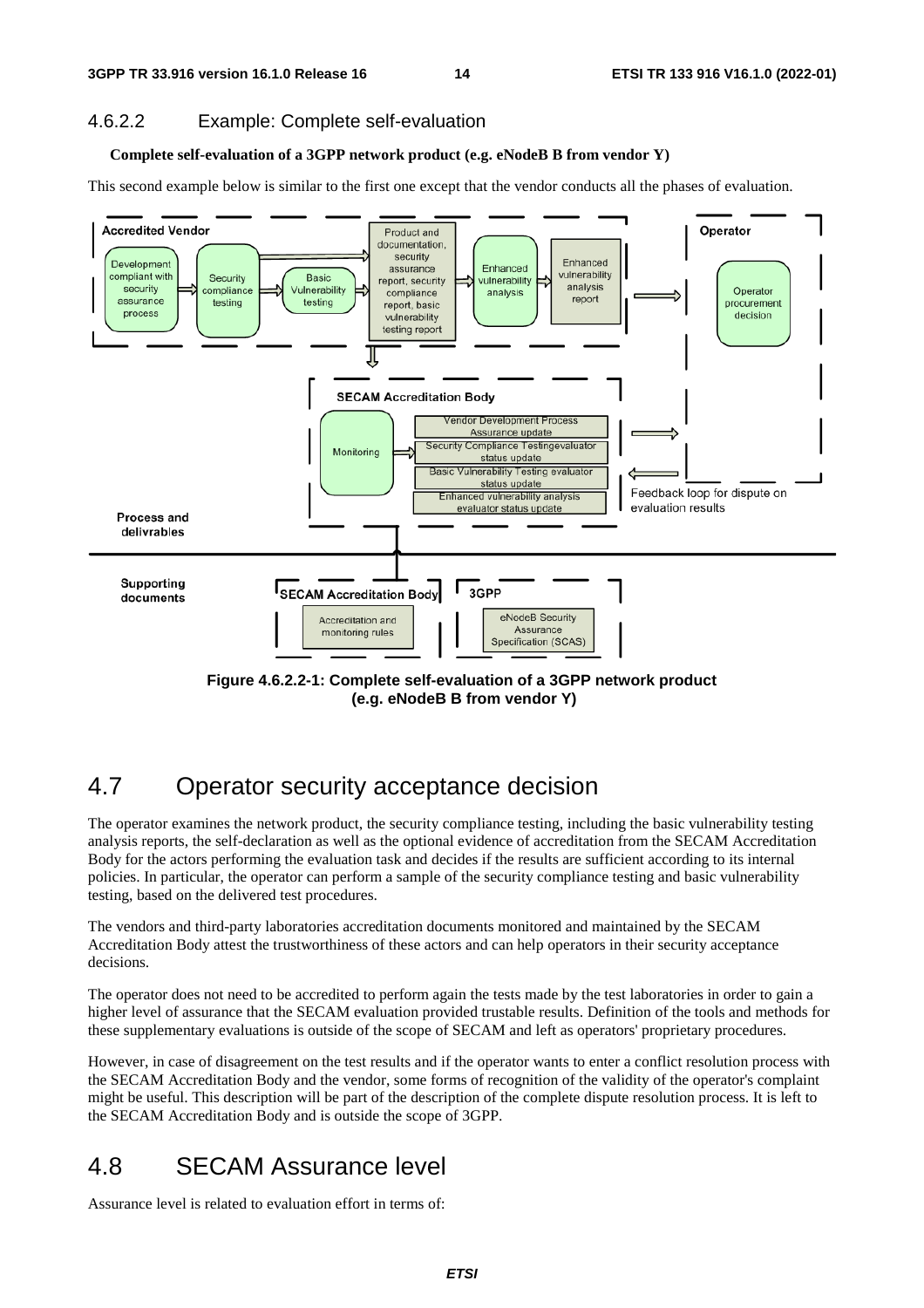- scope that is, the effort is greater when a larger portion of the IT product is evaluated; For example, when supplementary aspects of the functionality are included in the evaluation;
- depth that is, the effort is greater when evaluation is deployed to a finer level of design and implementation detail;
- rigour that is, the effort is greater when evaluation is applied in a more structured, formal manner. For example, for a given security requirement to test, the effort is greater if the test laboratory is requested to provide a formal demonstration that the product will always behave as intended versus providing a given set of output test data for a limited set of test cases.

#### In SECAM:

- Scope is constant: SECAM provides a single process for a given network product class, which will be relevant to this class.
- Depth of evaluation is also considered to be constant. The paradigm of SECAM consists in:
	- Security compliance testing: the paradigm would consist in black box verification of security requirements, but exceptions would be possible, e.g.:
		- when required in order to demonstrate compliance for requirements on cryptography, key storage, secure deletion, or implementation of protocols, etc. (in such cases, code inspection would be more efficient than a functional test);
		- when a white/grey box approach is considered more efficient (a black box vulnerability scan over the network would take longer and reveal less than a white box local system analysis).
	- Vulnerability testing: the general paradigm of vulnerability testing would be consistent with the expected attacker model. Such testing will consequently be based on black box vulnerability testing unless the expected attacker is considered having a higher potential. In the latter case, white/grey box penetration testing would be necessary to assess the resistance of the network product. For example, if an attacker were believed to have knowledge of the implementation of the network product, a black box assessment only would be unreasonable.
	- Build process assurance: Verification of build process is limited to basic functional documentation, use of a configuration system and providing of operational guidance.
- Rigour of verification is also considered constant, since it focuses on demonstration for functional testing and vulnerability assessment, justification when necessary, and does not require formal demonstration.

Considering that the three parameters are expected to be constant and the above mentioned additional complexity of having several assurance levels, SECAM considers only one assurance level per network product class. However it is expected that different product class are confronted by different attacker models, and have consequently to undergo different levels of rigour or depth of evaluation.

**SECAM consequently considers only one assurance level per network product class.** 

### 4.9 Security baseline

The security baseline of an evaluated network product is a set of security requirements and environmental assumptions defining its capacity to resist a given attack potential.

This resistance to a given attack potential relies on:

- Attacker model and attacker potential agreed to be relevant for a given network product class.
- The completeness and correct implementation of security requirements and operational environment assumptions which limit the capacity of this attacker to threaten given assets:
	- Security requirements can be more demanding in some network elements, e.g. exposed nodes will have to implement hardening requirements which will not necessarily be needed in elements less exposed.
	- Vulnerability assessment will be performed with more depth whenever the element is expected to resist a stronger attacker.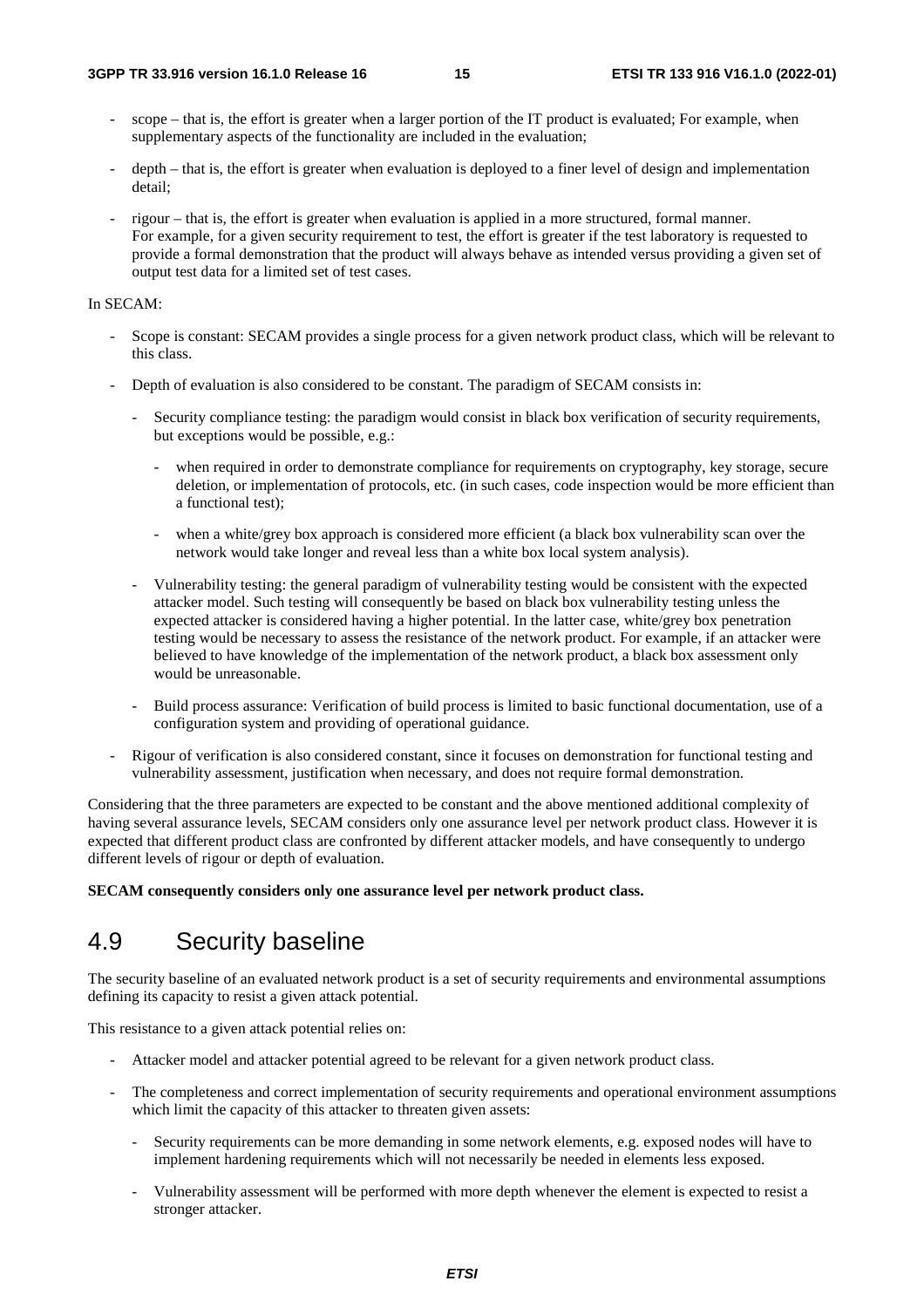It is necessary to state in a well-defined way in which environment the 3GPP-defined functionality is assumed to be operating and what types of attackers (if any) may be able to launch attacks from the outside as well as from the inside of this environment. This assessment is accomplished during the SCAS writing phase and related to the threat and risk analysis outcomes.

At the end of this process, for each network product class, 3GPP will have precisely defined the attacker model as well as the operational environment assumption and the security requirements to mitigate the identified risks. The modularity of SCAS allows an easy composition of SCAS modules to describe all the countermeasures of a given network product class and to take the particular environment of the node into account.

The entire set of security requirements, operational environment assumptions and attacker model is built to achieve a security baseline deemed relevant by 3GPP for a network product class. This results in one security level per network product class (security baseline MME, security baseline HSS, security baseline eNodeB, etc.).

- These baselines are not meant to be compared to one another as they apply to different network product classes.
	- NOTE: Alternatively, but in rare cases, if no satisfactory average can be found, SECAM could define a new network product class: e.g. collapsed RNC/NBs could be a class different from classical RNCs.

#### **SECAM consequently considers only one security baseline per network product class.**

# 5 Security Assurance Specification (SCAS) Creation

### 5.1 Writing process overview

An SCAS document will be defined for a specific network product class within the normative phase. On a high level, the process of writing SCAS documents for a given network product class follows these steps:

#### **- Describe and model the network product class**

The network product class is described and modelled to a sufficiently detailed level so as to ensure that the security requirements can clearly describe what data and functions are intended to be protected and which functionalities are required. This modelling will be used as an input document for the following Security Problem Definition.

#### **- Define the security problem**

By identifying which assets in the model of the network product class require protection and how these assets can be exploited by an attacker. The security problem definition also contains the security objectives of the network product class under analysis (i.e. which assets require what type of protection), and defines an attacker potential the network product class is supposed to resist. This step also contains the threat analysis employed to understand how an attacker performing the identified potential attacks may misuse the identified assets of the network product class. This provides a concrete security problem that is to be solved, which allows the selection of security requirements that are necessary and sufficient to solve the identified security problem. This material will be contained in a 3GPP Technical Report of the 900-series.

#### **- Identify the security requirements and test cases**

Security requirements are derived from the security problem definition. The fulfilment of these requirements ensures that the security objectives can be reached. Catalogues of security requirements and security requirement categories that have been used by operators in practice will be used as a starting point to help 3GPP in writing complete requirements.

These requirements can and will be modified and adapted as seen necessary by 3GPP.

In addition, if requirements, or terminology used to specify the requirements, are not clear or consistent there is an increased risk of different understanding of the requirements and this may unnecessarily result in heavy use of the dispute resolution process. For example if a requirement applies on the "management traffic", a clear definition on what the "management traffic" consist of would be needed. This could be in particular a difficulty for tests that consist of verifying whether a requirement is fulfilled by examining documentation and making a decision on whether the designed mechanism or used process fulfils the requirement; such tests are a judgment call and can be called differently by different parties.

The consistency of the requirements format is ensured by the template for a security requirement described in clause 5.2.3.3.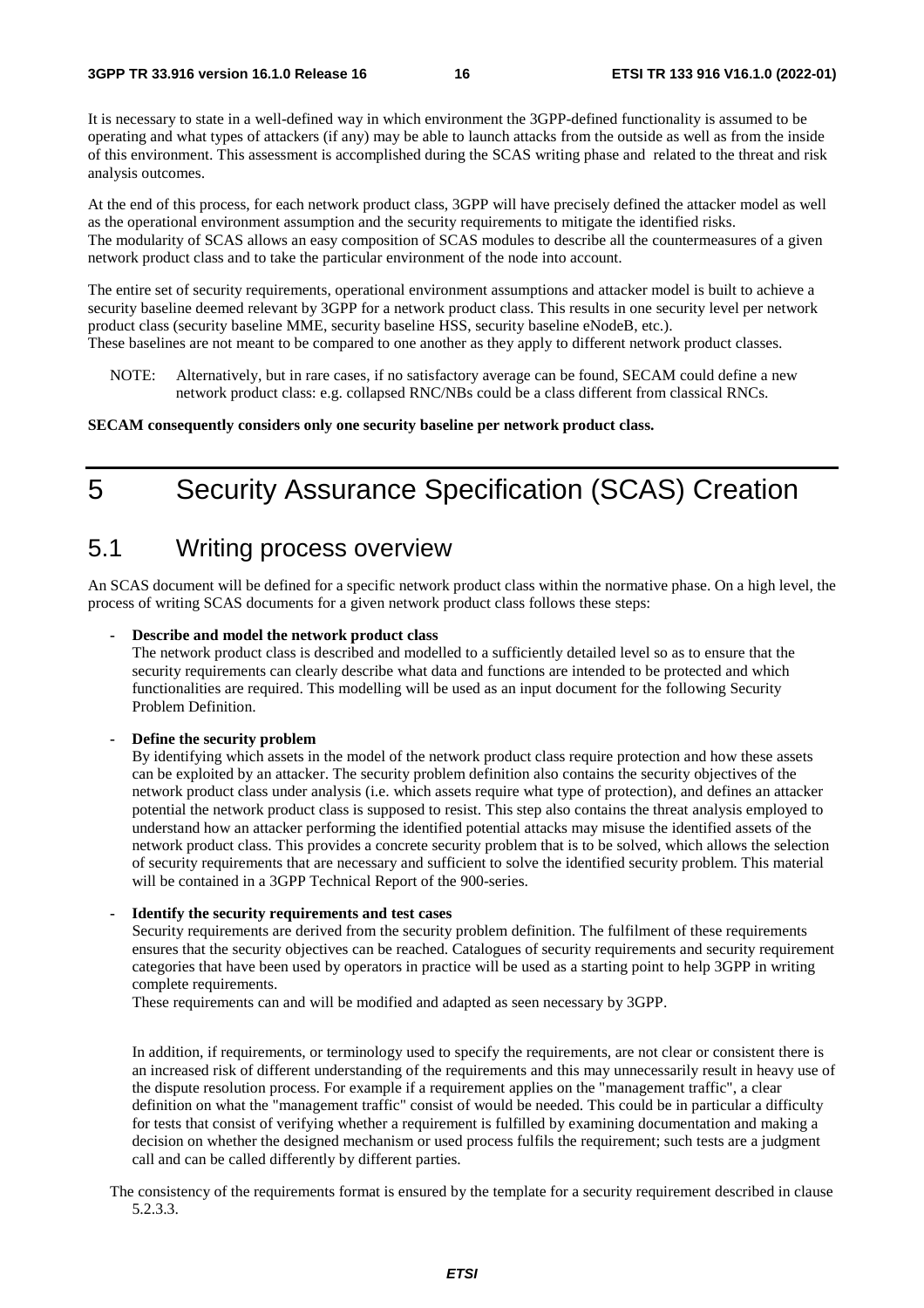For each security requirement 3GPP will define a test case.

#### **- Verify the Security Requirements**

Once the security requirements have been identified it is verified that the security objectives are met by these security requirements, and that every security requirement contributes to defending an identified security objective. If any mismatch is found (e.g. security objective not covered with the existing security requirements or security requirements which do not resolve any security objectives), the list of security requirements is updated accordingly by removing or adding security requirements.

### 5.2 SCAS documents structure and content

#### 5.2.1 General

According to clause 5.1, the SCAS documents contain three parts, a Network Product Class Description, a Security Problem Definition and the Security Requirements (including the test cases) for any specific Network Product Class [see clause 3.1], to counteract the risks outlined by the threat analysis. Consequently SCAS documents contain the following parts:

- *Network Product Class Description (NPCD):* This clause includes the description of the network product class, e.g. the physical and logical interfaces the product class supports to interact with external entities and the major functionalities of the NPC. This material will be contained in a 3GPP Technical Report of the 900-series.
- *Security Problem Definition (SPD):* This clause defines the security problem that is to be addressed and the security objectives of the network product class. This material will be contained in one or more 3GPP Technical Reports of the 900-series.
- *Security Requirements (SR):* This clause defines the security requirements, which may include hardening requirements, selected according to the Security Problem Definition and the requirements strictly related to the 3GPP features implemented by the network product class under analysis. Requirements and test cases will be contained in one or more 3GPP Technical Specifications.

In the following a detailed description of the SCAS parts SPD and SR is provided.

### 5.2.2 Security Problem Definition (SPD)

#### 5.2.2.1 Introduction

For the Security Problem Definition (SPD) part of the SCAS writing phase, the steps to be accomplished by 3GPP for a given network product class are:

- List the critical assets of the network product class.
- List the assumptions on the Operational Environment
- Identify the attacker model for the Network Product Class.
- Identify threats, i.e. adverse actions than can be performed on assets.
- Identify the threat relevance (Mitigate, Accept, and Transfer).
- Identify the level (probability and impact) of risk associated with the threats and assess a risk by comparing the risk level with the cost for mitigation.
- NOTE 1: This risk assessment will have to be provided in general only when the threat relevance is challenged by someone.
- Identify the list of the security objectives necessary to face the identified threats and reduce the risk surface.

For features that are standardized in 3GPP specifications some threat analyses are available from e.g. TR 33.821 for EPS [4] or other publications. In particular, threat analyses related to the security requirements in 3GPP TSs to be re-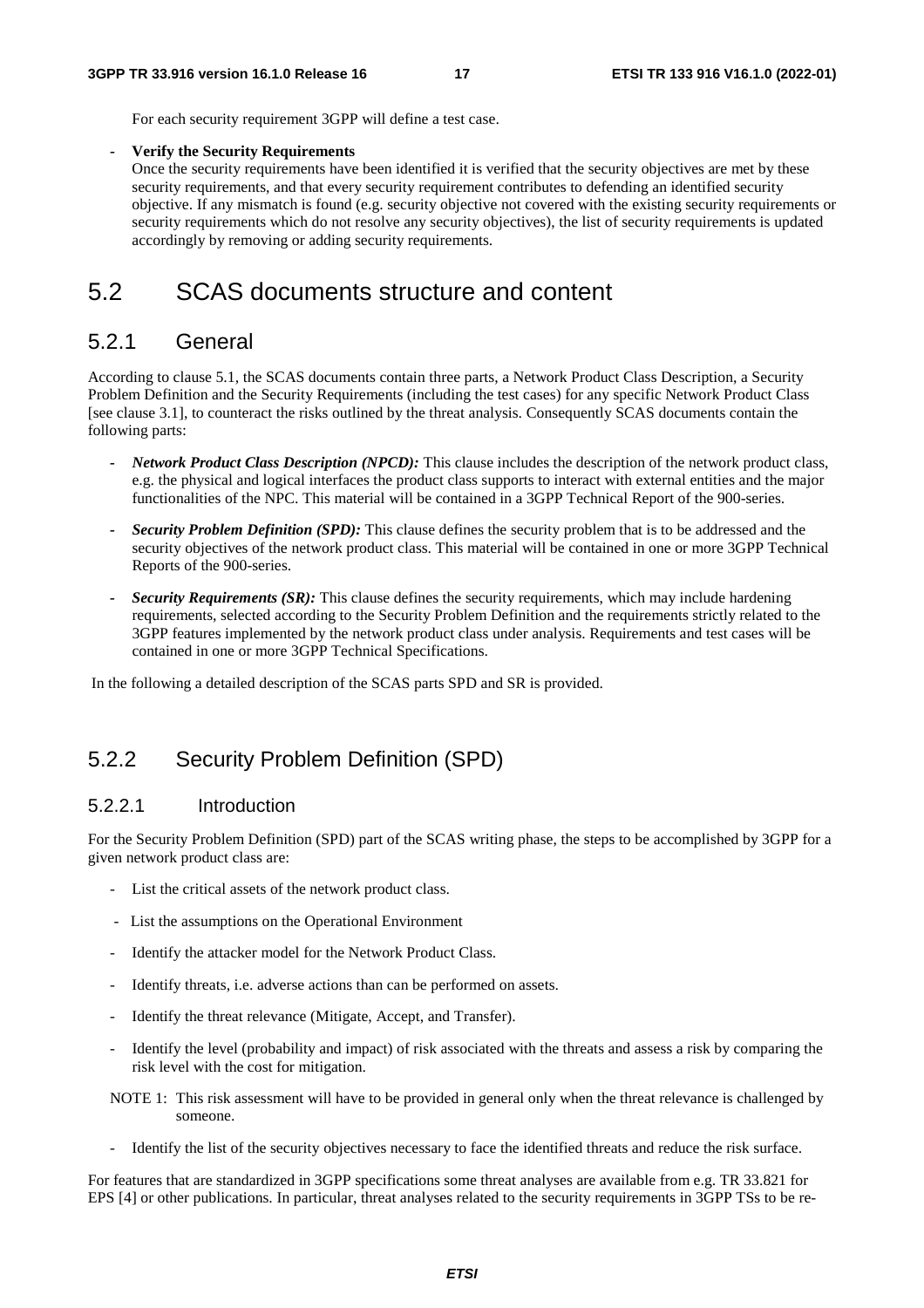used in SCAS, see clause 5.2.3.2, need not be repeated in SCAS. These were however written before e.g. current SCAS type of work objectives came to light.

- NOTE 2: For features that are (to some degree) proprietary and, hence, not (fully) standardized, a way of describing them in a general way needs to be found as, by their nature, no common understanding is generally available to the public. Without a general description of a feature, it may be difficult to perform a threat and risk analysis on it.
- NOTE 3 To ensure consistency across threats and security objectives the following set of guidelines should be applied when analysing proposed threat and security objectives.
- Threat descriptions should avoid including security objectives or requirements or countermeasure implementation details.
- Check if there is an existing threat in a 3GPP TR of the 900-series before attempting to create a new one. For example a variant of an existing threat could be created.
- Attempt to map the threat to one of the existing threat categories before creating a new threat category.
- Details in the threat description should indicate if the threat is a high level threat (refers to several attack components) or a detailed threat (refers to a specific attack component).
- Attempt to map the threat to one of the existing security objectives before creating a new security objective.
- All requirements should map to one or more threats.
- All requirements should map to one or more security objectives.
- It should be clear from the text in the requirement description field that the requirement is a detailed specific requirement (which has its own test case(s)) or is a high level requirement (e.g. conformance to industry best practices) which has multiple test cases.
- A new threat, threat category, or security objective should be included only after 3GPP determined that sufficient rationale was provided.

#### 5.2.2.2 Threats

There are many threat and risks analysis or modelling frameworks available for IT equipment and computers networks. None of them provided a perfect fit for the needs of SECAM whose ultimate goal is to be capable to derive concrete and testable security requirements to reduce the level of exposure of telecom equipment.

This process is likely to be iterative and there will be some trade-off in terms of time. It is not a goal to be absolutely complete in the threats assessment. What ultimately matters in the threat analysis phase is that 3GPP determines that the achieved level of details is good enough to be able to easily derive testable security requirements to cover the risks in a reasonable amount of time.

The structure for a threat description is provided here to indicate the information needed for having a clear security problem definition. This can help to facilitate the identification of the security requirements. Hereafter a possible structure for the threats, risks and security objectives which are part of the SPD is reported. This structure will be related to the threat modelling framework used for the analysis and consequently this proposal could be changed accordingly:

- *Threat Name:* each threat is assigned a unique name. The name preferably indicates the topics covered by the threat.
- *Threat Reference*: a unique short form is assigned to each threat as a primary means for referencing the threat. The convention adopted is: <threat category> - <progressive number> where the convention adopted for the "threat category" can be the first two letters of the category to which the threat belongs or similar.*-*
- *Threat Category*: a reference to the category to which the threat belong based on the classification (threat methodology) that will be adopted.
- *Threatened Asset:* an indication of the network product assets that are object of the threat.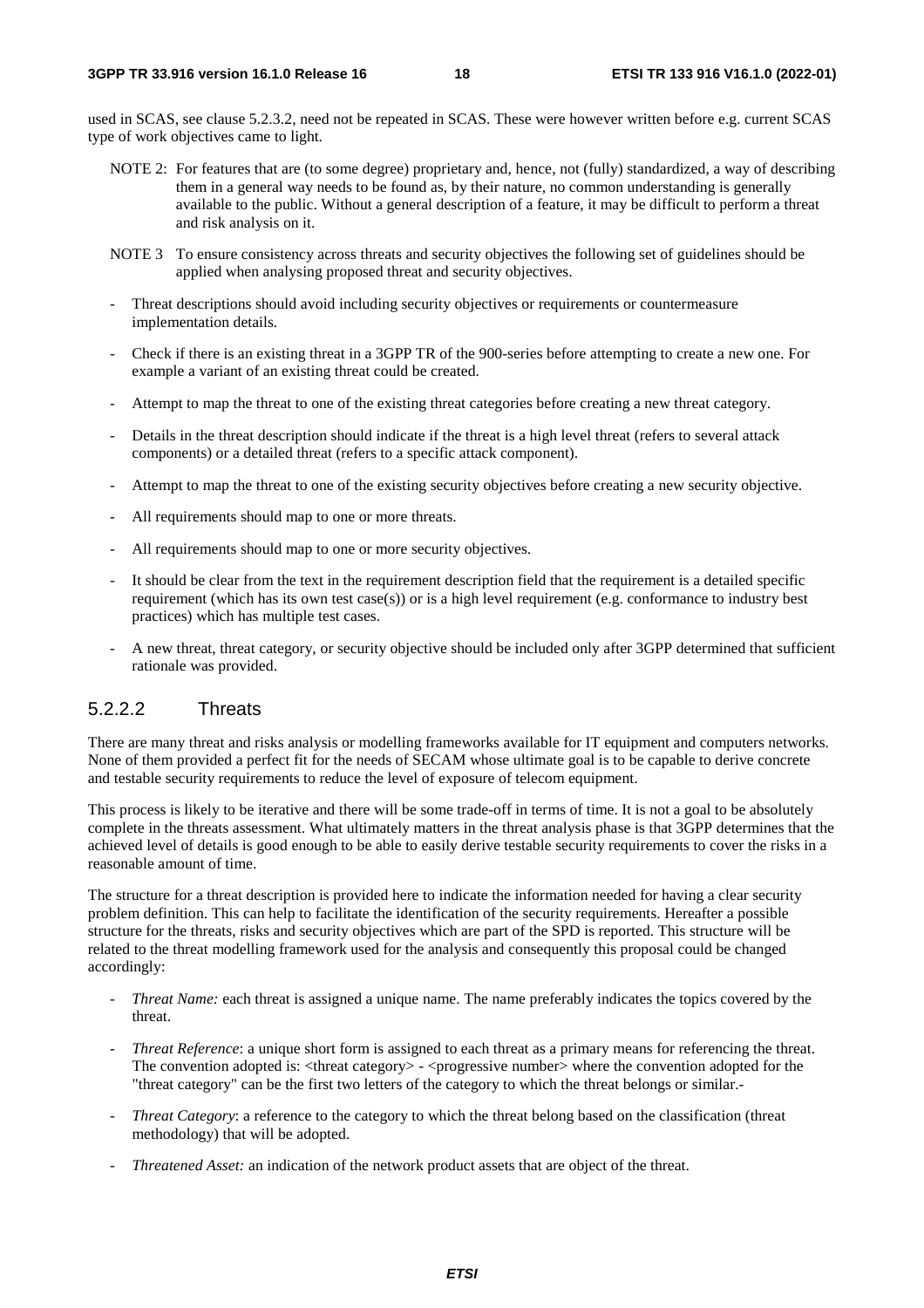- *Threat Description*: the adverse actions that can be performed by a threat agent on an asset. These actions influence one or more properties of the asset from which that asset derives its value. Examples of threat agents are hackers, users, computer processes, and accidents. Threat agents, and their level, may be further described by aspects such as expertise, resources, opportunity and motivation. To provide a basis for requirements that are on roughly the same level, 3GPP chooses a level of threat agents that the system should be able to withstand (although the levels may be hard to quantify or measure). Protection mechanisms or requirements then are not selected if a threat can be instantiated only by a threat agent of higher level. This is in line with the single assurance level and single security baseline per network product class of clause 4.
- *Threat relevance:* the threat relevance (Mitigate, Accept, and Transfer).

Further details are given in 33.926 [6].

### 5.2.2.3 Security Objectives

The Security Objectives countering the defined threats are likely to overlap in many cases. Therefore, they are to be listed in a separate section of the SCAS document to aggregate references to the threats they counter.

The structure for Security Objective is as follows:

- *Security Objective Reference:* a unique short form is assigned to each Security Objective as a primary means for referencing. The convention adopted is: SO - <progressive number>
- *Security Objective:* the concise and abstract statement as given for the threats.
- *Threat References:* List of Threat References of the threats countered by the Security Objective in question.

Additionally, a table matching the Threats and Security Objectives should be given in an annex TR 33.926 [6].

### 5.2.3 Security Requirements

#### 5.2.3.1 Introduction

3GPP will have to list the countermeasures deemed relevant to mitigate the risks identified in the threat assessment. These countermeasures will take the form of either:

- security requirements on the network product with associated test cases; or
- operational environment security assumptions for a given product class.

The Security Requirements clauses within the the pertinent 3GPP TS contain the security requirements identified according to the threats (see figure 5.2.3.1-1).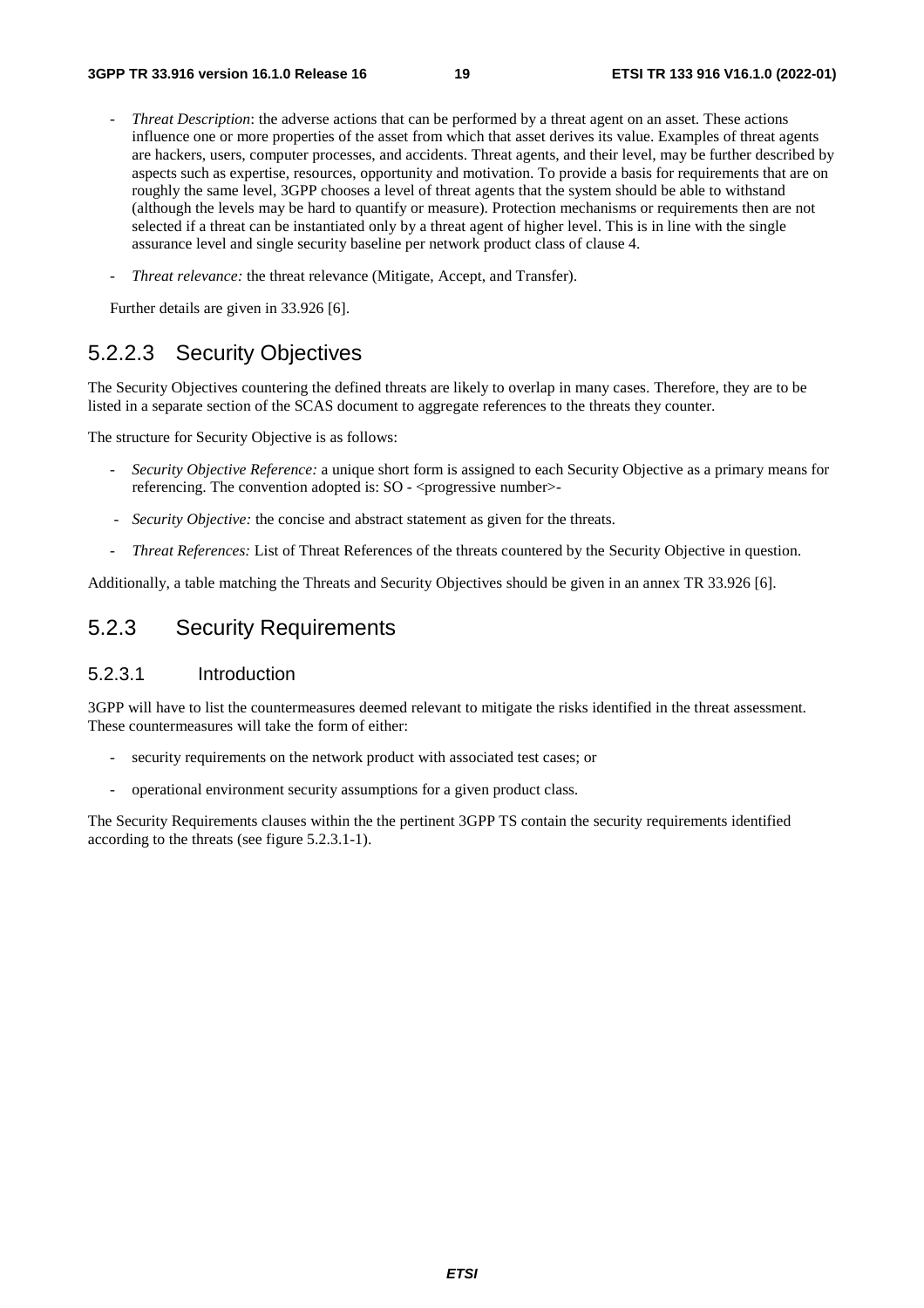

#### **Figure 5.2.3.1-1: Process for deriving security requirements in a SCAS document**

The security requirements will include security functional requirements as well as hardening requirements and basic vulnerability testing requirements. The security functional requirements are ensuring the existence of security functionalities in the network products in order to achieve security objectives (e.g. 3GPP functional requirements). The hardening requirements are either ensuring the absence of unneeded or insecure functionality, or impose a restriction on a function forcing it to behave in a more secure way. The basic vulnerability testing requirements specify the areas to be subjected to basic vulnerability testing.

The purpose of hardening is to reduce the attack surface and security vulnerability of the network product and to ensure that security functions of the network product cannot be bypassed. SECAM will specify hardening requirements that should be part of the evaluation. Those requirements are only intended to reduce the attack surface rather than directly related to a security function. All security requirements, those related to a specific security function as well as those related to the reduction of the attack surface and basic vulnerability testing requirements, will be treated on the same footing and the text of clause 5.2.3.3 applies to all "types" of requirements. Their evaluation will be based on the tests cases of the SCAS. In any case, hardening requirements imply that they are implemented before evaluation through test cases. Hardening requirements should be formulated generic enough, or in different variants, to be applicable for a variety of anticipated operating systems and applications. Hardening is needed to let network products achieve the given security baseline and assurance level, alongside with other security requirements.

Hardening can be the removal of services, protocols, ports, etc. in order to reduce known security vulnerabilities and minimize the risk in an existing but unneeded functionality. An example of hardening is to remove unnecessary services of general purpose software used in a specific context. It can also be a physical action like removing unneeded USB ports. An example of such a requirement is provided at the end of clause 5.2.3.3.

SECAM security requirements represent the common agreement of operators and vendors on what has to be implemented for a given network product class to achieve the required security baseline. All those requirements (including operator's initialization and configuration requirements which have been channelled through the relevant SECAM standardization processes) have to be taken into account from the beginning of the development and design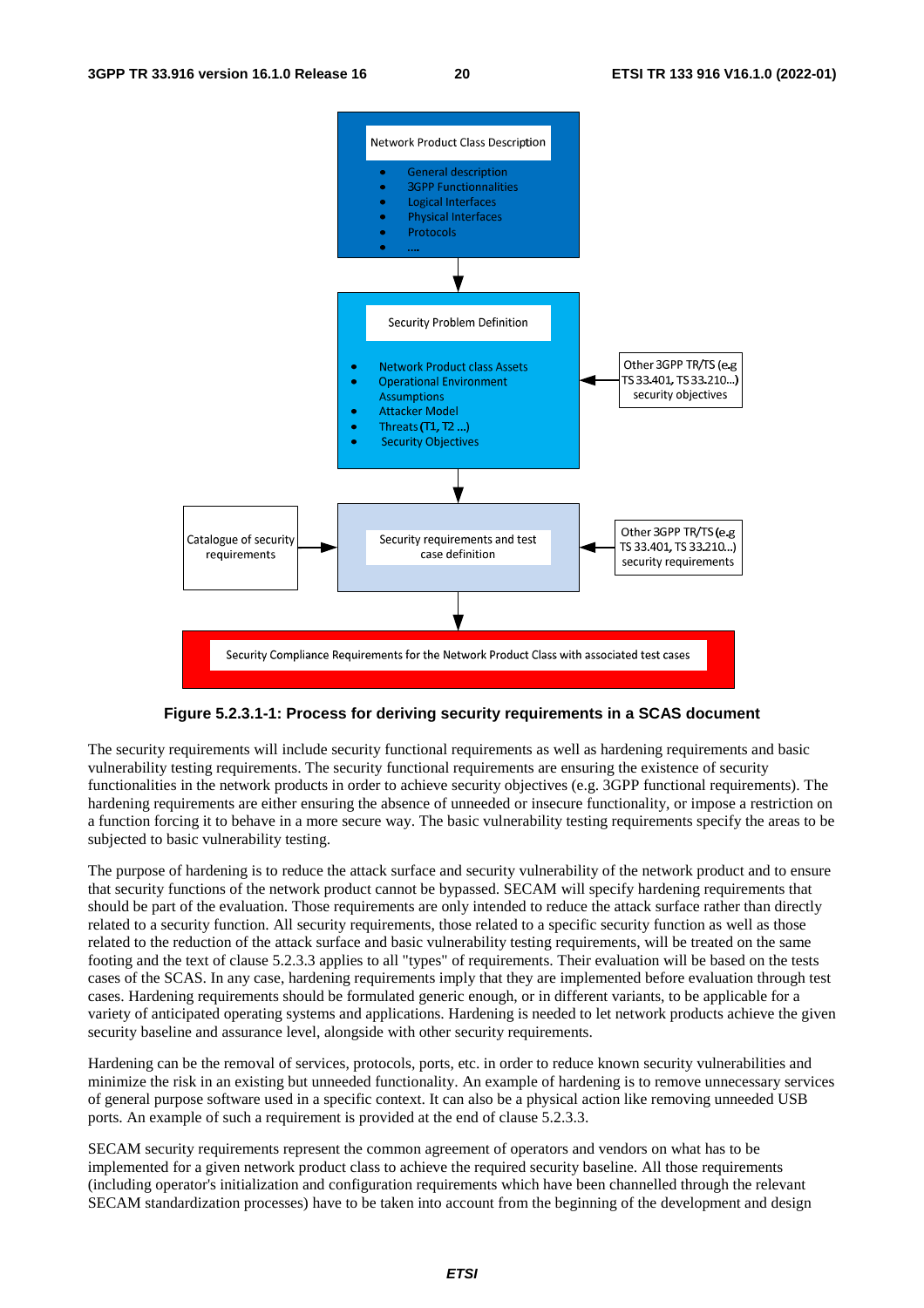phase of the network product as well as in subsequent updates of the network product. This will ensure that network products will be developed in a way that:

- a) Maximizes their likelihood to pass SECAM evaluation.
- b) They operate correctly and securely when deployed in operator's networks.
- c) Avoids costly patching cycle to ensure a) and b).

#### 5.2.3.1.1 Level of detail of security requirements

Security requirements can be specified in different levels of detail, with a tradeoff between precision of the requirement and its general applicability.

Detail Level 1: Security requirements of general system-independent nature: What needs to be secured?

Example: data storage in general

Detail Level 2: Security requirements that are system-specific but still product-independent: What needs to be secured, for this system type?

Example: data storage in databases

Detail Level 3: Product-specific security requirements: How does this specific product need to be secured?

Example: data storage in an Oracle database Vx.y

In order to ensure consistency between all requirements in a SCAS, every requirement of detail level 2 or 3 should be derived from a generic level 1 requirement or security objective.

In general, requirements on detail level 3 should be avoided in a SCAS because that would limit direct applicability of a SCAS for some network products.

#### 5.2.3.2 Incorporation of security requirements from existing 3GPP TSs in current releases

In figure 5.2.3.1-1, 3GPP specifications represent an input for both SPD and security requirements definition, where the latter includes test case definition. The reason for this assumption is that 3GPP security specifications (e.g. TS 33.401 [2]) already contain several security objectives and related security functional requirements which 3GPP identified when designing UMTS and LTE. When looking at such type of security functional requirements, they can be grouped into three categories:

- 1) Security functional requirements related to protocols and behaviours necessary for secure interoperability between nodes from different vendors that require a certain positive behaviour of a 3GPP function. For example, the security functional requirement " the MME sends to the USIM via ME the random challenge RAND and an authentication token AUTN for network authentication from the selected authentication vector. " retrieved from TS 33.401 [2], belongs to this category.
- 2) Security functional requirements related to protocols and behaviours necessary for secure interoperability between nodes from different vendors that require that a 3GPP function does not perform a certain action. For example, the security functional requirement " Access to E-UTRAN with a 2G SIM or a SIM application on a UICC shall not be granted " retrieved from TS 33.401 [2] belongs to this category.
- 3) Security functional requirements not related to protocols or behaviours necessary for secure interoperability between nodes from different vendors, but rather dealing with security features which are supported by the network products and consequently strictly related to their implementation. For example, the security functional requirements specified in clause 5.3 of TS 33.401 [2] for eNBs and in annex I of TS 33.102 [5] for RNCs in exposed locations belong to this category.

The security functional requirements in the first group are already covered by the interoperability and conformance testing and SECAM documents do not repeat these requirements or add tests for them.

The security functional requirements in the second category may not be covered by the interoperability and conformance testing. In this case a SCAS document may contain a reference to these requirements with the related test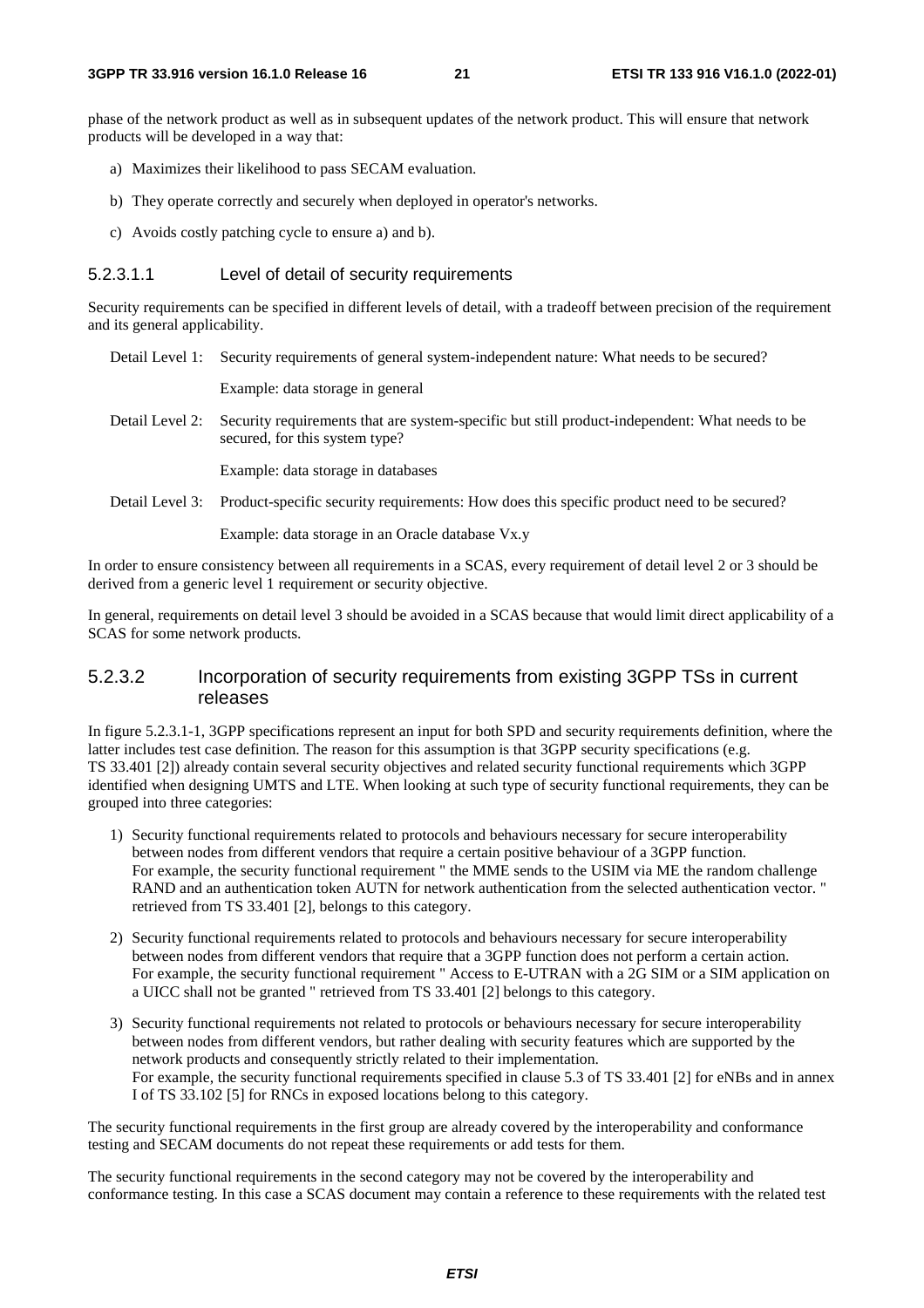cases which verify that the network products adhere to the security functional requirements. As an example, security functional requirements for the MME in the second category are collected in TS 33.116.

The security functional requirements in the third category are within the scope of SECAM and they will be taken into account by the security requirements for the compliance testing. However, for some network product classes, e.g. the MME, there are no requirements in the third category.

A security compliance requirement in a SCAS that references a 3GPP TS refers to the corresponding TS security functional requirement and also contains a test description how to verify the correct implementation of the described security functional requirements.

SECAM does not provide stand-alone security assurance requirements. Instead, SECAM provides a test case for every security requirement.

### 5.2.3.3 Handling of security requirements

A SECAM Catalogue of General Security Assurance Requirements and associated test cases is provided because several network product classes will share very similar if not identical security requirements for some aspects. This catalogue therefore allows to maximize the reuse of already written requirements. This approach matches the requirement that a SCAS will have to be developed in a modular fashion such that an individual module is generic enough to be applied to more than one network product class. This approach can help to prevent from writing the same security requirements from scratch several times in different network product class SCAS (see clause 4 of the present document).

It is important to underline that the 3GPP catalogue is constructed while working on SCASs for specific network product classes, and the intention is not to first create the catalogue in an abstract way and then write the first SCAS based on it. No requirements is included in the catalogue before it has been found useful for a specific network product class. This prevents the catalogue from accumulating "good-to-have" requirements that are never used by specific network product classes. Consequently, the way to build the proposed catalogue is an iterative process that counts the following steps:

- 1) Start the normative phase for a specific Network Product Class (e.g. MME).
- 2) Select from the identified sources the proper security requirements that meet the needs of the security objectives and adapt them to SECAM.
- 3) Add this adapted requirements in the SECAM catalogue in order to reuse if possible during the normative phase of other Network Product Classes.
- 4) Start the normative phase of another Network Product Class (e.g. eNB) and refer to the security requirements already available in the SECAM catalogue if possible otherwise select the new ones from the agreed sources and update the Catalogue.

Security requirements are expected to follow a template similar to the one described hereafter:

#### **Template for a Security Requirement Description**

Statements of security requirements are intended to be clear, concise and unambiguous. In particular, each security requirement includes:

- *Requirement name:* each security requirement is assigned a unique name. The name indicates the topics covered by the requirement:
- *Requirement reference:* a unique short form of the security requirement is provided as a primary means for referencing the class. The convention adopted is*: < requirement class reference> - <the first two letter of requirement name>* or similar convention.
- *Requirement Description:* a detailed description for the security requirements identified by 3GPP to reduce/counteract the risks outlined by the threat analysis.
- *Security Objective references:* a list of the short identifiers assigned to the Security Objectives achieved through fulfilling this requirement.
- *Test case:* a description of the test case that defines how the requirement is tested, the expected skills and tools to be used to produce the test outputs*.*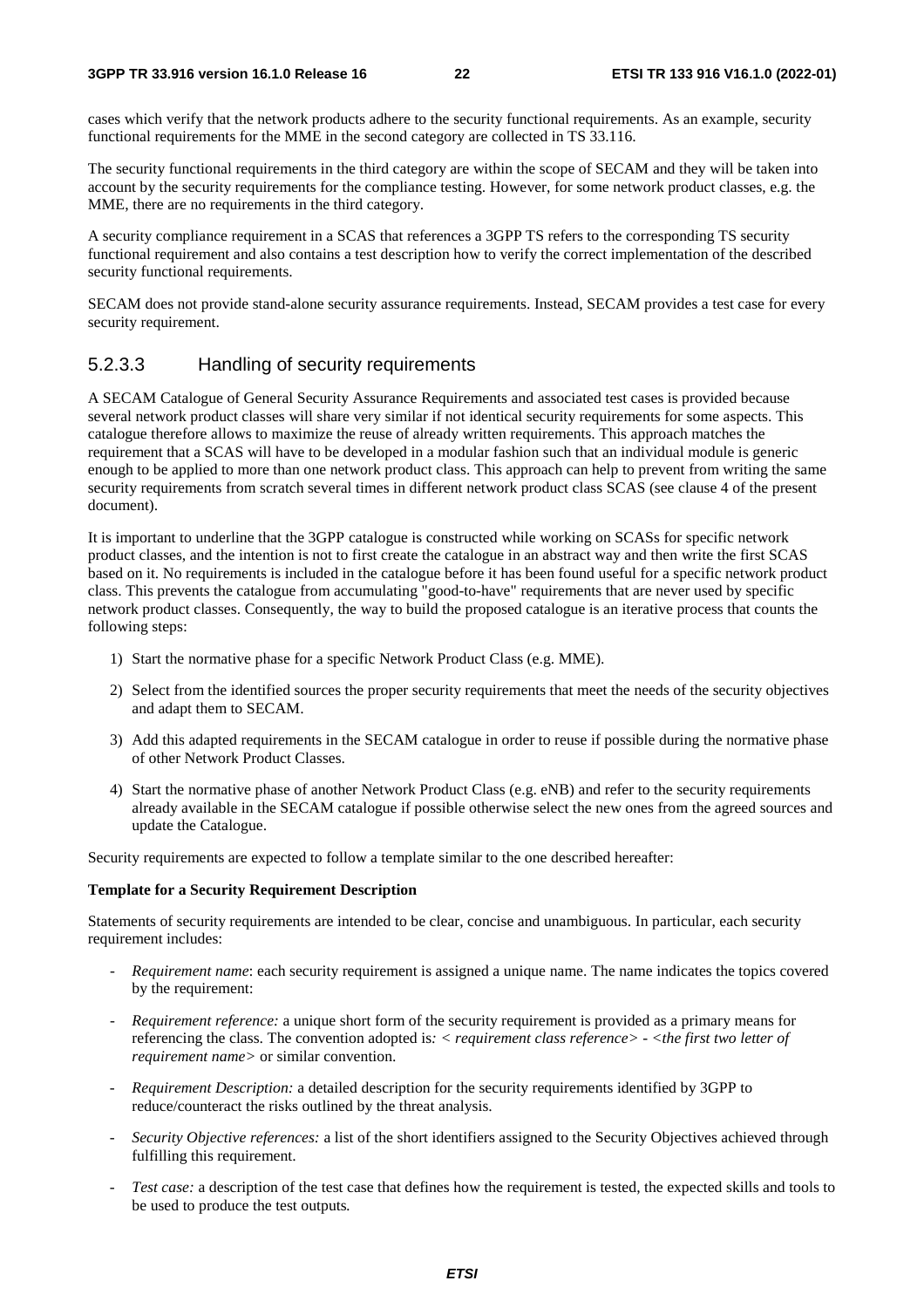- NOTE 1: The level of abstraction that should be chosen for test cases should allow implementation specific solution as long as they comply with the SCAS intention. This level of details is likely to be variable depending on the test. This work is to be done during the normative phase.
- NOTE 2: Tests can consist of different types of activities. It could for example consist in reviewing documentation provided by the vendor for a given security requirement but also be of a more technical nature that will imply interaction and stimulation of the network product with a protocol testing tool for example. The concrete test activities will be defined in the normative phase.

#### **Example of an "hardening type" security requirement:**

Hardening requirements can also help to make the software/hardware of a network product more robust against unauthorized remote or physical access and can be tested as shown in the following example:

- *Requirement name***:** Unauthenticated services binding:
	- *Requirement reference:* HARDENING BINDING.1.1.
	- *Requirement Description:* No unauthenticated services shall be bound to physically accessible ports of the network product. Unauthenticated service running on the network product and bound to physically accessible ports, even if not security related, can be used by an attacker to gain connectivity on the network product. The attacker could then try to escalate their privileges to further compromise the network product. No unauthenticated service shall be bound to physically accessible ports.
	- *Security Objective references or more general level requirement:* SO-1, SO-2, SO-3.
	- *Test case:* 
		- Review the documentation provided by the vendor describing the physically accessible ports and the services bound to them.
		- Document in the report the services listening on each physically accessible port and the type of credential required for access.
		- Connect to all documented services and check that authentication is required.
		- Connect on each physically accessible port and run an appropriate scan to detect listening services on all relevant OSI layers and check whether non documented services are listening and accessible.

 or where remote scanning results are not meaningful like e.g. in case of UDP, use appropriate in-host tools to verify that only documented services are listening and accessible on the physically accessible port.

Applicability of a hardening requirement may depend on the OS or application running on the network product. E.g. in case the hardening requires removal of all non-public-key based authentication:

- Vendor A has implemented this by running the COTS component OpenSSH. Hardening for this authentication function includes e.g. disabling password based login.
- Vendor B implements this by a proprietary protocol with public and private keys, i.e. a non-COTS component. Hardening for this authentication function includes e.g. ensuring that password based authentication is not implemented or disabled.

What ultimately matters for the SECAM evaluation (compliance and vulnerability) is that the network products fulfil the security requirement (functional and hardening) and pass the related test cases, not what method was applied by the vendor to do so.

NOTE 3: To fulfil the test cases, implementation and documentation of functional requirements may also include implementation and documentation of some of the hardening requirements.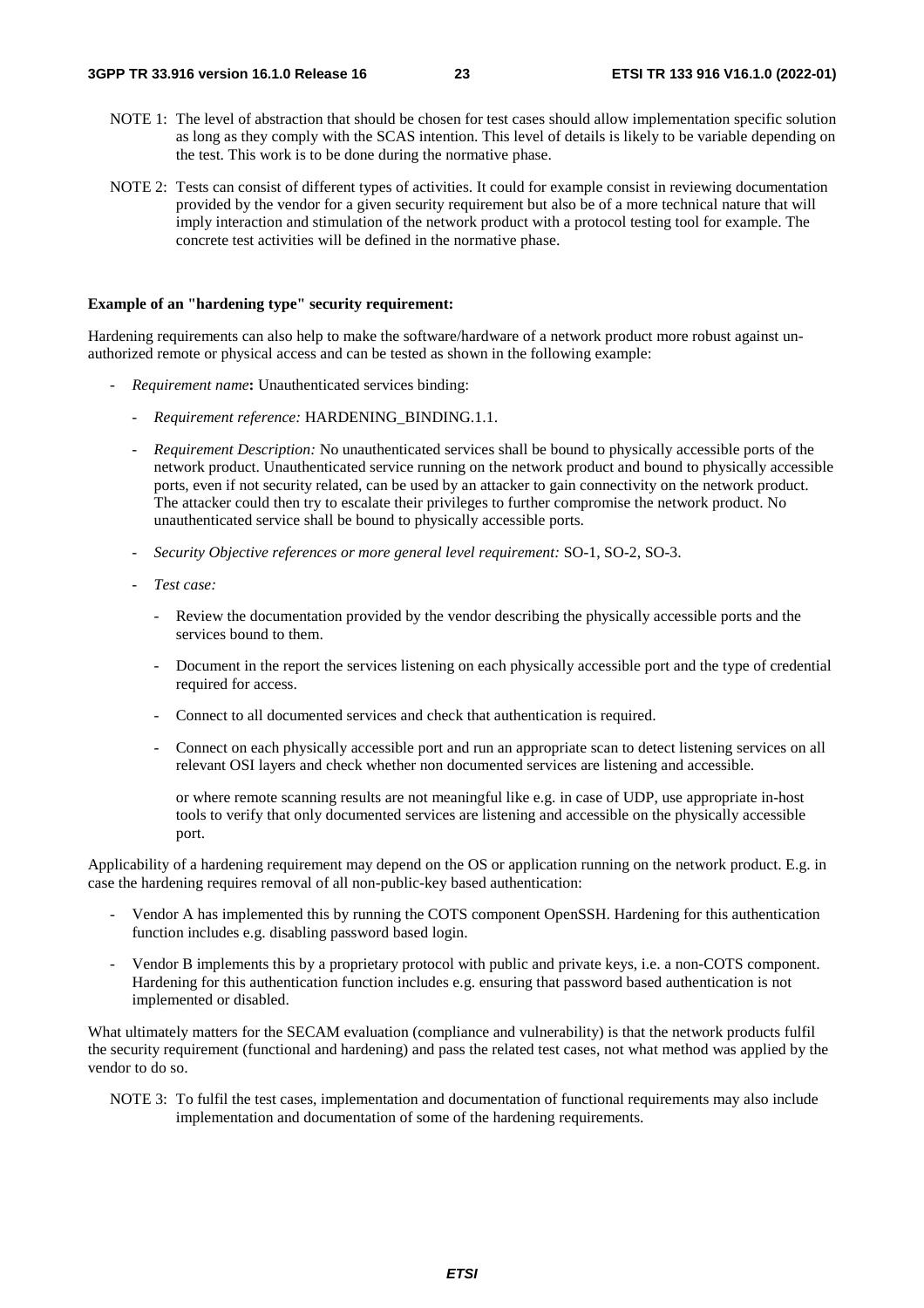### 5.2.3.4 Guidelines for writing test cases

#### 5.2.3.4.1 General

Requirements are to be testable. That is, they are to be specific enough so that a test can be written that effectively decides whether the requirement is fulfilled or not.

Some general guidelines for writing test cases are:

The test case should describe what the aim of the test is and what it is trying to demonstrate. It is not necessary to describe in details what needs to be done and what equipment is to be used. It should be left up to the lab to determine what are suitable tools and methods but it should also be specified what is suitable on high-level in order to ensure that the lab is using the right type of tools.

 The test case is to match the requirement and is not allowed to extend the requirement. It is allowed that a test case may test only a subset of what is covered by the requirement as exhaustive testing may be impossible in certain cases.

Duplications should be avoided, e.g. it should be allowed to refer from one test case to (a part of) another test case already covering (part of) the requirement or to state in one test case that another test case should be run successfully before.

It should be possible to execute a test case efficiently and automation is to be preferred over manual work.

Test cases should be applicable to all elements in one or more network product classes and not assume implementationspecific details, e.g. on operating systems, that are not present in the requirement. But examples for specific environments, e.g. specific operating systems, are allowed.

The network product as defined in the present TR shall be the object on which test cases are executed. This means, in particular, that no assumptions on installing additional software, e.g. a network sniffer, on the network product are to be made.

In general, configuration changes (e.g. creating additional accounts) are to be avoided unless they are needed for the purpose of the test. But when modification of the network product is a necessary precondition for testing the requirement (e.g. when the requirement asks for configurability of the product such as in a password policy) configuration changes are allowed.

### 5.2.3.4.2 Verifiability and repeatability

Tests are verifiable. That is, after the test is executed there cannot be any doubt whether the test passed or failed. If there is doubt, it is a matter of opinion whether the test passed or failed which may result in unnecessary disputes. One of the purposes of the tests in SECAM is to remove opinion based verdicts of test outcome.

The detail level of a test case corresponds to the detail level of its associated requirement (see clause 5.2.3.1.1). In order to be repeatable, every test case performed with a network product needs to be described on detail level 3, i.e. specific for every individual network product. This means that the test laboratory needs to define and document test cases on detail level 3 for the security requirements on detail level 1 and 2 in the SCAS. This documentation needs to be included in the evaluation report.

Tests are repeatable when based on this documentation of test cases on detail level 3. That is, given this documentation, the network product and the corresponding SCAS, a third party should be able to repeat the tests and verify whether the network product passes or fails the test.

For a test to be verifiable, it needs to clearly specify the starting state of the system, pre-requisites for the tester, what actions are taken by the tester, and what the expected results are. The actions taken by the tester are sufficiently detailed to enable someone else to repeat the test. The expected outcome are sufficiently detailed to unambiguously determine whether the test passed or failed.

There is no need to deeply formalize how the tests are written in SECAM, but the three identified pieces of information need to be present, and they need to be clear and unambiguous:

- The initial state of the network product and pre-requisites for the tester.
- The steps taken to perform the test.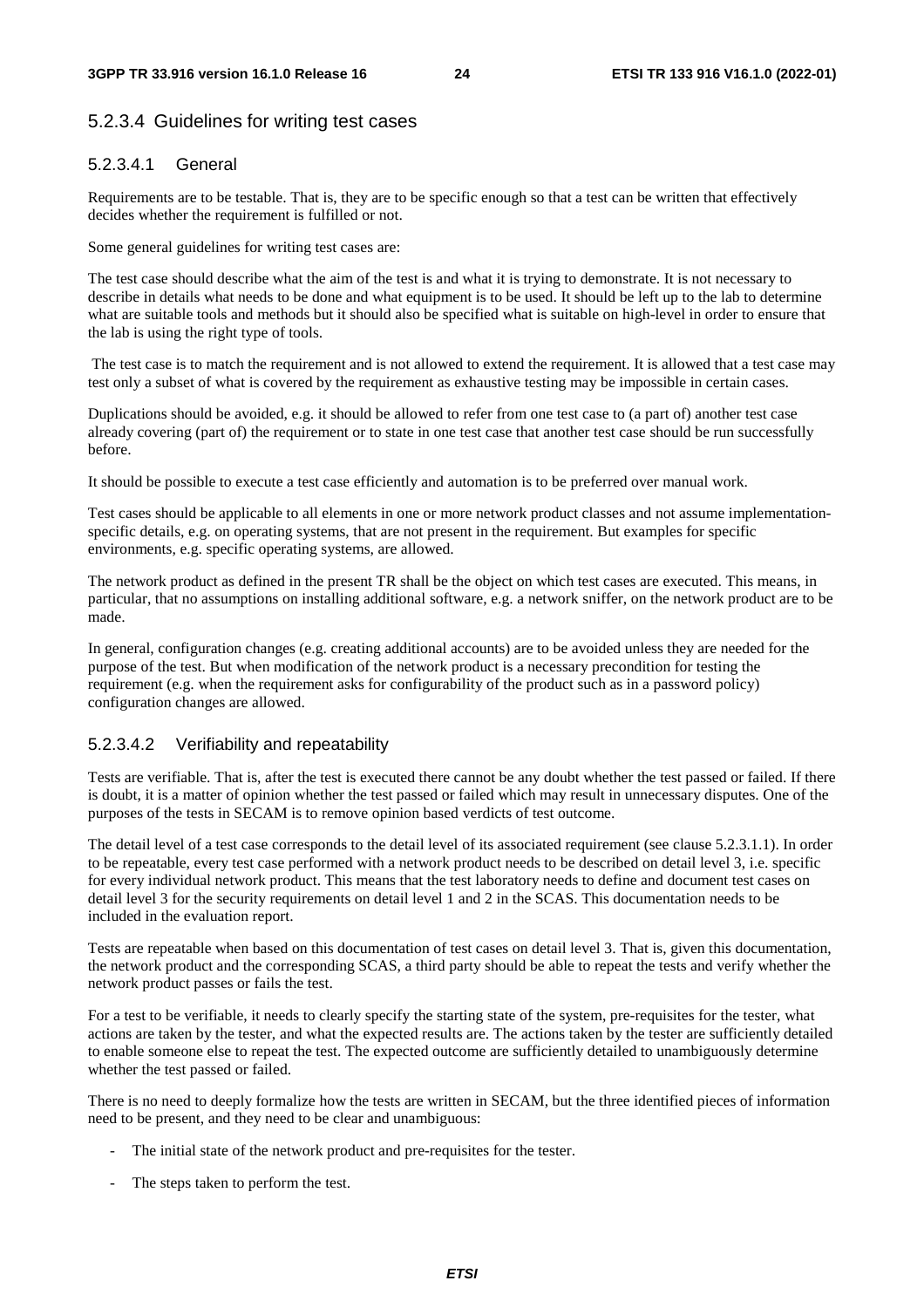The expected results of a successful test.

Specifying the tests clearly also helps in formulating clear requirements.

#### 5.2.3.4.3 System under test

The SCAS applies to a network product class. In particular, the security requirements in the SCAS apply to the network product class. It is therefore important that the tests that verify whether a security requirement is met by a network product or not are mapped to the specific network product. More precisely, the expected results of the test show that the network product is acting as expected. The expected results cannot describe behavior of other network entities or personnel in the environment of the network product.

#### 5.2.3.4.4 Template to be used for writing the test cases

Table 5.2.3.4.4-1 describes the template to be used while writing the test cases identified for each security requirement.

#### **Table 5.2.3.4.4-1 Test case template**

**Test Name:**  *To each test case is assigned a unique name, indicating the covered topic.* **Purpose:** *In this section the goal of the test (i.e. what it is intended for) should be reported*  **Procedure and execution steps:** *In this section the pre-conditions and the operational steps to perform the test should be reported.*  **Expected Results:** *In this section the expected result should be reported (i.e. the behaviour expected for the referenced requirement).* **Expected format of evidence:** *In this section the expected format of the evidence should be reported. If not applicable for a specific test, then NA should be used.* 

### 5.3 Improvement of SCAS and new security requirements

Vendors, operators or other bodies can propose new security requirements for addition to 3GPP SCASs if a new threat or vulnerability has been identified. This gives 3GPP the flexibility to continuously review and improve their SCASs .

## 6 Vendor development and product lifecycle processes and test laboratory accreditation

### 6.1 Overview

NOTE: The final choices and rules for the accreditation and monitoring rules are under the responsibility of the SECAM Accreditation Body. The SECAM Accreditation Body is provided by GSMA. This clause outlines what is in scope of the SECAM Accreditation Body.

The SECAM Accreditation Body describes the rules and processes for accreditation and monitoring of:

- vendor development and product lifecycle processes and
- test laboratories, whether they are vendor-owned or third-party test laboratories.

In order to be allowed to conduct the evaluation in the scope of the SECAM scheme, the vendors or third-party test laboratories demonstrate they have the skills, working practices and resources to participate in the process. This is achieved by an "audit and accreditation" to evaluate and demonstrate that the test laboratories have the necessary competence, expertise, equipment, methodologies, and processes to conduct an evaluation for conformance to 3GPP SCAS requirements.

All vendors (with or without a test laboratory) will be subject to: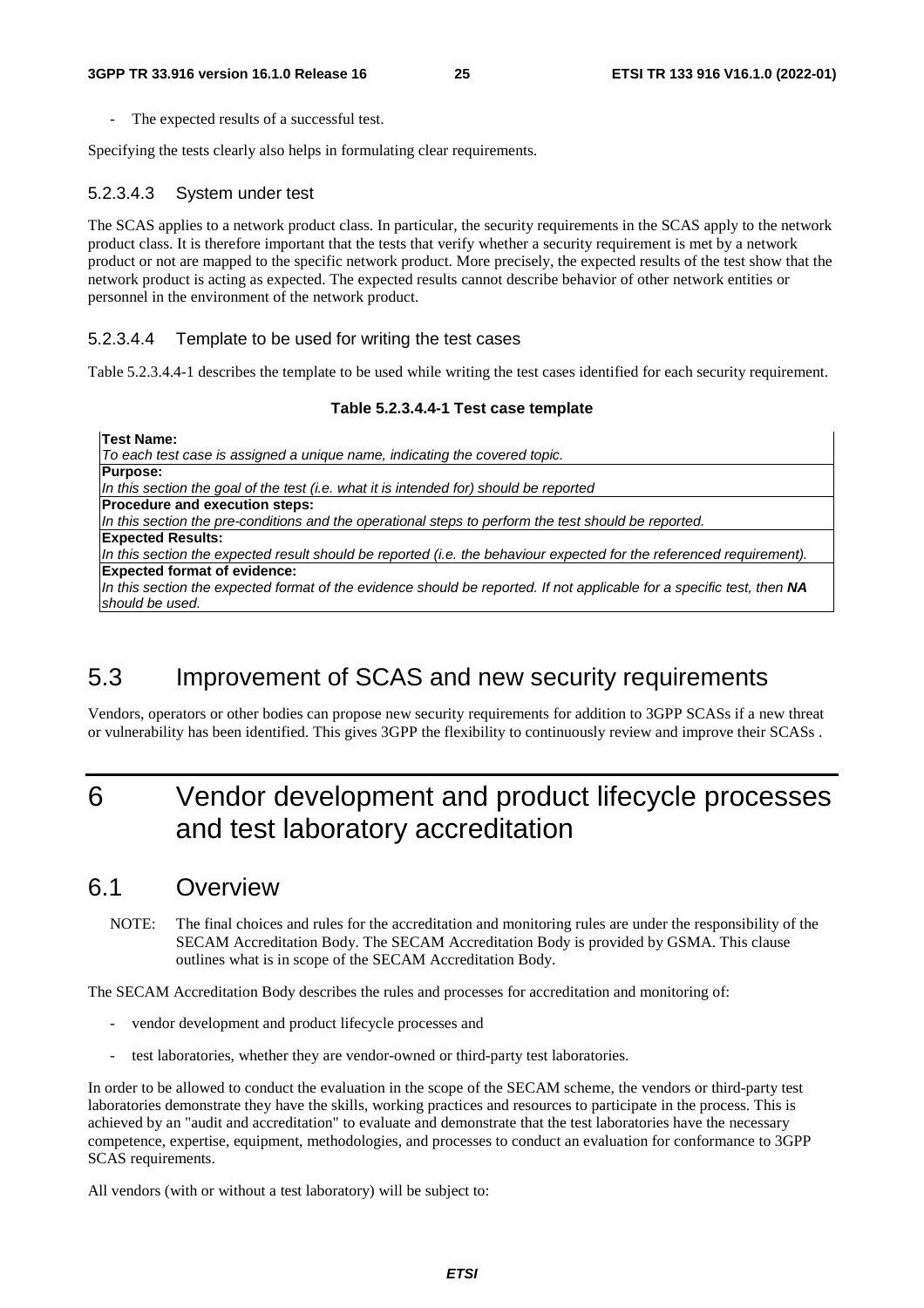- a quality qualification;
- an audit and accreditation of network product development and network product lifecycle management process.

The quality and reliability of these demonstrations are of paramount importance to the integrity of the scheme.

In order to manage the accreditations the SECAM Accreditation Body maintains a list of accredited test laboratories and vendors.

A formalized dispute resolution process for accreditation and all the other processes that are defined by the SECAM Accreditation Body is establised, as the denial or delay of accreditation may have far-reaching consequences.

A high-level overview of the processes and activities that are defined by the SECAM Accreditation Body is provided in [7].

### 6.2 Audit and accreditation of Vendor network product development and network product lifecycle management processes

The evaluation of the security relevant part of the Vendor network product development and network product lifecycle management processes is done as part of the vendor accreditation process by the SECAM Accreditation Body.

 Vendor network product development and network product lifecycle management processes assurance requirements as well as related evaluation activities generic to all network product classes are defined by the SECAM Accreditation Body. The vendor will define their own processes and describe them in written format. During an audit, the processes will be evaluated and their application on development activities in practice will be verified. An accreditation will be awarded, if the requirements are met.

Lifecycle management consists of establishing discipline and control in the updates of network product during its development and maintenance. Lifecycle management controls are important during normal improvement of network product as well as for vulnerability/security flaw remediation (documentation used to track vulnerability/security flaw, remediation procedure with relation to corrective actions for each identified vulnerability/security flaw...). The vendor accreditation for network product development and network product life cycle management processes will provide assurance for these aspects in SECAM.

The Vendor network product development and network product lifecycle management processes assessment covers a vendor's engineering processes and does not necessarily apply only to a single network product. This means that the results of one assessment may apply to more than one network product. Vendors can submit their generic network product development and network product lifecycle management processes or a subset of them for auditing and accreditation. Generic network product development and network product lifecycle management processes are usually used during development of all or some products of the same vendor. As different network product development and network product lifecycle management processes could be utilized within the organization of one vendor, e.g. due to mergers or acquisitions, vendors could obtain and hold accreditation for different generic network product development and network product lifecycle management processes.

Once the vendor obtains accreditation and as long as the accreditation has not expired, vendors are allowed to produce development process compliance declarations for the "network product development and network product lifecycle management processes compliance validation" task on their own.

At the beginning of a SECAM evaluation of a product, the Vendor will have to provide a development process compliance declaration to the compliance tester containing a rationale showing that the generic accredited process was effectively applied in the network product development and network product lifecycle management of the network product under evaluation.

Requirements and accreditation procedures for vendor development lifecycle process and product lifecycle maintenance process accreditation are specified in [9].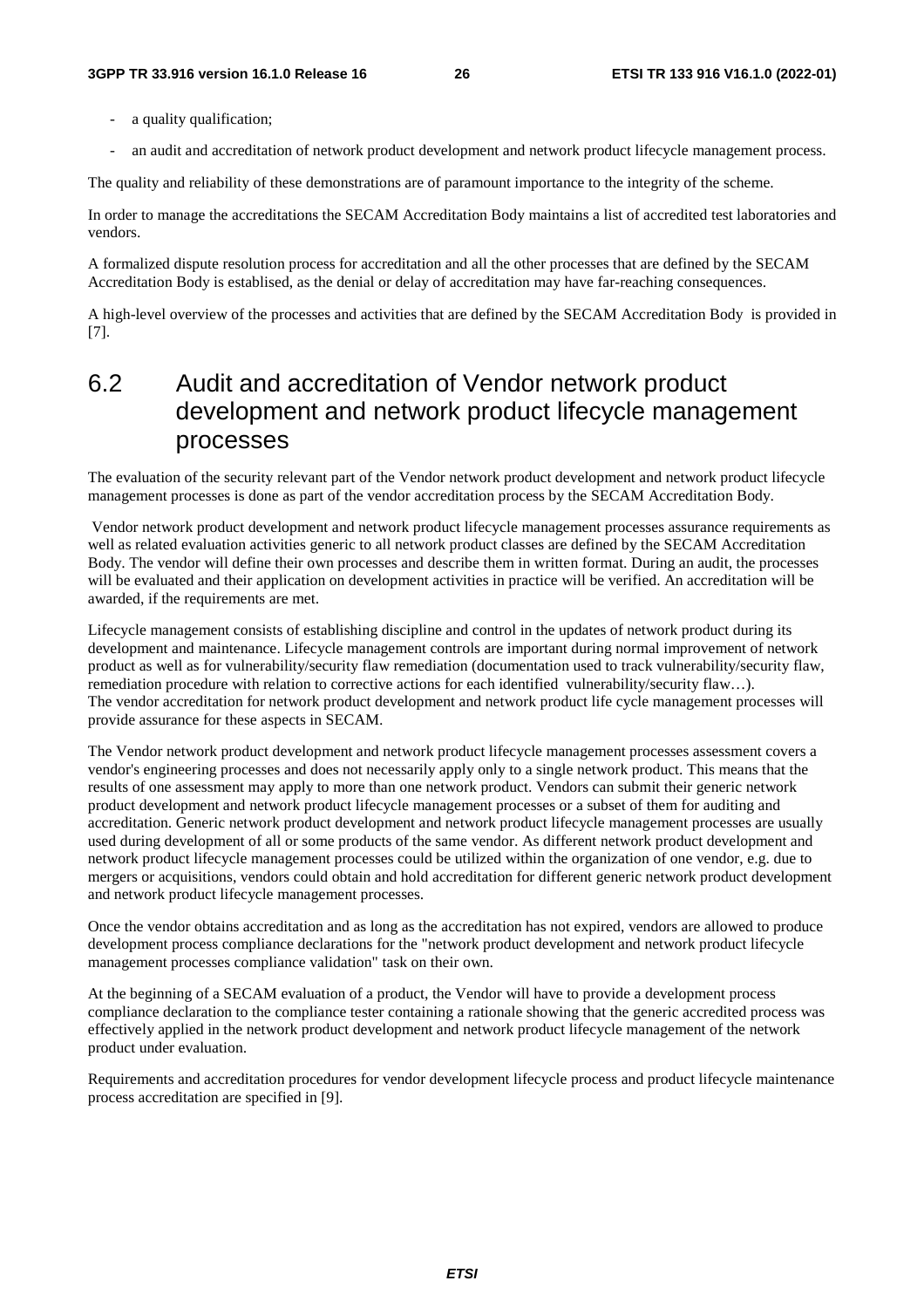- NOTE 1: The requirements on the process and acceptable evidences as well as the procedure to obtain an accreditation for these requirements is under the responsibility of the SECAM Accreditation Body which takes into account the cost/complexity/assurance trade-off. It is avoided that vendors need to obtain a large number of accreditations for their network product development and network product lifecycle management process. The number of requirements is relatively small (an order of magnitude of ten) to keep evaluation cost reasonable and focus on critical controls. As much as possible from existing standards is reused.
- NOTE 2: The Vendor is expected to employ Industry related good working practices, e.g. aligned to the relevant parts of the ISO/IEC 27000 series. Although these areas will not be formally audited by the SECAM Accreditation Body, it is unlikely a vendor would be able to provide satisfactory evidence for meeting the SECAM requirements without having such policies and working practices in place.

### 6.3 Audit and accreditation of test laboratories

The accreditation is performed by the SECAM Accreditation Body, and consists of:

- assessing the skills of the vendor's or third-party test laboratories in conducting an evaluation for conformance to 3GPP SCAS requirements for a given network product class or range of classes;
- assessing the compliance to Test methodology (for security compliance Testing and Basic Vulnerability Testing laboratories).

A test laboratory can be accredited for any combination of 3GPP SCAS documents. During the audit for the accreditation the test laboratory demonstrates its competence, expertise, methodology and processes, to an auditor , by undertaking the tests on a concrete network product. If the test laboratory is capable of performing all the tests of the selected SCAS documents, accreditation is granted for the selected SCAS documents. Accreditation is limited to the selected SCAS documents and thereby to the respective network product classes covered by the selected SCAS documents.

Test laboratory accreditation requirements and the accreditation procedure are specified in [8].

### 6.4 Monitoring

The SECAM Accreditation Body monitors different kinds of accredited actors within the scheme:

- Vendors development and product lifecycle processes, which are expected to comply with the Security Assurance requirements.
- Test laboratories (for security compliance testing and Basic Vulnerability Testing), which are expected to comply with the Test Methodology and skills requirements.

Monitoring activities lead the SECAM Accreditation Body to maintain the status of these actors (accredited or not accredited).

### 6.5 Dispute resolution

The SECAM Accreditation Body provides a process to resolve conflicts when an accredited operator shows evidence of inconsistencies in:

- Vendor Development process activities (inconsistencies in analysis of compliance against Security assurance process).
- Test laboratories (for security compliance testing and Basic Vulnerability Testing) activities (inconsistencies in analysis of compliance against SCAS).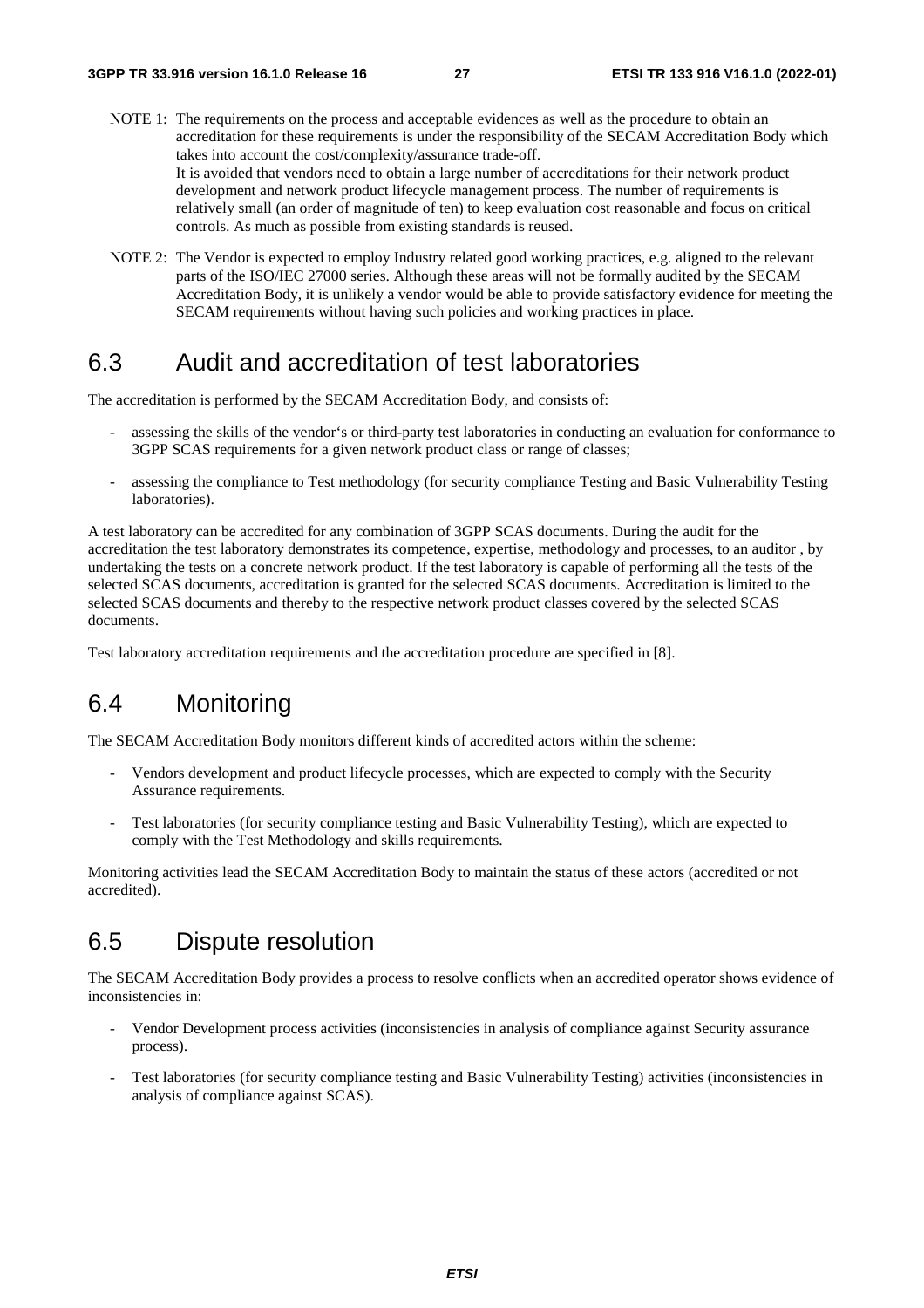In the event that evaluation findings in the evaluation report are in dispute for a network product (for example: by redoing the tests an operator finds opposite results to the ones provided by the vendors or third-party laboratories in the evaluation report), this methodology also provides a dispute resolution mechanism. This case is believed to be rare and would arise if one or several of the actors (vendors or third-party laboratories) are cheating in the evaluation or compilation of evaluation results of a 3GPP network product.

The entity responsible for deciding that a declaration should be revoked, based on the evidences and the details of the dispute procedure, is the SECAM Accreditation Body.

The dispute resolution process is specified in [7].

# 7 Evaluation and SCAS instantiation

### 7.1 Security Assurance Specification instantiation documents creation

The SCAS instantiation consists of a set of documents provided by the Vendor to give test laboratories and operators the relevant information to understand the critical parts of the network product to be evaluated. The SCAS instantiation provides a concrete mapping of the "theoretical" assets and security requirements of the SCAS into "real" assets and components supporting the security requirements of the network product being evaluated.

The SCAS instantiation is a set of documents and is not expected to have a fixed structure. This will allow vendors to maximize the reuse of existing documentation.

The content of the SCAS instantiation is however defined and it contains details on:

- Network Product description (e.g. software version, documentation version).
- Scope of evaluation.
- Mapping of SCAS security requirements to the network product and assets in the network product.
- References to the applicable document versions containing operational guidance in the documentation of the network product.
- Information needed to start the Security Compliance Testing, including Basic Vulnerability Testing.
- Details of licenses that are required for the product to operate in the scope of evaluation (if relevant).

The above document set is updated by the vendors until the testers (Security Compliance Testing, Basic Vulnerability Testing) consider they have enough and correct information to execute the required tests. Details on the content of these documents and of the update process are provided in clause 7.2.2.

### 7.2 Evaluation and evaluation report

### 7.2.1 Network product development process and network product lifecycle management

The security relevant part of the Vendor network product development and network product lifecycle management process is evaluated during an accreditation administrated by the SECAM Accreditation Body prior to any network product evaluation. During a network product evaluation, the accredited test laboratory validates that the accredited process was used for the network product under consideration. To support this evaluation, the vendor provides the following documents to the accredited test laboraty and, if requested, to the operator:

- The evidence of the vendor network product development and network product lifecycle management process accreditation by the SECAM Accreditation Body.
- The Vendor Network Product Development and network product lifecycle management process self-evaluation report for the network product under evaluation containing: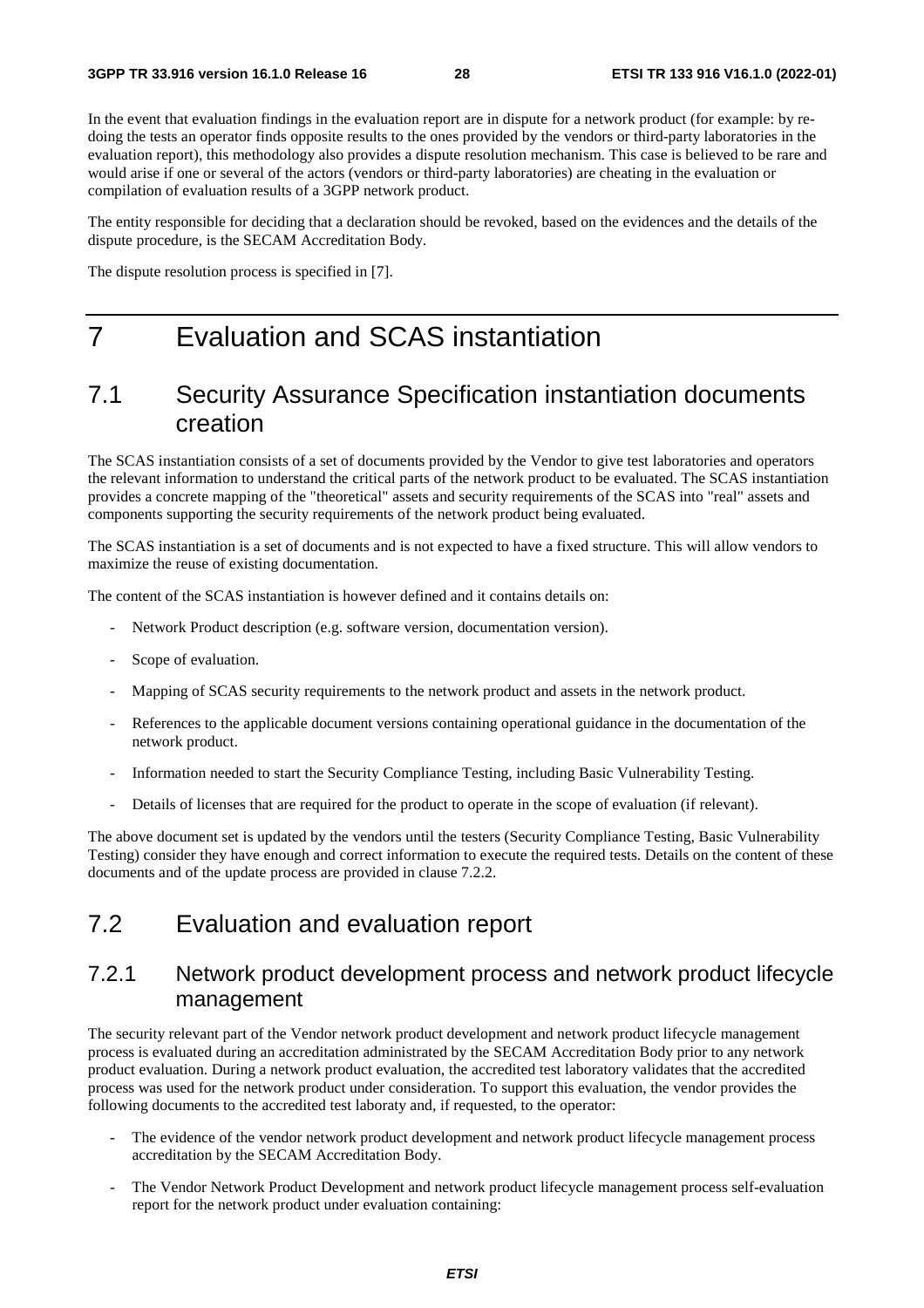a rationale showing that the generic accredited security relevant part of the process was effectively applied during the development of the network product under evaluation (free-form).

NOTE: Guidelines as to what constitutes valid evidence will be produced by the SECAM Accreditation Body.

The accredited test laboratory will review this self-evaluation report and evaluate if the rationale provided by the Vendor provides enough evidence that the network product is following the accredited process.

If the report is acceptable, the network product evaluation continues. If not, the test laboratory may request the vendor to provide further evidence which demonstrates compliance to the accredited vendor development and product lifecycle processes. In most cases, network product testing will be undertaken by the vendors themselves and conflicts are expected to be rare. However, the test laboratories have a responsibility in this assessment as the rationale and the description of the generic accredited process will also be given to the operators who are likely to review them as well. Conflict between vendors, test laboratories and operators will be resolved by the dispute resolution process, established by the SECAM Accreditation Body [9], if one of the involved parties raises the dispute towards the SECAM Accreditation Body.

NOTE: Required and acceptable evidence for the vendor Network Product Development and network product lifecycle management process self-evaluation report are defined by the SECAM Accreditation Body to ensure comparability and facilitate dispute resolution.

### 7.2.2 SCAS instantiation evaluation

#### 7.2.2.1 Overview

SCAS instantiation evaluation is to check whether a SCAS instantiation written by a vendor is a correct instantiation of the SCAS of the network product class and whether it is a good basis for evaluating the network product.

The accredited evaluator (vendor or third-party evaluator) for security compliance testing is responsible for SCAS instantiation evaluation before it is used to evaluate network product. The evaluator confirms at least that the SCAS being instantiated for a given 3GPP network product and the network product for evaluation are consistent.

#### 7.2.2.2 Content

#### 7.2.2.2.1 Scope of the evaluation

#### 7.2.2.2.1.1 Overview

A given network product from a vendor might be packaged in different ways for each commercial transaction to address the tailored request from operators.

SECAM evaluations are conducted for a particular packaging of the network product. One objective in SECAM is to ensure maximum reusability of evaluation results of the evaluation of a particular package while still providing a clear and comprehensive description of the boundaries of what was evaluated. In practice to maximize the reuse, the vendor is likely to have the most commonly sold package of its network product evaluated.

A clear definition of the boundaries of what was evaluated ensures this reusability but also prevents a false perception of what was security tested as additional components are facing well-defined interfaces.

Consequently, in the scope of evaluation of the SCAS instantiation document, the vendor provides a clear description of the network product that will be tested, i.e. a description of the version of the network product in the scope of SCAS.

In particular, the network product description does not contain security requirements or functions, but a logical and physical perimeter for the evaluation. In particular the definition of the network product describes its content in terms of high level description of the components and external interfaces. This description of the network product provides:

- All components mandated by network product class definition in SCAS and implemented by the network product.
- All external communication interfaces of the network product. Details (including protocols, ports, services and purpose) for each of the external communication interfaces of the network product that allow communications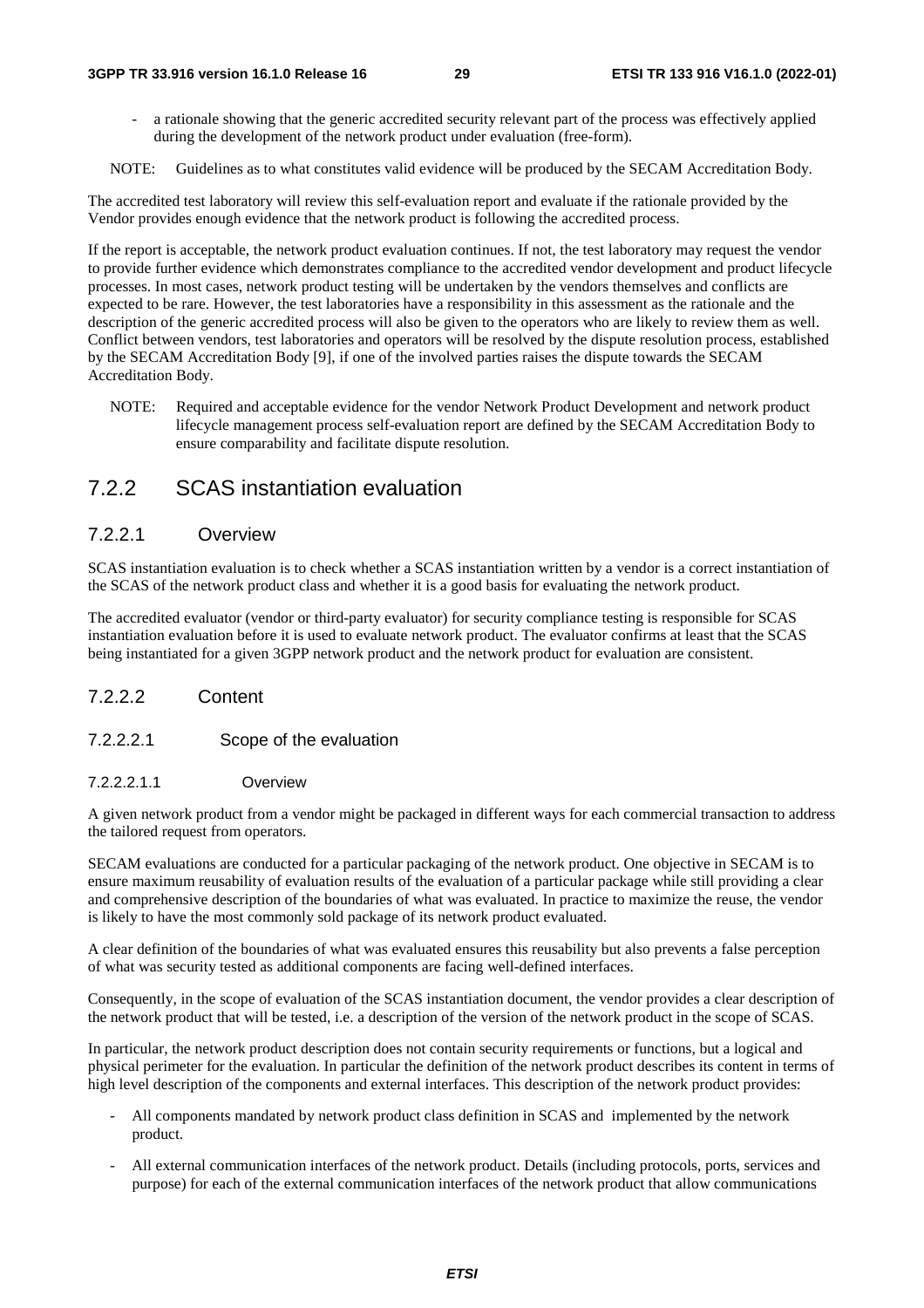between functions inside and outside the network product.

Finally, whether a component is part or not of the network product as well as the granularity of the definition of a component is disambiguated by the test cases of the SCAS. For example an SCAS may include the following requirement:

*"Requirement: The product shall include a security audit function, accessible only by a user having the role admin X, logged through SSH on the server.* 

#### *Test case:*

- *the tester shall connect as the admin user through SSH and verify that he can access the audit*
- *the tester shall verify that a user without admin rights cannot access the audit using the same connection*
- *the tester shall verify that no other means exist to access the audit except a SSH session".*

In this case it is clear what, from where to test and how to test (physical port of the network product where the SSH server is listening).

- NOTE 1: SECAM provides no provision to assess whether the evaluation results for a different package of the network product than the one that was evaluated are still valid. However as the boundaries of what was evaluated are made clear by the scope of evaluation clause in the SCAS instantiation, the operator can make their security acceptance decision with a clear understanding of what was evaluated for this new package.
- NOTE 2: The Basic Vulnerability Testing will be conducted on the external communication interfaces of the network product.

#### 7.2.2.2.1.2 Adapting the SCAS instantiation to special circumstances

A network product may need to adapt the SCAS instantiation to its own circumstances.

E.g. this could happen when the network product only partially implements a network product class, for which a SCAS exists. In such cases where there is no fully fitting SCAS for a SECAM evaluation the derivation in the instantiated SCAS might need some special adaptation. The possibility for adaptation is also useful to avoid that SCAS creation and Network Product Class scoping get too complex and have to cover a multitude of parallel versions with very small differences.

A SCAS instantiation might also need to be adapted when a gap is discovered in an existing SCAS, e.g. due to a newly published vulnerability, and the network product evaluation cannot wait until 3GPP has closed this gap.

#### 7.2.2.2.1.3 Exclusion of components

The SCAS instantiation does not exclude a component from testing on the grounds that it was already evaluated under another scheme, different from SECAM, unless this SCAS allows it explicitly to refer to the certificate obtained under this different scheme for a given set of tests.

No component can be excluded from evaluation on the grounds that it was not developed by vendor itself and that it is an outsourced or a 3rd party component.

#### 7.2.2.2.2 Mapping of SCAS security requirements to the network product and assets in the network product

The SCAS instantiation will provide:

- A concrete mapping of the SCAS "theoretical" assets to "real" assets on the network product.
- A concrete mapping of the SCAS security requirements to the high-level components supporting these functions.

The evaluator confirms at least that: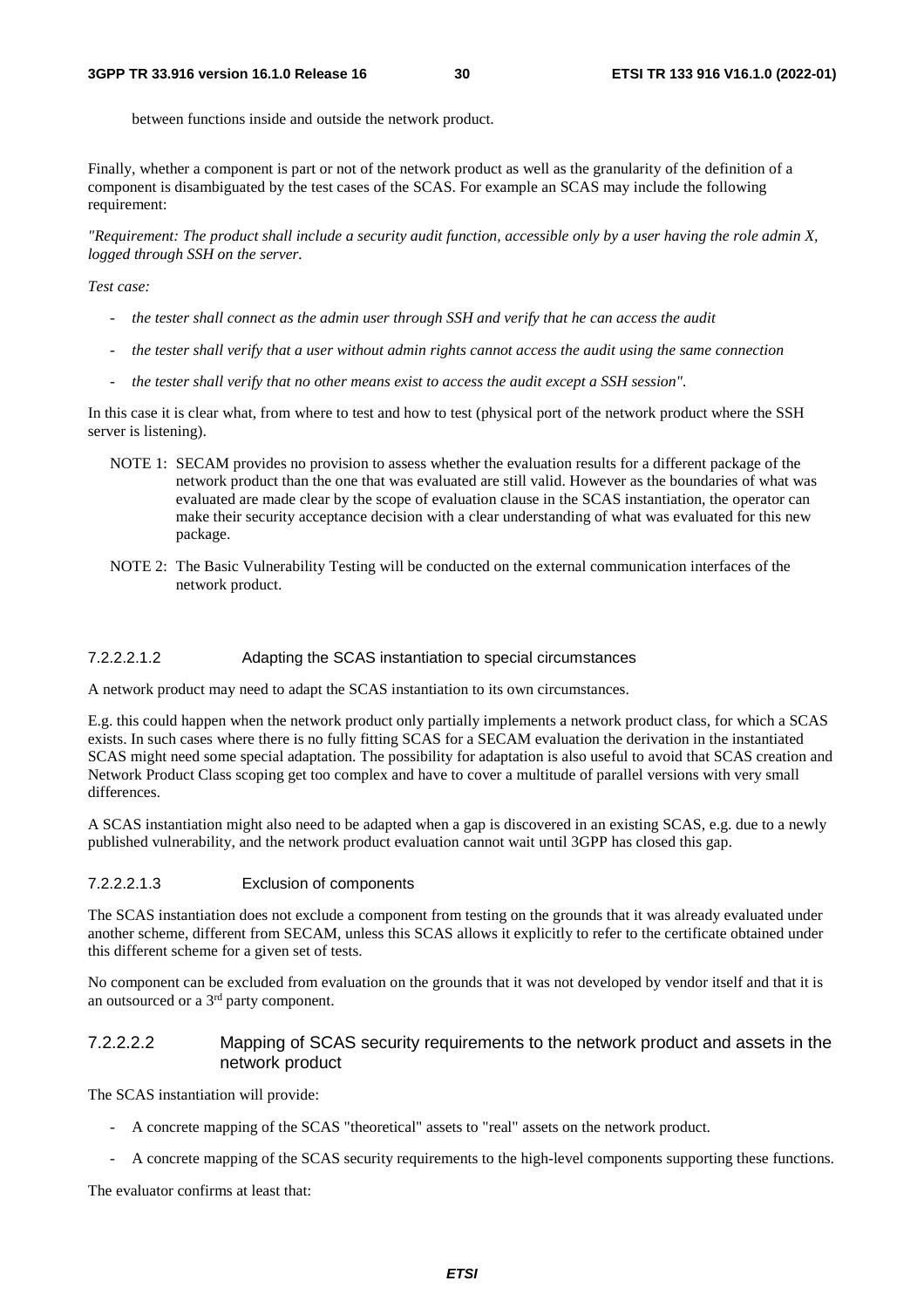- all assets from SCAS are present in the SCAS instantiation,
- EXAMPLE 1: The SCAS instantiation does not decide, against the SCAS, that some assets need no protection because of physical deployment site protection.
- if SCAS instantiation introduces new assets they are considered assets to be protected in a manner consistent with SCAS,
- EXAMPLE 2: If the SCAS instantiation uses two admin roles instead of a single one in the generic SCAS, both have their credentials protected consistently.
- the SCAS instantiation does not waive threats identified in the SCAS.
- EXAMPLE 3: The SCAS instantiation does not claim that a threat from the SCAS is not applicable under the assumption that more organizational control is performed during administrators' recruitment.

#### 7.2.2.2.3 Operational guidance documents and configuration of the network product for evaluation

Operational guidance documents are part of the documentation created by the vendor and are part of the SCAS instantiation documentation (see clause 7.2.2 for details on SCAS instantiation evaluation). This documentation contains the information on how to initialize, configure and operate the network product so that SECAM security requirements are met. To achieve security, it is necessary to align the network product and the content of the "operational guidance documents".

E.g. this documentation could be a user manual indicating to the administrator:

- By default, the network product is provisioned with root password "XXXX"
- The network product will NOT be able to operate as long as this password in not changed using procedure Y
- The minimum password length is 12 characters for secure operation, at least 12 characters password SHALL be chosen

These documents will be used by:

- vendor or operator staff during initial setup of the network product.
- vendor or operator staff during operation of the network product.
- vendor or operator staff during maintenance or upgrade of the network product.
- evaluators during SECAM compliance and vulnerability evaluations to install a representative test bed.

SECAM tested configuration should reflect the setting that an administrator would choose based on these documents. To install a representative test bed, the evaluators will follow this documentation. During evaluation of a network product, no security-related initialization, configuration or operation activities other than those contained in the "operational guidance documents" will be followed; those in the documents will be followed in full.

- NOTE 1: As part of SCAS instantiation documents the evaluators will evaluate these "Operational Guidance documents" and verify that these documents do not make unrealistic assumptions on the environment that waive a security requirement or a threat from SECAM and would make the test bed not representative.
- NOTE 2: In the scope of SCEAM it is implicitly mandatory for the vendor to consider the security requirements defined in SECAM for creating the operational guidance documents. If relevant initialization, configuration and operation instructions were missing from the operational guidance documents then the network product will inevitably fail the test cases for the respective security requirements.

#### 7.2.2.2.4 Information needed to execute the required tests for SCT and BVT activities

#### **Information needed to execute the required tests for the Security Compliance Testing:**

The compliance tester assesses whether the SCAS instantiation contains enough information to:

execute the test cases;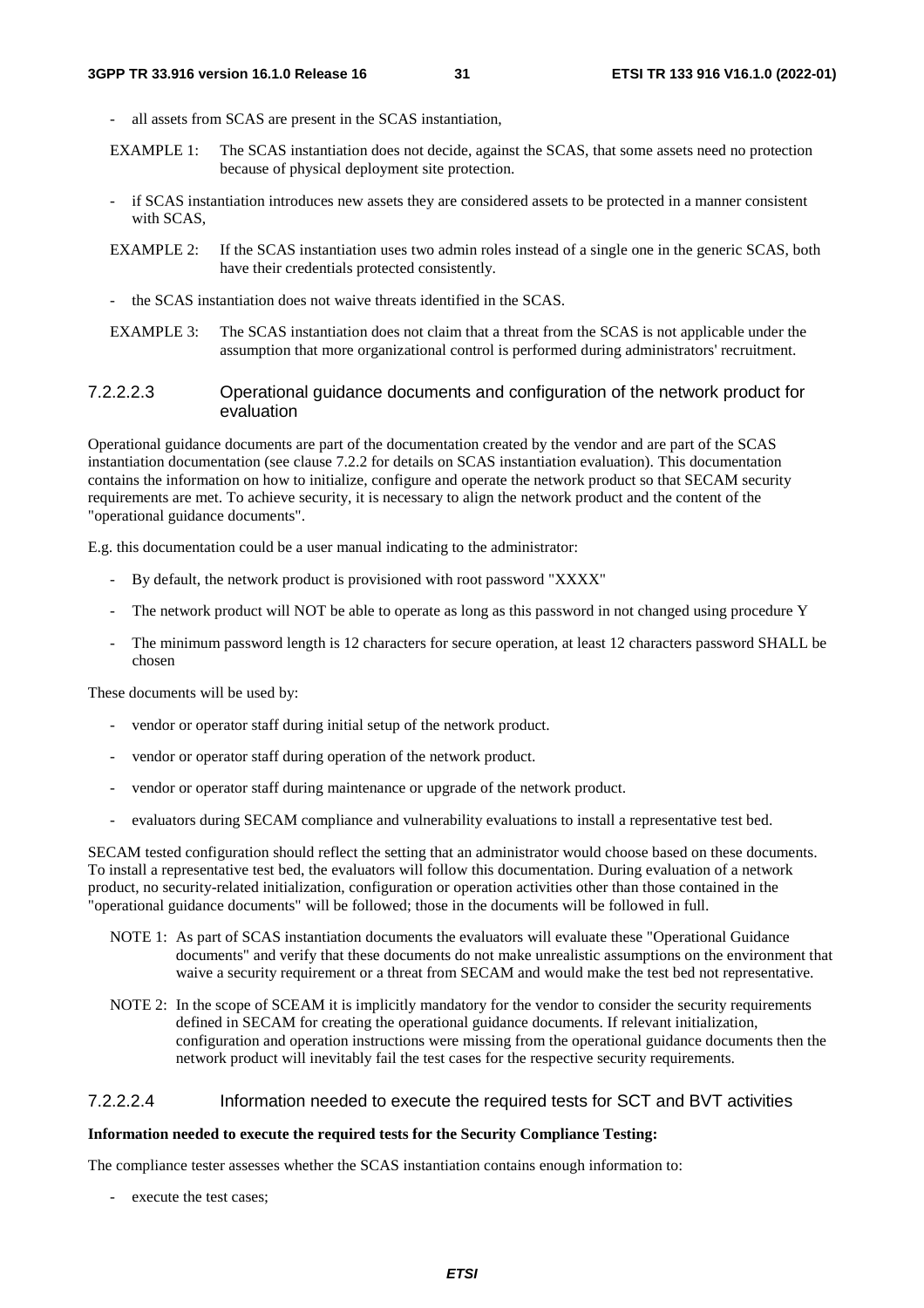determine whether the tests completely and accurately cover the SCAS.

In cases where the SCAS instantiation does not include enough information, the compliance tester can ask the vendor to modify/complete the SCAS instantiation.

#### **Information needed to execute the required tests for the Basic Vulnerability Testing:**

The basic vulnerability tester assesses whether the SCAS instantiation contains enough information to:

- determine the tools to be used in the Basic Vulnerability Testing;
- execute the test cases;
- determine whether all open ports are explicitly documented;
- determine the scope of vulnerability scanning to reflect the SCAS requirements.

In cases where the SCAS instantiation does not include enough information, the BVT tester could ask the vendor to modify/complete the SCAS instantiation.

#### 7.2.2.3 Process

The usage and update of this set of documents during a SECAM evaluation is described in figure 7.2.2.3-1 below.



**Figure 7.2.2.3-1: Overview of the SCAS instantiation documents evolution during a SECAM evaluation**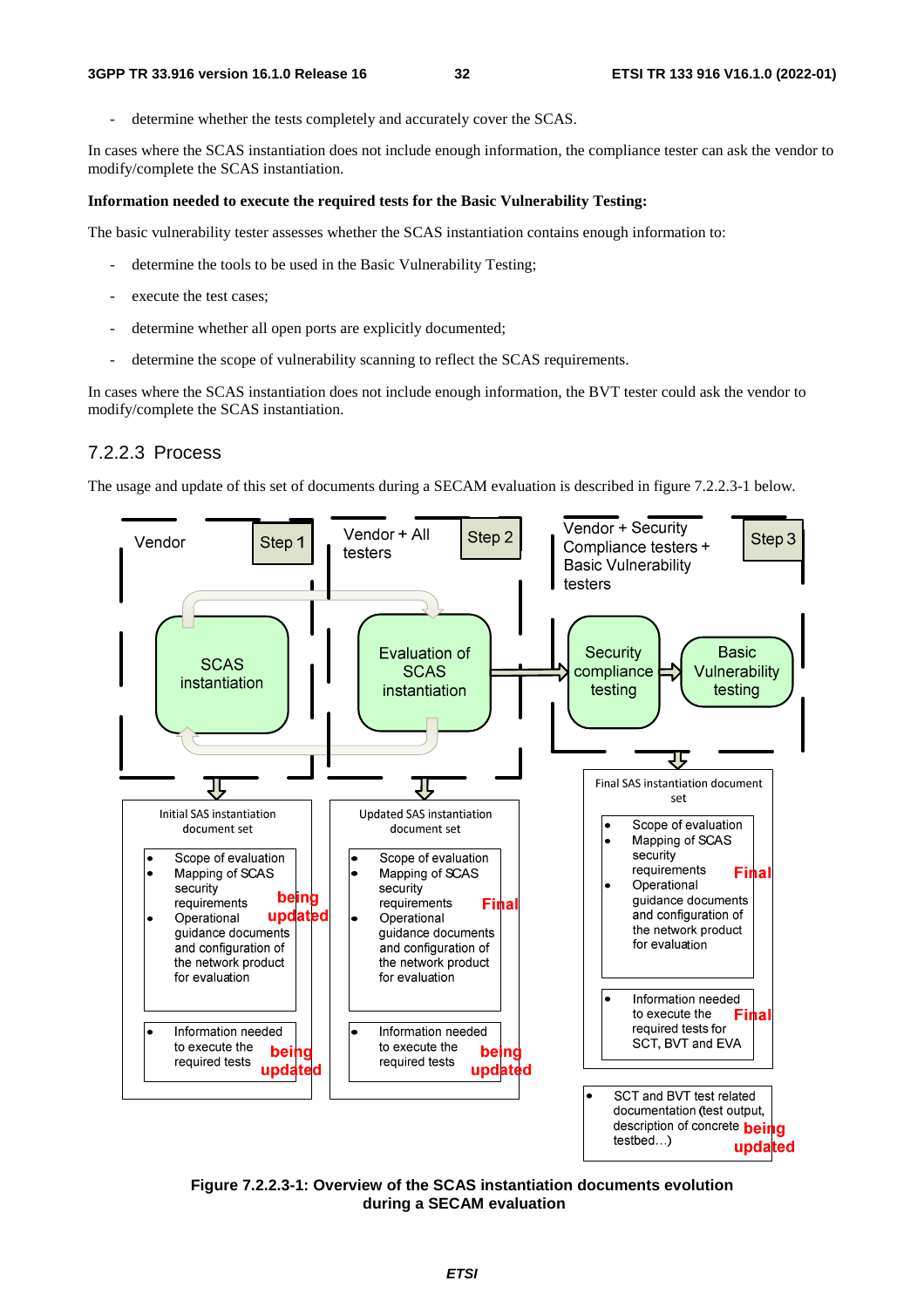Step1 is the initial production by the vendor of the required documentation and its update if required by step 2. It is outside of the scope of SECAM to describe this task.

Step 2 is the SCAS instantiation evaluation to check whether an SCAS instantiation written by a vendor is a correct instantiation of the SCAS of the network product class and whether it is a good basis for evaluating the network product.

Step 3 is about performing the SCT and BVT testing tasks as described in the present document. which will use this instantiation documentation as input. The evaluation does not start (neither SCT nor BVT) as long as steps 1 and 2 are not completed.

Further documentation is produced during step 3 . During step 3 for example, the SCT and BVT testers will describe the concrete test bed used for testing as well as "instantiated test cases" (i.e. the description of the concrete test case on the network product corresponding to the generic SCAS test case). At the end of step 3, the SCAS instantiation documentation as well as the SCT and BVT documentation is an output document provided to the operator. These documents are described in clauses 7.2.3 and 7.2.4.

After step 3, the SCAS instantiation documentation as well as the SCT and BVT documentation produced in step 3 are given to the operator for its final review and final security acceptance decision.

### 7.2.3 Security compliance testing

#### 7.2.3.1 Inputs

The test bed configured according to the documentation that was produced in step 3 of clause 7.2.2.3.

#### 7.2.3.2 Outputs

In the end of Security Compliance tests, the tester delivers a Security Compliance Testing report which includes:

- a declaration about who carried out the tests:
- network products/features tested and reasons for not testing where applicable:
	- in particular, copies of other Security Compliance related third party certificates and test reports of previous evaluation (internal and/or third party), if appropriate and available;
- NOTE: Whether SECAM recognizes the results of other evaluation schemes, so the Security Compliance tester can avoid re-testing previously evaluated items, will be decided in the normative phase requirement per requirement. For example, if there is a requirement to implement AES-256 encryption for a component, SECAM might accept a FIPS evaluation of the cryptographic module as a valid test result and might not ask the Security Compliance tester to verify again (source code review, test vectors…) that AES-256 is indeed implemented.
- a description of the testbed used for the tests, which
	- are accurate,
	- make the test bed reproducible (non ambiguous),
	- are representative of real-life network product deployment:
- the test tools and vectors used for the tests;
- a rationale which demonstrates that the tests cover the SCAS test cases;
- the test procedure followed in practice (following SCAS test cases) and results (following SCAS output format indications).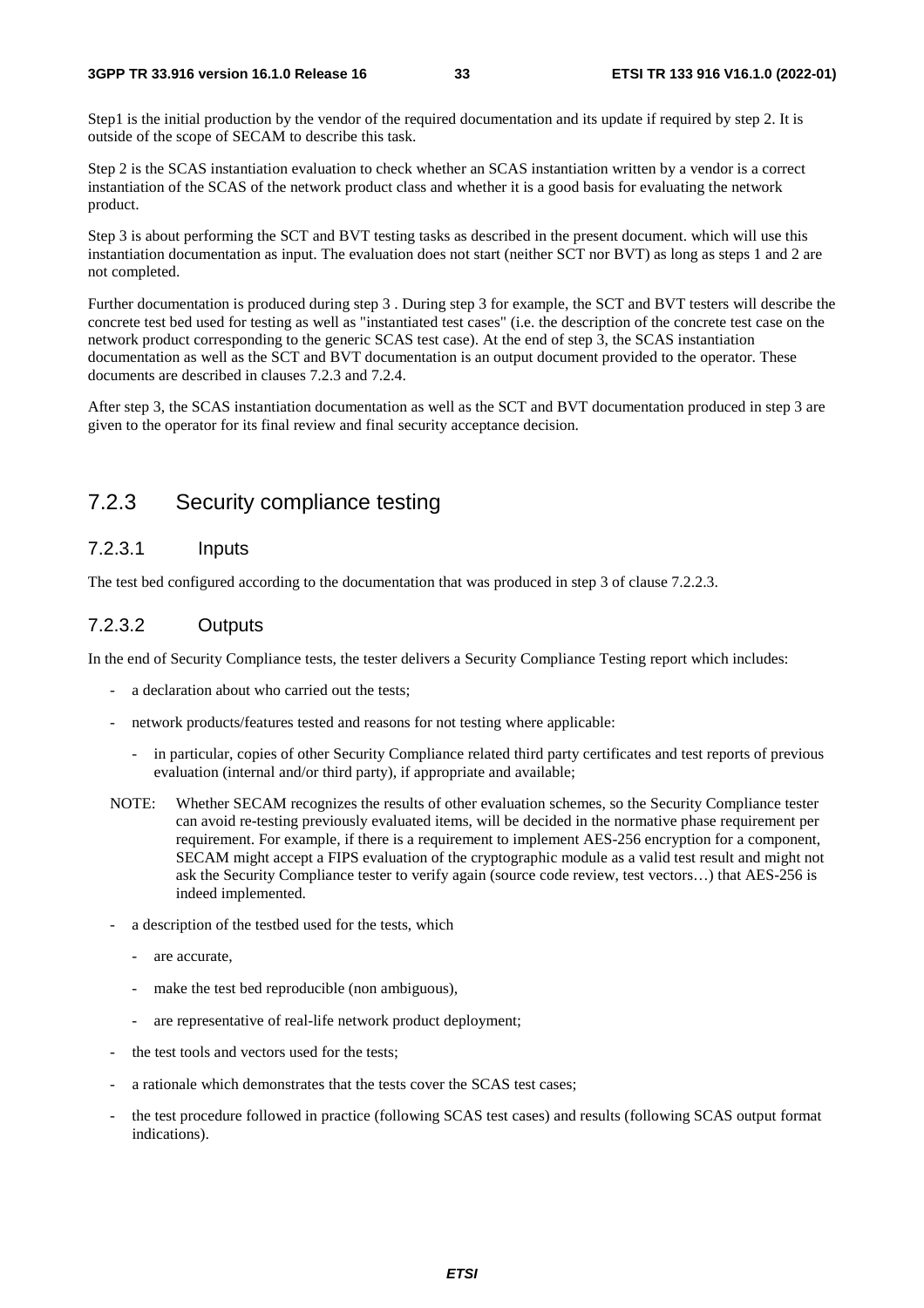### 7.2.3.3 Activities

The security compliance of a network product is its compliance to a defined set of security requirements. The security requirements set will be provided in the SCAS. The test case describes the validation technique to be used by the Security Compliance Test laboratories as well as the expected outputs to provide in the evaluation report.

Security compliance test laboratories execute the tests contained in the 3GPP SCAS for the evaluated network product as described in the test cases, collect evaluation evidences and include them in the final security compliance testing report (see clause 7.2.3.2 above for details of outputs).

NOTE: The test results and data may be collected from test execution instance run by the vendor test team as part of its product development cycle.

### 7.2.4 Basic Vulnerability Testing

Basic Vulnerability Testing activities consist of requirements for running automated Free and Open Source Software (FOSS) and Commercial off-the-shelf (COTS) security testing tools against the external interfaces of a Network Product. Such tools or equivalent alternatives are likely available to all kind of attackers.

- NOTE 1: As Basic Vulnerability Testing is universally applicable for all Network Product Classes, the requirements for this testing category are specified as a general SCAS module. This general SCAS module will then be linked and potentially amended by SCASs for individual Network Product Classes.
- NOTE 2: The requirements in this testing category are kept general, the wildcard (protocol) indicates a placeholder for the actual protocol relevant as it is implemented in the Network Product and made available on external interfaces. Unless specified otherwise during the normative phase BVT applies to all interfaces providing IP-based protocols.
- NOTE 3: The individual tools used for Basic Vulnerability Testing are selected by the Security Compliance Test laboratories. The SECAM Accreditation Body will ensure during laboratory accreditation that the testers are able to utilize adequate tools.
- NOTE 4: To avoid creating a monopoly for security testing tool vendors, the usage of a security testing tool having specific capabilities should only be mandatory if there are at least two alternatives by different vendors available for use in most world regions.

This activity covers at least three aspects: Port Scanning, Vulnerability Scanner by the use of Vulnerability scanners and robustness/fuzz testing. The tester delivers a Basic Vulnerability Testing report which includes:

- the test procedures (following SCAS);
- the test results (following SCAS output format indications).

## 7.3 Self-declaration

After the evaluation process is finished, the vendors review all the evaluation results of the product and give a declaration of their product. In the self-declaration, vendors should:

- give a short summary and conclusion of all the evaluation reports;
- declare all tests conducted by the vendors are correctly carried out and all the documents provided by the vendors are authentic without intentional deception.

### 7.4 Partial compliance and use of SECAM requirements in network product development cycle

The vendor is likely to integrate SECAM requirements and test cases in its continuous development process. During this phase, a given network product might fail fully or partially some of the SECAM compliance and/or vulnerability test. The process of how and when vendor choose to fix or not to fix this network product before the final evaluation is under vendor's responsibility and is outside of SECAM scope.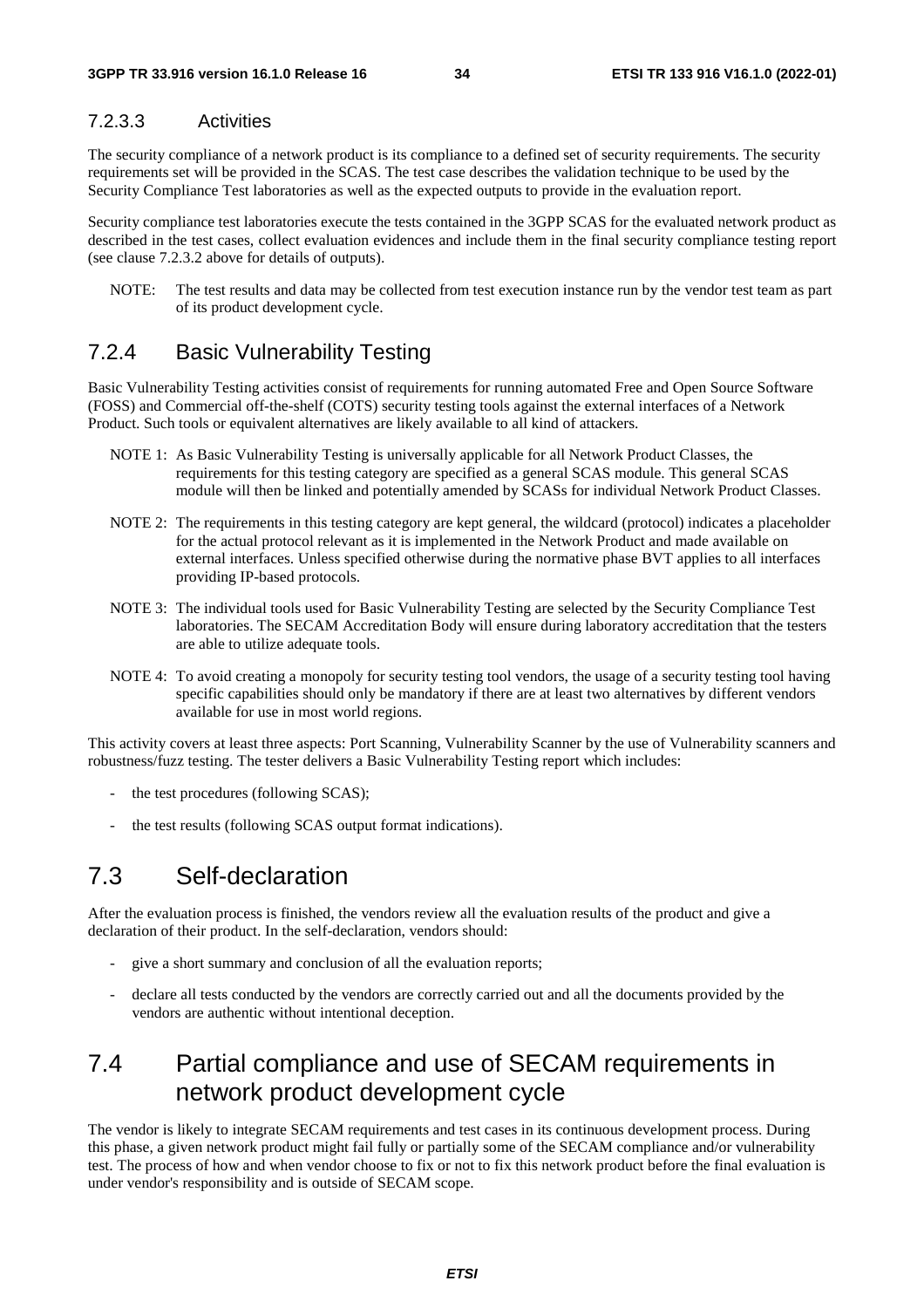SECAM scheme describes the final evaluation for the final network product version expected to be bought by operators. SECAM encourages vendors to aim at a full compliance of all SECAM requirements which should represent a minimum baseline. However, the final network product might still only partially fulfil SECAM requirements. This partial compliance will be documented in the test results in the evaluation report. The final security acceptance decision is under operators' control which might accept partially compliant products. This choice is under operators' responsibility and is outside of SECAM scope.

### 7.5 Comparison between two SECAM evaluations

SECAM evaluation considers a given version of a network product. SECAM documents don't describe or evaluate the improvement between two evaluations of the same version of the network product.

### 7.6 The evaluation of a new version

After a network product completes a SECAM evaluation by a test laboratory, the vendor may upgrade the network product e.g. as a result of modified features, remediation of vulnerabilities etc. A re-evaluation of the new version of the network product can be carried out in two ways as described below:

- evaluation as per a new product by using all the test cases as defined in the SCAS's;
- the vendor provides a detailed list of the updates to the product and provides a list of related test cases that will verify the new version of the product. Once the vendor and the test laboratory agree on the updated test plan, the evaluation takes place.

On completion of the evaluation the test laboratory will include in the evaluation report:

- the list of updates to the network product.
- Test cases that were executed in the evaluation.
- The test results from the evaluation.

Operators can then decide on accepting a compliance statement for the updated version of a network product.

Editor's Note: It is ffs whether there should be a limit on the number of allowed delta changes before a complete reevaluation of the product is required and, if so, what this limit should be.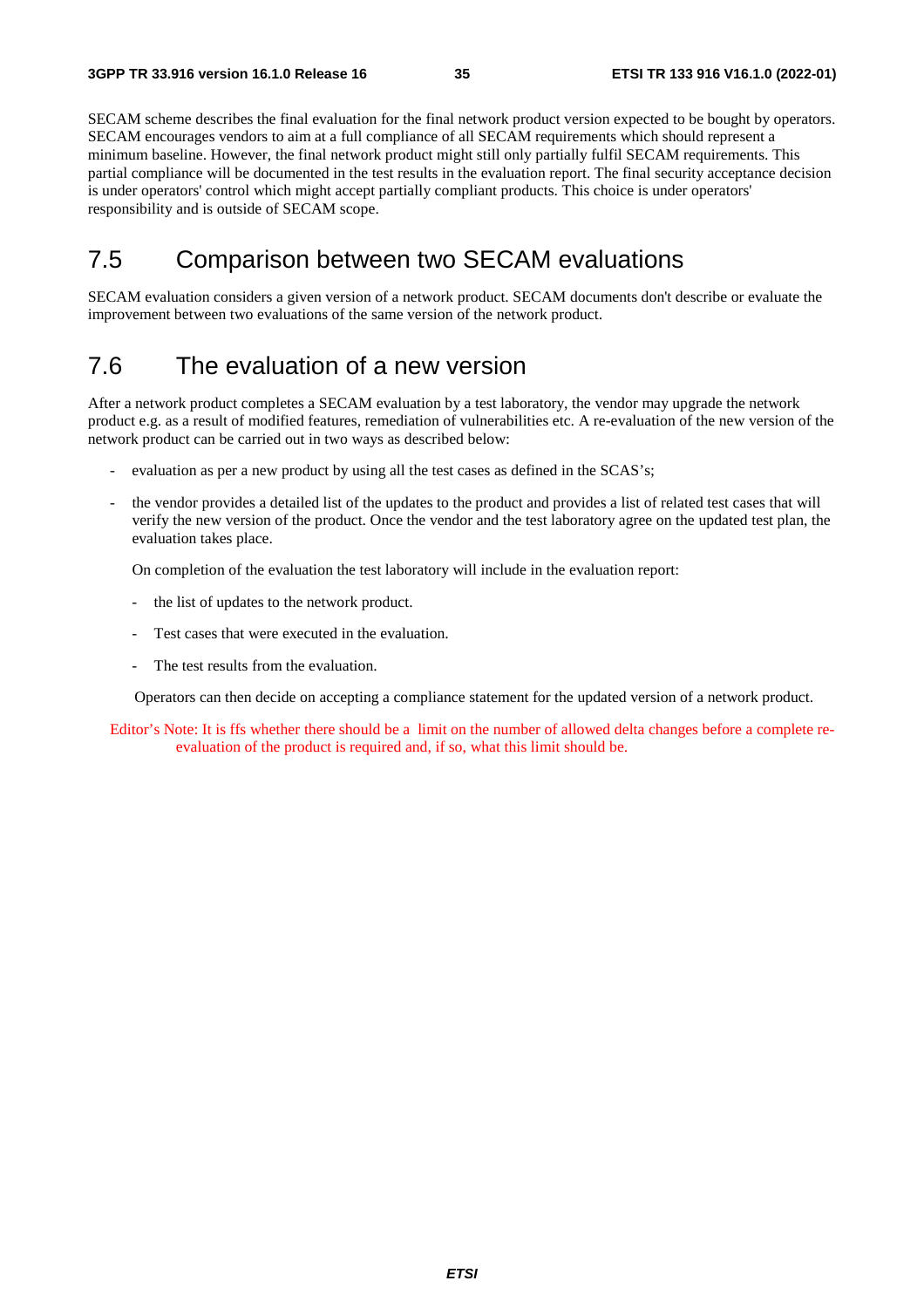# Annex A: Summary of SECAM documents

| <b>Phase</b>                                                           | Sub-phase                                                    | <b>Deliverable</b>                                                                                                                                                                                                                                                                                                                                                                                                                                                                                                                                                                   | <b>Published by</b>                                    |
|------------------------------------------------------------------------|--------------------------------------------------------------|--------------------------------------------------------------------------------------------------------------------------------------------------------------------------------------------------------------------------------------------------------------------------------------------------------------------------------------------------------------------------------------------------------------------------------------------------------------------------------------------------------------------------------------------------------------------------------------|--------------------------------------------------------|
|                                                                        |                                                              | Consensus on threats<br>Security Assurance process<br><b>Security Assurance Specifications</b>                                                                                                                                                                                                                                                                                                                                                                                                                                                                                       | 3GPP                                                   |
| <b>Methodology</b><br>building                                         |                                                              | Test methodology and skills requirements<br>Test laboratories accreditation and monitoring rules<br>Network product development and network product<br>lifecycle management Process Assurance requirements                                                                                                                                                                                                                                                                                                                                                                           | <b>SECAM</b><br>Accreditation<br>Body / GSMA           |
|                                                                        | Methodology<br>Accreditation                                 | Accreditation report                                                                                                                                                                                                                                                                                                                                                                                                                                                                                                                                                                 | Accreditor                                             |
| <b>Accreditation</b>                                                   | Audit and<br>accreditation                                   | Evidence of successful accreditation of vendor network<br>product development and network product lifecycle<br>management process<br>Evidence of successful accreditation of Security<br>Compliance test laboratories<br>Evidence of successful accreditation of Basic<br><b>Vulnerability Test laboratories</b>                                                                                                                                                                                                                                                                     | <b>SECAM</b><br>Accreditation<br>Body / GSMA           |
|                                                                        | <b>SCAS</b> instantiation                                    | Instantiation of SCAS                                                                                                                                                                                                                                                                                                                                                                                                                                                                                                                                                                |                                                        |
| Evaluation                                                             | Vendors<br>Development<br>process<br>compliance              | For the accreditation:<br>Design documentation [free-form]<br>Operational guidance [free-form]<br>Version and configuration management plan [free-form]<br>Flaw remediation documentation [free-form]<br>Process to ensure code quality documentation [free-form]<br>Vendor's development sites protection [free form]<br>Before any network product evaluation:<br>Network Product Development and network product<br>lifecycle management process self-evaluation report<br>providing evidences that the network product was<br>developed under the accredited process [free-form] | Vendor                                                 |
|                                                                        | Security<br>compliance testing<br><b>Basic Vulnerability</b> | Security Compliance Testing report                                                                                                                                                                                                                                                                                                                                                                                                                                                                                                                                                   | Vendor or third-<br>party                              |
|                                                                        | Testing                                                      | Basic Vulnerability Testing report                                                                                                                                                                                                                                                                                                                                                                                                                                                                                                                                                   |                                                        |
| <b>Self-declaration</b><br><b>Monitoring,</b><br>dispute<br>resolution | Self-declaration                                             | Self-declaration<br>Informal guidance document. Accreditation revocation list                                                                                                                                                                                                                                                                                                                                                                                                                                                                                                        | Vendor<br><b>SECAM</b><br>Accreditation<br>Body / GSMA |
| <b>Dispute</b><br>resolution                                           |                                                              | Operator claims                                                                                                                                                                                                                                                                                                                                                                                                                                                                                                                                                                      |                                                        |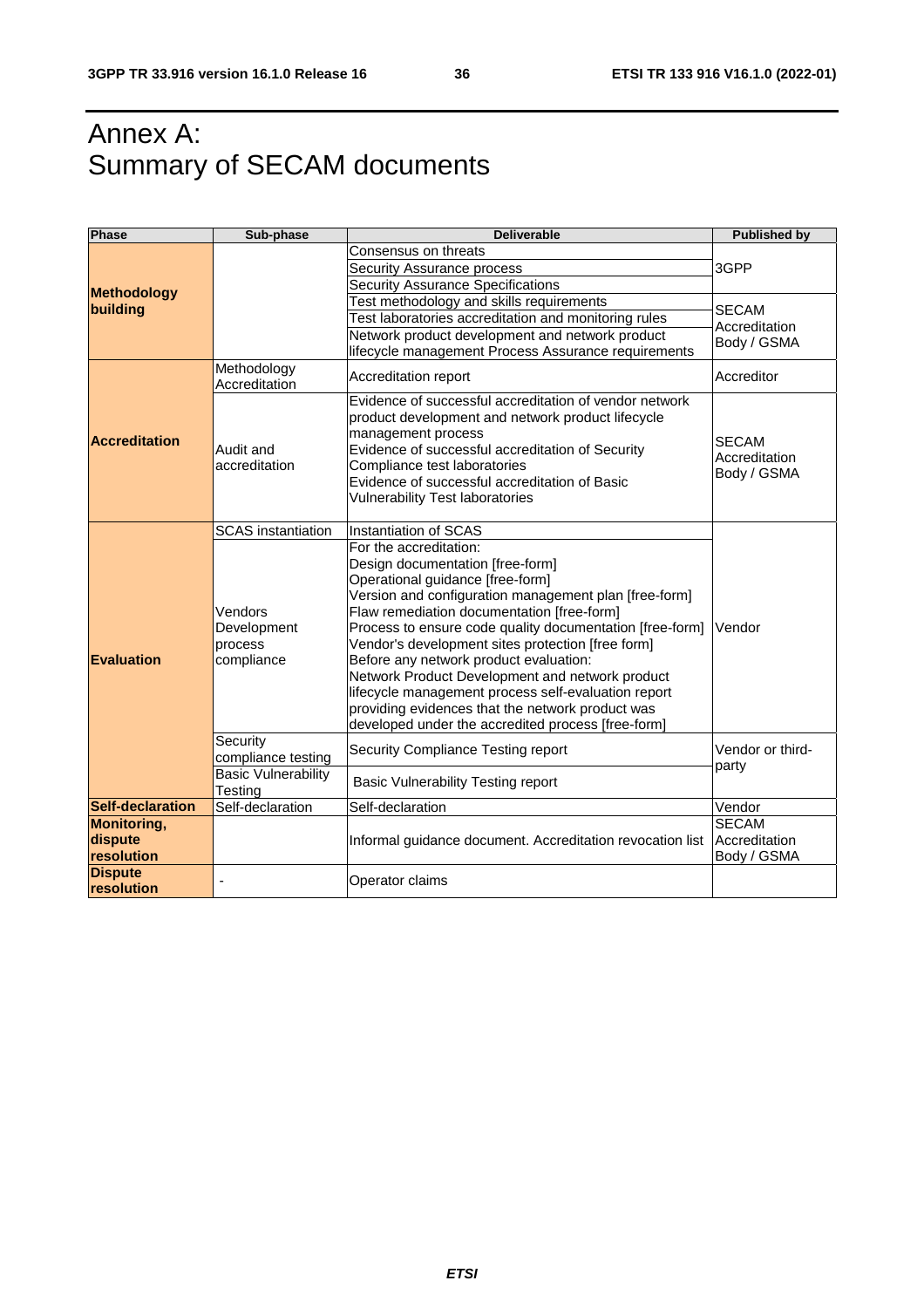# Annex B: Summary of actors involved in SECAM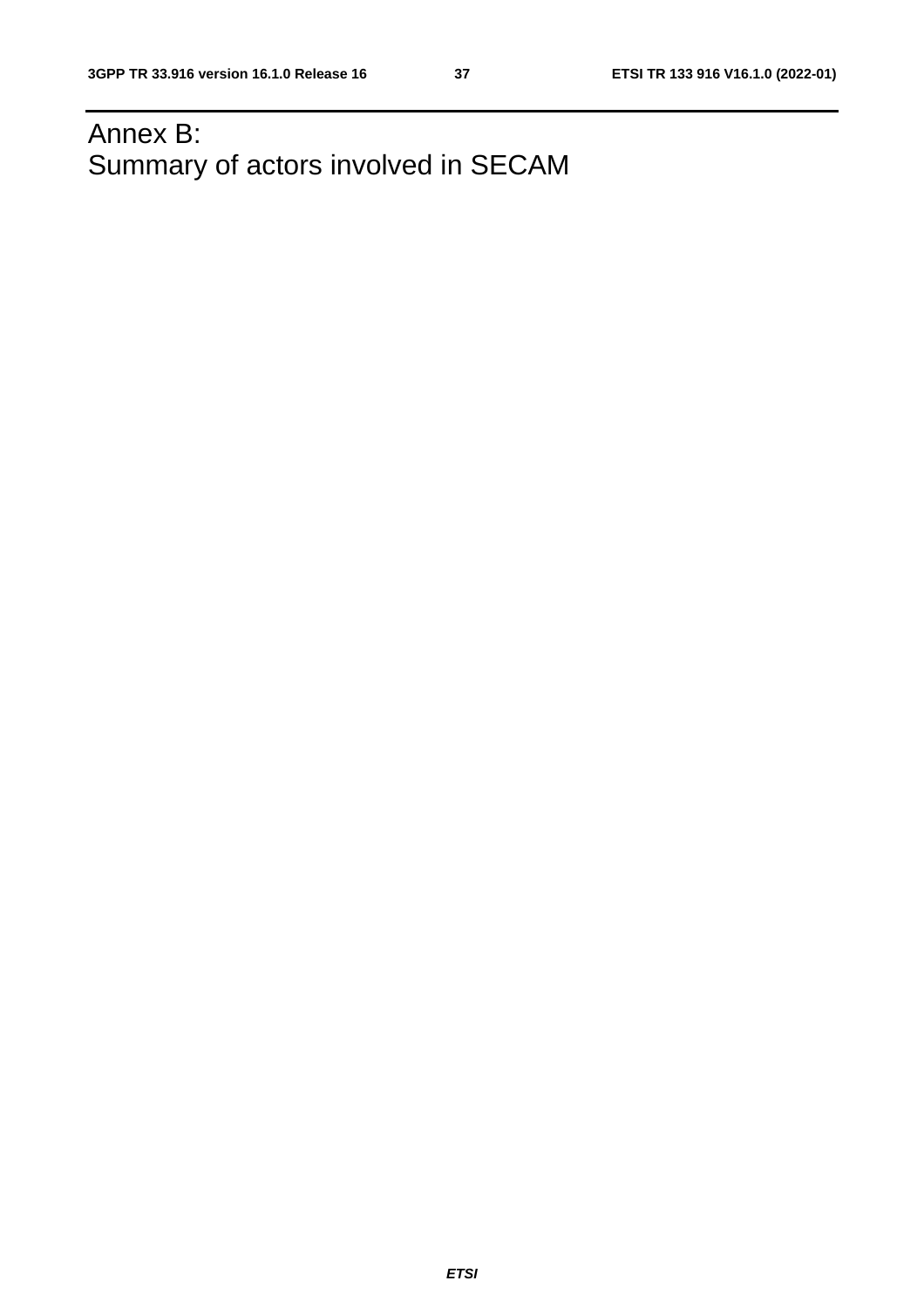| <b>Actor</b>               | <b>Tasks and Responsibilities</b>                                                              |
|----------------------------|------------------------------------------------------------------------------------------------|
| 3GPP                       | Describe SECAM in the security assurance process documentation (i.e. the present               |
|                            |                                                                                                |
|                            | document)                                                                                      |
|                            | Provide SCASes for individual Network Product Classes:                                         |
|                            | Describe and model the network product class: Compile a complete list of                       |
|                            | features/capabilities considered relevant for evaluation                                       |
|                            | Define the security problem: Identify which assets in the model of the network product         |
|                            | class require protection and how these assets can be exploited by an attacker. The             |
|                            | security problem definition also contains the security objectives of the network product       |
|                            | class under analysis (i.e. which assets require what type of protection), and defines an       |
|                            | attacker potential the network product class is supposed to resist. Also, undertaking of a     |
|                            | threat analysis                                                                                |
|                            | Identify the security requirements and test cases: Detail security requirements to             |
|                            |                                                                                                |
|                            | reduce/counteract the risks outlined by the threat analysis as well as a description of the    |
|                            | test cases and where possible with expected test results. Or, detail environment               |
|                            | assumptions to countermeasure to mitigate the risks.                                           |
|                            | Verify the Security Requirements: Once the security requirements have been                     |
|                            | identified it is verified that the security objectives are met by these security requirements, |
|                            | and that every security requirement contributes to defending an identified security            |
|                            | objective.                                                                                     |
|                            | Define the expected skills and tools for security compliance test laboratories based on the    |
|                            | Security Functional Requirements in the SCASes.                                                |
|                            | Specify general Basic Vulnerability Testing requirements as a SCAS module. This general        |
|                            |                                                                                                |
|                            | SCAS module will then be linked and potentially amended by SCASs for individual Network        |
|                            | Product Classes. This SCAS module does not specify individual tools but rather BVT             |
|                            | categories and the conditions under which the usage of suitable tools are required.            |
| <b>SECAM Accreditation</b> | Describe the rules for accreditation and monitoring of development and test laboratories.      |
| <b>Body</b>                | Develop Vendor network product development and network product lifecycle management            |
|                            | process assurance requirements as well as related evaluation activities generic to all         |
|                            | network product classes in a dedicated document.                                               |
|                            | Assess the skills of the test laboratory in conducting an evaluation for conformance to        |
|                            | 3GPP SCAS requirements for a given network product class or range of classes; This             |
|                            | includes assessing the test laboratory's skill in selecting tools for performing the           |
|                            | evaluation.                                                                                    |
|                            | Assess the test laboratory's ability to comply with the test methodology (for security         |
|                            | compliance Testing and Basic Vulnerability Testing laboratories).                              |
|                            |                                                                                                |
|                            | Administer the evaluation of the security relevant part of the Vendor network product          |
|                            | development and network product lifecycle management process during an initial                 |
|                            | accreditation.                                                                                 |
|                            | Provide a process to resolve conflicts.                                                        |
| (Accredited) Vendor        | Ensure Vendor network product development and network product lifecycle management             |
|                            | process assurance compliance.                                                                  |
|                            | Provide SCAS instantiation document.                                                           |
|                            | Provide self-declaration after evaluation:                                                     |
|                            | give a short summary and conclusion of all the evaluation reports                              |
|                            | declare all tests conducted by the vendors are correctly carried out and all the               |
|                            | documents provided by the vendors are authentic without intentional deception.                 |
| (Accredited) Vendor or     | <b>All Test laboratories:</b>                                                                  |
| (accredited) third-party   | Assess that the vendor documentation and processes are complete sufficiently defined           |
| <b>Test laboratory</b>     |                                                                                                |
|                            | to begin the evaluation                                                                        |
|                            | Validate the elements (scope of evaluation, instantiated assets) which will not be             |
|                            | modified during the evaluation                                                                 |
|                            | Special for Security compliance testing Test laboratories:                                     |
|                            | Check whether a SCAS instantiation written by a vendor is a correct instantiation of the       |
|                            | SCAS of the network product class and whether it is a good basis for evaluating the            |
|                            | network product.                                                                               |
|                            | Confirm that the SCAS being instantiated for a given 3GPP network product and the              |
|                            | network product for evaluation are consistent.                                                 |
|                            | Do Security Compliance Testing according to SCAS instantiation.                                |
|                            | Deliver Security Compliance Testing report (cf. clause 7.2.3.2)                                |
|                            | For Basic Vulnerability Testing Test laboratories:                                             |
|                            | Do Basic Vulnerability Testing.                                                                |
|                            |                                                                                                |
|                            | Deliver Basic Vulnerability Testing report (cf. clause 7.2.4)                                  |
|                            |                                                                                                |
| <b>Operator</b>            | Operator security acceptance decision: Examines the network product, the compliance            |
|                            | reports and the test laboratories accreditation published by the SECAM Accreditation Body      |
|                            | and decides if the results are sufficient according to its internal policies.                  |
|                            |                                                                                                |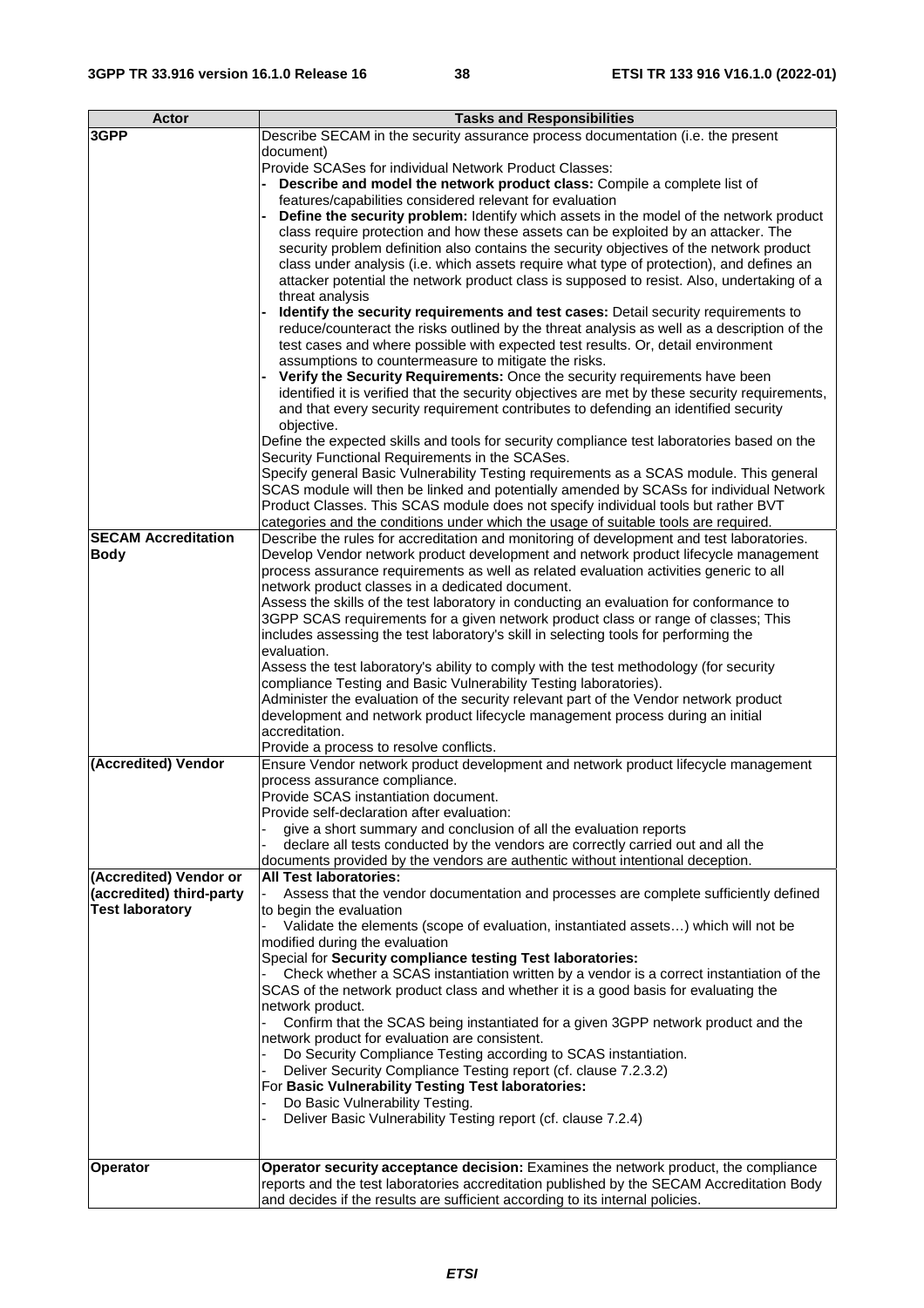# Annex C: Change history

| <b>Change history</b> |                |                  |            |            |       |                                                              |            |
|-----------------------|----------------|------------------|------------|------------|-------|--------------------------------------------------------------|------------|
| <b>Date</b>           | <b>Meeting</b> | <b>TDoc</b>      | <b>ICR</b> | <b>Rev</b> | Cat   | Subject/Comment                                              | <b>New</b> |
|                       |                |                  |            |            |       |                                                              | version    |
| 2017-03               | SA#75          | SP-170104        | 0001       |            | $-IB$ | Adding evaluation of a new version of a 3GPP network product | 14.1.0     |
|                       |                |                  |            |            |       | to TR 33.916                                                 |            |
| 2017-06               | SA#76          | <b>SP-170431</b> | 0002       |            |       | Update of references to GSMA NESAS documents in TR 33.916    | 14.2.0     |
| 2017-06               | SA#76          | SP-170431        | 0003       |            |       | Deletion of editor's note in 33.916                          | 14.2.0     |
| 2018-03               | SA#79          | SP-180123        | 0004       |            | $1$ F | Collection of changes based on feedback from GSMA SECAG      | 14.3.0     |
| 2018-06               |                |                  |            |            |       | Update to Rel-15 version (MCC)                               | 15.0.0     |
| 2019-12               | SA#86          | SP-191140        | 0006       |            |       | Miscellaneous Editorial clarifications                       | 15.1.0     |
| 2020-07               |                |                  |            |            |       | Update to Rel-16 version (MCC)                               | 16.0.0     |
| 2021-12               | SA#94e         | SP-211369        | 0008       |            | 1 I A | Editorial and corrections                                    | 16.1.0     |